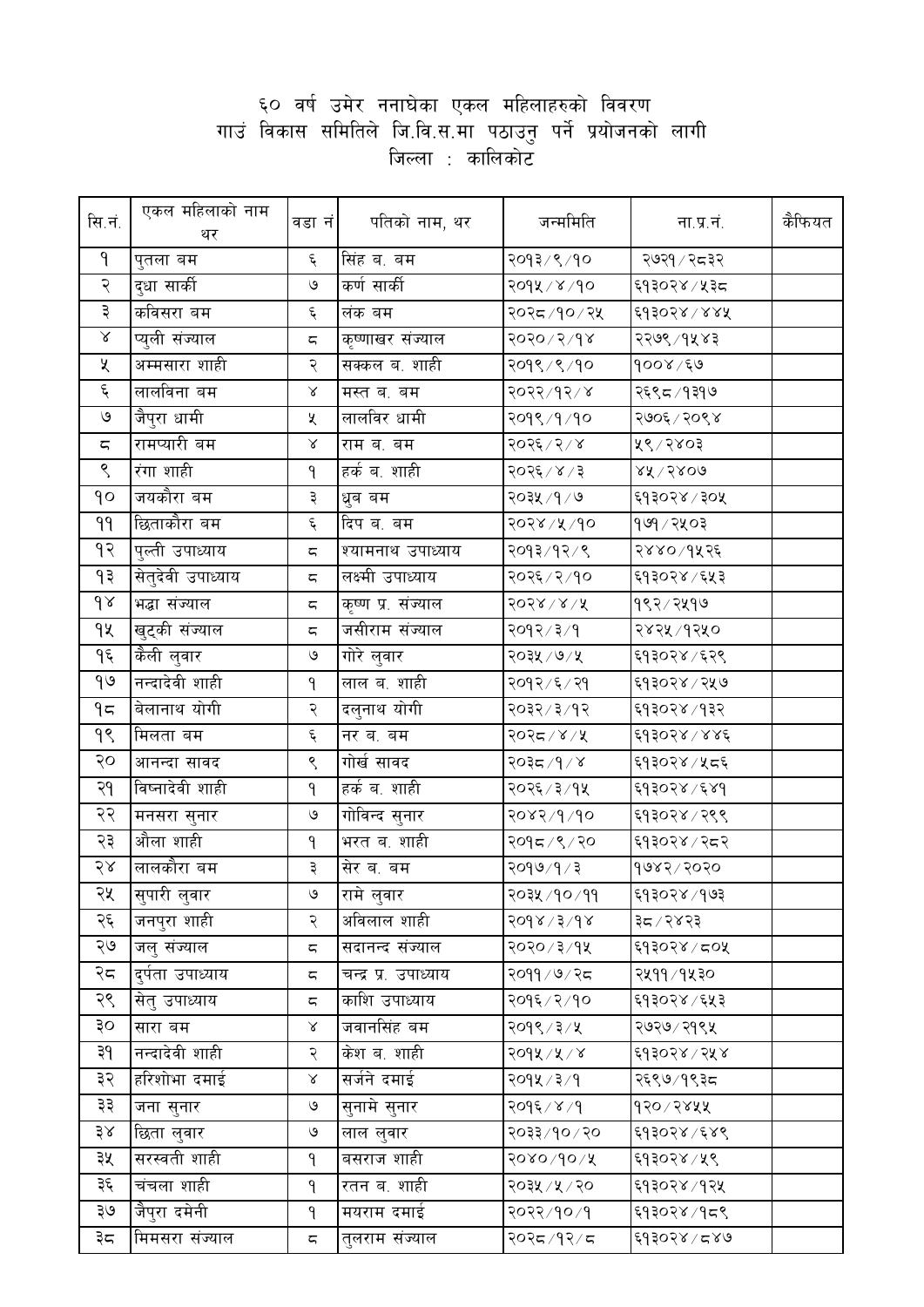| ३९                            | सरु धामी           | ९                        | मन धामी             | २०३९ /१० /१०   | ६१३०२४ ⁄ ६२४        |  |
|-------------------------------|--------------------|--------------------------|---------------------|----------------|---------------------|--|
| $\lambda$ O                   | जौमा बुढा          | ९                        | नया बुढा            | २०२८/३/१०      | २४५५ / ८८८          |  |
| $\lambda d$                   | मातृका शाही        | २                        | देवराज शाही         | २०२४ ⁄ ३ ⁄ १५  | २९ ⁄ १३५ ४          |  |
| ४२                            | सरला शाही          | ٩                        | चित्र ब. शाही       | २०३७/६/१५      | ६१३०२४ ⁄ २६         |  |
| ४३                            | रंगा शाही          | ۹                        | महेन्द्र शाही       | २०२६ / ४ / ३   | $88^\circ\%$ े ५४०७ |  |
| $\lambda\lambda$              | कमला शाही          | ٤                        | लोकेन्द्र ब. शाही   | २०२१ / ४ / ११  | २२२५ / ४६१          |  |
| 28                            | सरिता शाही         | Κ                        | नरध्वज शाही         | 20x5x6         | २४१ ⁄ ७६५           |  |
| 28                            | बिसु धामी          | ९                        | जैमल धामी           | २०१२/१/१०      | २२७० ⁄ १३८१         |  |
| $\lambda\mathrel{\mathsf{d}}$ | पुनी ऐडी           | Κ                        | धन ब. ऐडी           | २०१४ / १/ १७   | २२१९ ⁄ १३४२         |  |
| ४द                            | जला लुवार          | $\mathsf{G}$             | देउसिंगे लुवार      | २०१३ ⁄ ८ / १०१ | ६१३०२४ ⁄ ७११        |  |
| ४९                            | जयसरा सार्की       | $\mathsf{G}$             | हंसे सार्की         | २०१८/३/२२      | ६१३०२४ / ४९५        |  |
| ५०                            | भिन्मु दर्जी       | ٩                        | खैरे दर्जी          | २०३६ ⁄ ५ ⁄ १०  | ६१३०२४ ⁄ १७         |  |
| ५१                            | निली बम            | ३                        | जनक बम              | २०१४ ⁄ ११ ⁄ १३ | ६१३०२४ ⁄ १२२        |  |
| ५२                            | नन्दादेवी धामी     | ९                        | चन्द धामी           | २०१६ / ४ / २   | २५२० ⁄ १२७३         |  |
| ५३                            | उती सावद           | ९                        | पुर सावद            | २०३८/२/५       | ६१३०२४ ⁄ ७४८        |  |
| $\tilde{\lambda}$ $\lambda$   | मनपुरा शाही        | २                        | खड्क ब. शाही        | २०२७/३/१०      | ६०३/२००१            |  |
| ५५                            | असौजी धामी         | ९                        | नौल धामी            | २०१६ ⁄ ३ ⁄ ४   | ६१३०२४ ⁄ ९२४        |  |
| ५६                            | अल्ता बम           | ३                        | बृख ब. बम           | २०१२/३/४       | २७५६ ⁄ १९८३         |  |
| ५७                            | गौरा नेपाली        | ও                        | व्यासी नेपाली       | २०२१ / ८ / ७   | ५२⁄१४७९             |  |
| ५८                            | सिधुरा बम          | $\xi$                    | नन्द ब. बम          | २०२१ /१० / ८   | २५०८ / २१२३         |  |
| ५९                            | विजुली बम          | ३                        | नरेन्द्र ब. बम      | २०१५ / १० / १५ | २२२०                |  |
| $\epsilon$ o                  | धनसरी बम           | ३                        | पदम ब. बम           | २०१७/४/२       | ६९ ⁄ २३९३           |  |
| وم                            | उती शाही           | Κ                        | गणेश ब. शाही        | २०१७/१२/३      | २१२३/९४२१           |  |
| ६२                            | पद्मादेवी संज्याल  | $\overline{\phantom{m}}$ | तुलराज संज्याल      | २०३८/४/२०      | ६१३०२४ ⁄ ६९१        |  |
| ६३                            | कुन्ता बम          | $\propto$                | ब्रज बम             | २०१९ ⁄ ४ ⁄ ८   | ३४१ / २४६           |  |
| $\xi \lambda$                 | बाजपुरा शाही       | ٩                        | नरिन्द ब. शाही      | 90,80,80       | ६१३०२४ /१०९         |  |
| ६५                            | अम्विका बम (फ़िमा) | ३                        | दिवराज बम           | 9094/9/94      | <b>६१३०२४</b> / ३६६ |  |
| ६६                            | उब्जीकला शाही      | ς                        | मन ब. शाही          | 3080/3/x       | ६१३०२४              |  |
| ६७                            | रंगिता बम          | Χ                        | रंग ब. बम           | २०२८/१०/५      |                     |  |
| $\xi$                         | औला बम             | Χ                        | नमराज बम            | $d \times 5$   | ६१३०२४ / ७६४        |  |
| ६९                            | सुन्ता लुवार       | $\mathcal{Q}$            | पौरे लुवार          | ३/१६/२०२७      | ६१३०२४ ⁄ ३२१        |  |
|                               | उज्जला बम          |                          | कामां बम            |                | ६१३०२४ / ३३६६६ /    |  |
| ৩০                            |                    | Χ                        |                     | १/५/२०३८       | २७९७                |  |
| ७१                            | निली संज्याल       | $\overline{\mathbb{C}}$  | गोरे संज्याल        | १२⁄१५⁄२०१३     | ६१३०२४ ⁄ ७५७        |  |
| ७२                            | जौकला नेपाली       | $\mathcal{Q}$            | धनसुरे नेपाली       | १०/५/२०१२      | २९२३ / १०८५         |  |
| ও३                            | अम्मसरा संज्याल    | ς                        | पूर्णप्रसाद संज्याल | $5509/9$ र     | ६१३०२४ ⁄ ७६८        |  |
| $\mathcal{A}$                 | बेला नेपाली        | $\mathsf{G}$             | लाले नेपाली         | ६/४/२०१७       | २५६६ ⁄ १०३४         |  |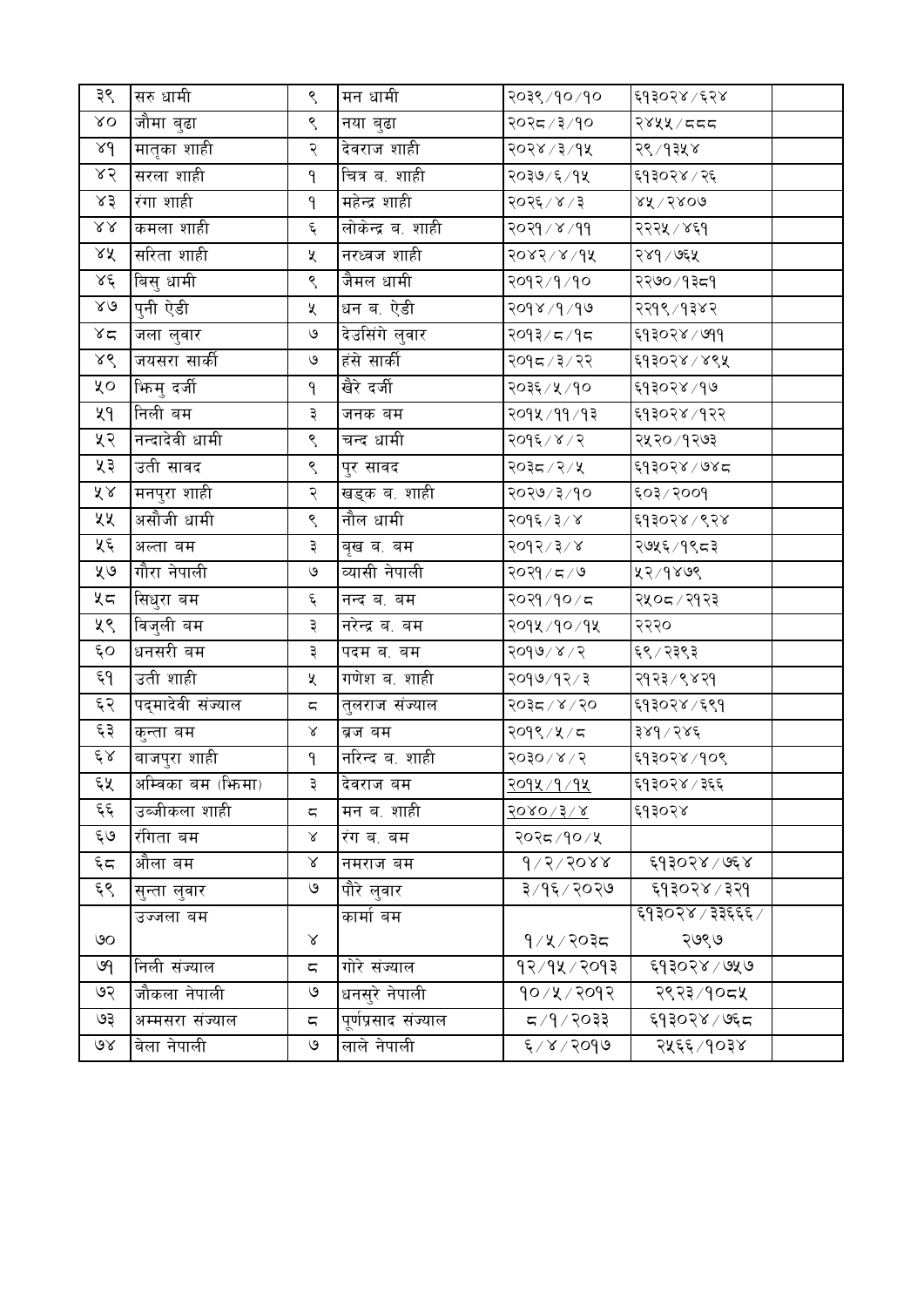## पूर्ण अपाङ्ग तथा आंसिक अपांगहरुको विवरण गाउं विकास समिति /नपाले जि.वि.स. पठाउनु पर्ने प्रयोजनका लागि । आ.ब. २०७१।०७२

गा.वि.स.: मेहलमुडी

जिल्ला : कालिकोट

| सि.नं.         | प.प.नं.    | ना.प्र.नं. | नाम, थर        | ালৈত্ন | वडा<br>नं.               | जन्ममिति      | पति वा पिताको<br>नाम | किसिम        | कैफियत |
|----------------|------------|------------|----------------|--------|--------------------------|---------------|----------------------|--------------|--------|
| ٩              | ५०२        |            | सन्तोष संज्याल | पु.    | $\overline{\phantom{a}}$ | २०५१ / ११ / ४ | अनन्तराज संज्याल     | पूर्ण अपाङ्ग |        |
| २              | ५०७        |            | मिनराज धामी    | Ţ.     | I×                       | २०६३ ⁄ ६ ⁄ ५  | कर्ण धामी            | पूर्ण अपाङ्ग |        |
| ₹              | <b>YOR</b> |            | मेर्मसरा बम    | म.     | $\epsilon$               | २०३६ / ७ / २२ | दर्पता बम            | पूर्ण अपाङ्ग |        |
| Χ              | ५०५        |            | खाम्मा सुनार   | पु.    | ६                        | २०२३ ⁄ १ ⁄ १७ | सिंहविरे सुनार       | पूर्ण अपाङ्ग |        |
| X              | ५०६        |            | वंची तिरुवा    | म.     | $\mathcal{R}$            | २०३३ ⁄ २ ⁄ १  | नयां तिरुवा          | पूर्ण अपाङ्ग |        |
| ६              | ५०८        |            | दिल ब. शाही    | Ţ.     |                          | २०५१ / ४ / २८ | नरेन्द्र ब. शाही     | पूर्ण अपाङ्ग |        |
| ও              | ५०९        |            | हिक्मत बम      | पु.    | Χ                        | २०५६ ⁄ ११ ⁄ १ | विरमञ्जन बम          | पूर्ण अपाङ्ग |        |
| $\overline{a}$ | ५११        |            | खगेन्द सुनार   | पु.    | ६                        | ३/१७/२०४८     | मनविरे सुनार         | पूर्ण अपाङ्ग |        |
| ९              | ५१३        |            | अविसरा ऐडी     | म.     | ५                        | 5/99/2045     | चाम्रे ऐडी           | पूर्ण अपाङ्ग |        |
| ۹٥             | ५१०        |            | संगिता संज्याल | म.     | $\overline{\phantom{a}}$ | २०५६ ⁄ ७ ⁄ ६  | जय प्र. संज्याल      | आंशिक अपाङ्ग |        |
| ۹۹             | ५१२        |            | कम्मर शाही     | पु.    | ९                        | 3/98/2049     | धन ब. शाही           | आंशिक अपाङ्ग |        |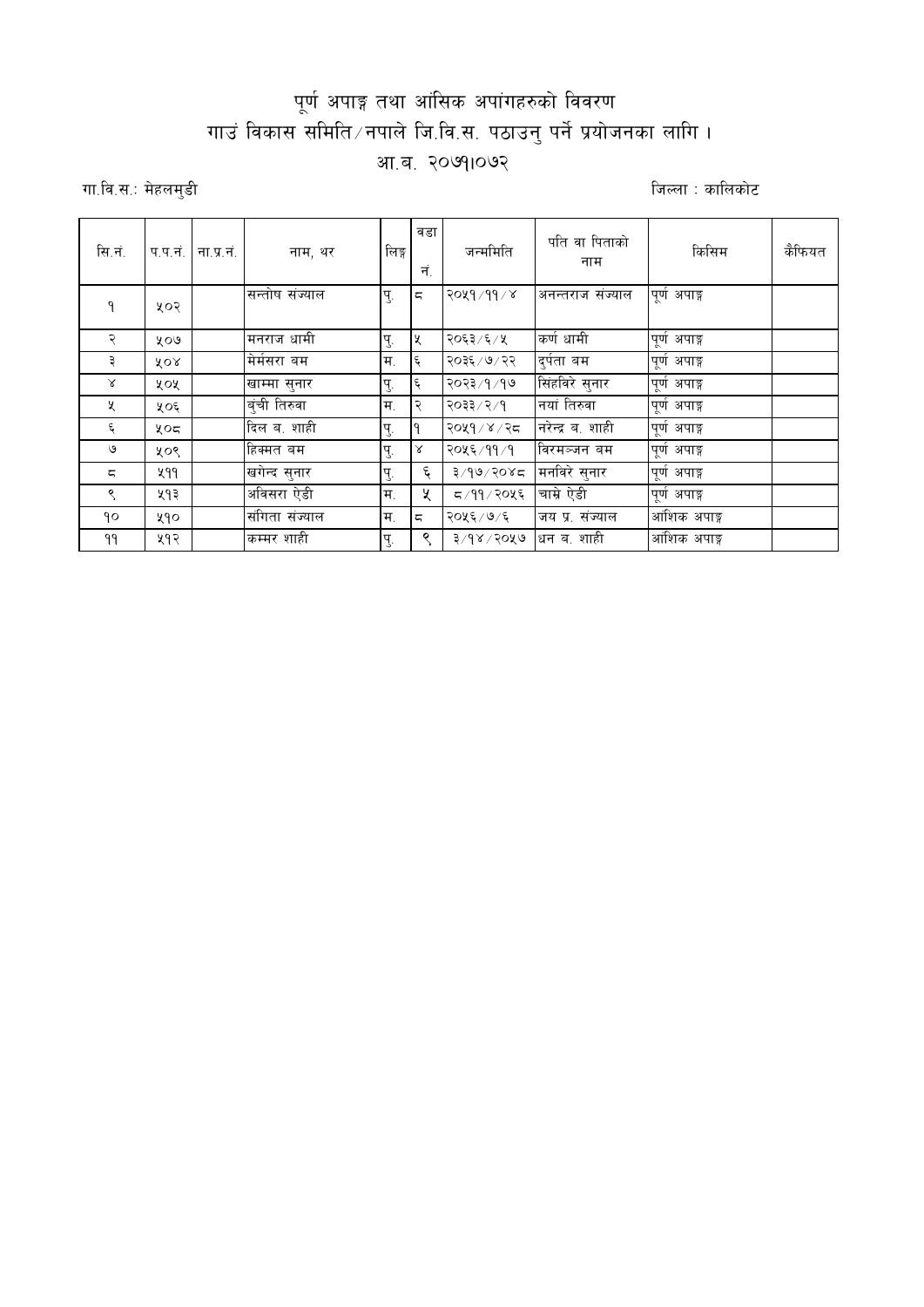## थनुसुचि - ४<br>| वाल संरक्षण अनुदान प्राप्त गर्ने वालवालिकाको विवरण<br>| गाउं विकास समिति ∕ नपाले जि.वि.स. पठाउनु पर्ने प्रयोजनका लागि<br>| गा.वि.स.: मेहलमुडी

| सि.नं.           | वालवालिकाको<br>नाम | वालवालिकाको<br>जन्ममिति | दर्ता<br>नं.  | वडा<br>नं. | आमाको नाम        | वाबुको नाम    | बाजेको नाम      | ५ वर्ष पुग्ने<br>मिति    | कैफियत |
|------------------|--------------------|-------------------------|---------------|------------|------------------|---------------|-----------------|--------------------------|--------|
| ۹                | सन्देश शाही        | १/३/२०६६                | ५९            | ٩          | रामपुरा शाही     | खकेन्द्र शाही | कालिबहादुर शाही | १/३/२०७१                 |        |
| २                | भिम दमाई           | ४/२०/२०६६               | ९३            | ٩          | बाचु दमाई        | मिन दमाई      | गोहोडे दमाई     | $8/50/50$ अ              |        |
| ३                | सुजन ब.शाही        | ४/२२/२०६६               | 99X           | ٩          | सनपुरा शाही      | विर्क शाही    | बल शाही         | 8/25/50                  |        |
| Χ                | रविन्द्र दर्जी     | ५/४/२०६६                | २९२           | ٩          | काली दर्जी       | मनसिगे दर्जी  | अज्जने दर्जी    | ४/४/२०७१                 |        |
| χ                | पपुलर शाही         | ५/१०/२०६६               | ४६३           | ٩          | पारा शाही        | जन्म शाही     | जग्गे शाही      | ५/१०/२०७१                |        |
| ٤                | इलिजा शाही         | ५/१०/२०६६               | ςοχ           | ٩          | सरस्वती शाही     | बसराज शाही    | नन्द शाही       | ५/१०/२०७१                |        |
| ও                | ऐश्वर्या शाही      | ५/१३/२०६६               | १९७           | ٩          | नस्पता शाही      | छत्र शाही     | बल शाही         | ५/१३/२०७१                |        |
| ς                | अनिल शाही          | ५/२०/२०६६               | १६३           | ٩          | दुरपता शाही      | नविन शाही     | प्रेम शाही      | ५/२०/२०७१                |        |
| ९                | कल्पना शाही        | ६/३/२०६६                | 880           | ٩          | डब्बली शाही      | एकिन्द्र शाही | अग्र शाही       | ६/३/२०७९                 |        |
| ٩o               | सत्यपुरा शाही      | ६/९/२०६६                | ९५४           | ٩          | हरिशोभा शाही     | मंगल शाही     | जयबहादुर शाही   | ६/९/२०७१                 |        |
| 99               | तपेन्द्र दर्जी     | ७/२३/२०६६               | २९५           | ٩          | दर्पना दर्जी     | गोकुल दर्जी   | सुनाम दर्जी     | ७/२३/२०७१                |        |
| ۹२               | निपील शाही         | $590\%$ / $80\%$        | لاوْد         | ۹          | नामसरा शाही      | विस्ने शाही   | विर्खशाही       | $\sqrt{80}$ / $\sqrt{8}$ |        |
| ۹₹               | सुशान्त शाही       | ८/९/२०६६                | ९५७           | ٩          | सारसा शाही       | मंगल शाही     | जयबहादुर शाही   | $509 \times 20$          |        |
| $\delta$         | सोनी शाही          | ९ / २७ / २०६६           | ९९            | ۹          | सरिता शाही       | चित्र शाही    | जस शाही         | ९/२७/२०७१                |        |
| ٩X               | सुना दर्जी         | १०/१७/२०६६              | $\approx$ $9$ | ۹          | कृष्ना दर्जी     | नैने दर्जी    | हिरे दमाई       | 90/99/2099               |        |
| ۹६               | चक्र दमाई          | १०/१९/२०६६              | ९२९           | ۹          | भिन्मा दमाई      | विर दमाई      | कर्ण दमाई       | 90/98/2009               |        |
| ۹७               | समिर शाही          | १०/२०/२०६६              | २३६           | ۹          | सरस्वति शाही     | उपेन्द्र शाही | दुर्ग शाही      | १०/२०/२०७१               |        |
| $9\pi$           | कमला शाही          | १०/२५/२०६६              |               | ۹          | रामजीरा शाही     | गोगन शाही     | सद्दन शाही      | 90/28/209                |        |
|                  | अशोक कु. शाही      | ११/६/२०६६               | ६९८           | ٩          | लक्ष्मी शाही     | जय व. शाही    | अज शाही         | 99 / 5 / 20              |        |
| 98               | निर्देश शाही       | ११/१५/२०६६              | ६३२           | ٩          | तोवीना शाही      | उदया शाही     | अनिपाल शाही     | ११/१५/२०७१               |        |
| २०               | तोविना दर्जी       | १२/६/२०६६               | ११२           | ۹          | सन्ति दर्जी      | सन्त दर्जी    | पद्दिपे दर्जी   | $92/\xi / 2009$          |        |
| २१               | सरिता दर्जी        |                         | ३≂            | ۹          | पाना दर्जी       | नैने दर्जी    |                 |                          |        |
| २२               |                    | १२/२९/२०६६              | २१            |            |                  |               | हिरे दमाई       | १२/२९/२०७१               |        |
| २३               | पवन दमाई           | $9/30/20$ ६७            | ८५            | ٩          | अंखु दमाई        | चंख्या दमाई   | विर्जिते दमाई   | 9/30/2092                |        |
| २४               | दिपेन्द्र दर्जी    | २/२०/२०६७               | ५१६           | ۹          | मिरा दर्जी       | सगुने दर्जी   | धने दर्जी       | २/२०/२०७२                |        |
| २५               | शुदर्सन दर्जी      | २/२७/२०६७               | २१८           | ۹          | अम्ती दर्जी      | लक्ष्मी दर्जी | गोहोडे दमाई     | २/२७/२०७२                |        |
| २६               | रिता शाही          | ३/४/२०६७                | ξξ            | ۹          | राधिका शाही      | कटक शाही      | गोर्ख शाही      | ३/३/२०७२                 |        |
| ২७               | सपना दर्जी         | ३/१०/२०६७               | १३८           | ٩          | किशा दमाई        | नैने दमाई     | हिरे दमाई       | ३/९/२०७२                 |        |
| २८               | मनशोभा शाही        | ४/१६/२०६७               | 55            | ٩          | सगुनतोला शाही    | नेत्र शाही    | रण शाही         | ४/१५/२०७२                |        |
| २९               | निराजन दर्जी       | ४/१६/२०६७               | २२२           | ٩          | कल्पना दर्जी     | दिनेश दर्जी   | सुनाम दर्जी     | ४/१५/२०७२                |        |
| ЗO               | दर्पण कुमार शाही   | ६ / ६ / २०६७            | १९१           | ٩          | मनसरा शाही       | जनक ब. शाही   | चक्र शाही       | ६/५/२०७२                 |        |
| ३१               | नेत्र दमाई         | ६/३०/२०६७               | ९५            | ٩          | मिमसरा दमई       | गंगे दमाई     | गगने दमाई       | ६/२९/२०७२                |        |
| ३२               | नरेन्द्र शाही      | ७/२३/२०६७               | २३९           | ٩          | कमला शाही        | ध्वज ब.शाही   | अनिपाल शाही     | ७/२२/२०७२                |        |
| ३३               | सरला शाही          | १०/५/२०६७               | २३०           | ٩          | पदमा शाही        | देवजन शाही    | भक्त शाही       | $90 \times 1000$         |        |
| ३४               | भुवन दर्जी         | १०/१७/२०६७              | २२१           | ٩          | दर्पना दर्जी     | गोकुल दर्जी   | सुनाम दर्जी     | १०/१६/२०७२               |        |
| ३५               | गोविन्द दर्जी      | १०/२८/२०६७              | २२९           | ٩          | पवित्रा दर्जी    | मनरुप दर्जी   | धर्नाजते दर्जी  | 90/99/9092               |        |
| ३६               | डिल्ली शाही        | 99/3/2069               | २३१           | ۹          | किस्मता शाही     | मन शाही       | विष्ण शाही      | 99/2/2092                |        |
| ३७               | खकेन्द्र व. शाही   | ११/२४/२०६७              | २३४           | ۹          | देवीसरा शाही     | उर्ज शाही     | देवराज शाही     | ११/२३/२०७२               |        |
| ३≂               | मिलन क्. शाही      | १/२/२०६८                | २६२           | ٩          | साददा शाही       | प्रचार शाही   | नमराज शाही      | 9/9/2003                 |        |
| ३९               | रेखा दर्जी         | ३/६/२०६८                | १२५           | ٩          | सुसिला दर्जी     | हस्ते दर्जी   | गोहोडे दमाई     | ३/६/२०७३                 |        |
| λO               | आसिस दर्जी         | ३/१३/२०६८               | १३५           | ٩          | सारनपुरा दमाई    | डबल दमाई      | धनसुरे दमाई     | ३/१३/२०७३                |        |
| 8d               | अनिस शाही          | ३/१९/२०६८               | ΘX            | ٩          | निर्मला कु. शाही | अरुण शाही     | दुर्ग शाही      | ३/१९/२०७३                |        |
| ४२               | स्वस्तिका शाही     | ३/२९/२०६८               | १०५           | ٩          | बेलजपुरा शाही    | अशोक शाही     | कालिबहादुर शाही | ३/२९/२०७३                |        |
| ४३               | अभिषेकजङ्ग शाही    | ४ /६ / २०६८             | २             | ٩          | सृजना शाही       | व्यासी शाही   | हंश शाही        | 8005/30                  |        |
| $\lambda\lambda$ | अस्मिता दमाई       | ४/१०/२०६८               | १३२           | ٩          | मिरा दमाई        | सगुने दमाई    | धनेदर्जी        | $800$ $\sqrt{90}$        |        |
| ४४               | तेज् दर्जी         | ५/८/२०६८                | 57            | ٩          | द्धा दमाई        | सर्पे दमाई    | गोपाले दर्जी    | $2097 \times 12$         |        |
| γξ               | प्रतिभा कु. शाही   | ५/२५/२०६८               | द२            | ٩          | शान्ति शाही      | कमल व. शाही   | डम्मर शाही      | ५ / २५ / २०७३            |        |
| $80^{\circ}$     | लंक दर्जी          | ५/२९/२०६८               | १२१           | ٩          | मिठु दर्जी       | सुनाम दर्जी   | मनसिगे दर्जी    | ५ / २९ / २०७३            |        |
| ४८               | भरत दर्जी          | ६/१७/२०६८               | ಧ३            | ٩          | चल्ली दमाई       | विरजिते दमाई  | हिरे दमाई       | ६/१७/२०७३                |        |
| ४९               | विरेन्द्र ब. शाही  | ६/२७/२०६८               | ξ٩            | ٩          | हरिशोभा शाही     | मंगल व. शाही  | जयबहादुर शाही   | ६/२७/२०७३                |        |
| ५०               | ललिता कु. शाही     | $9/5/20$ ६८             | ११३           | ٩          | राधिका शाही      | कटक ब. शाही   | गोर्ख शाही      | 9/5/20                   |        |
| ५१               | शोभा शाही          | ७/२७/२०६८               | $d d \lambda$ | ٩          | सगुन्तला शाही    | नेत्र ब. शाही | रत्न शाही       | $5009 \times 10^{10}$    |        |
| ५२               | उपजन शाही          | ७/२८/२०६८               | १२९           | ٩          | सरला शाही        | तुलराज शाही   | दन्त शाही       | 9/25/2003                |        |
| ५३               | खेमराज शाही        | द ⁄ १३∕ २०६द            | ۹४≂           | ٩          | धना कु. शाही     | मनिजन शाही    | भक्त शाही       | $500$ २/३/२०७३           |        |
|                  |                    |                         |               |            |                  |               |                 |                          |        |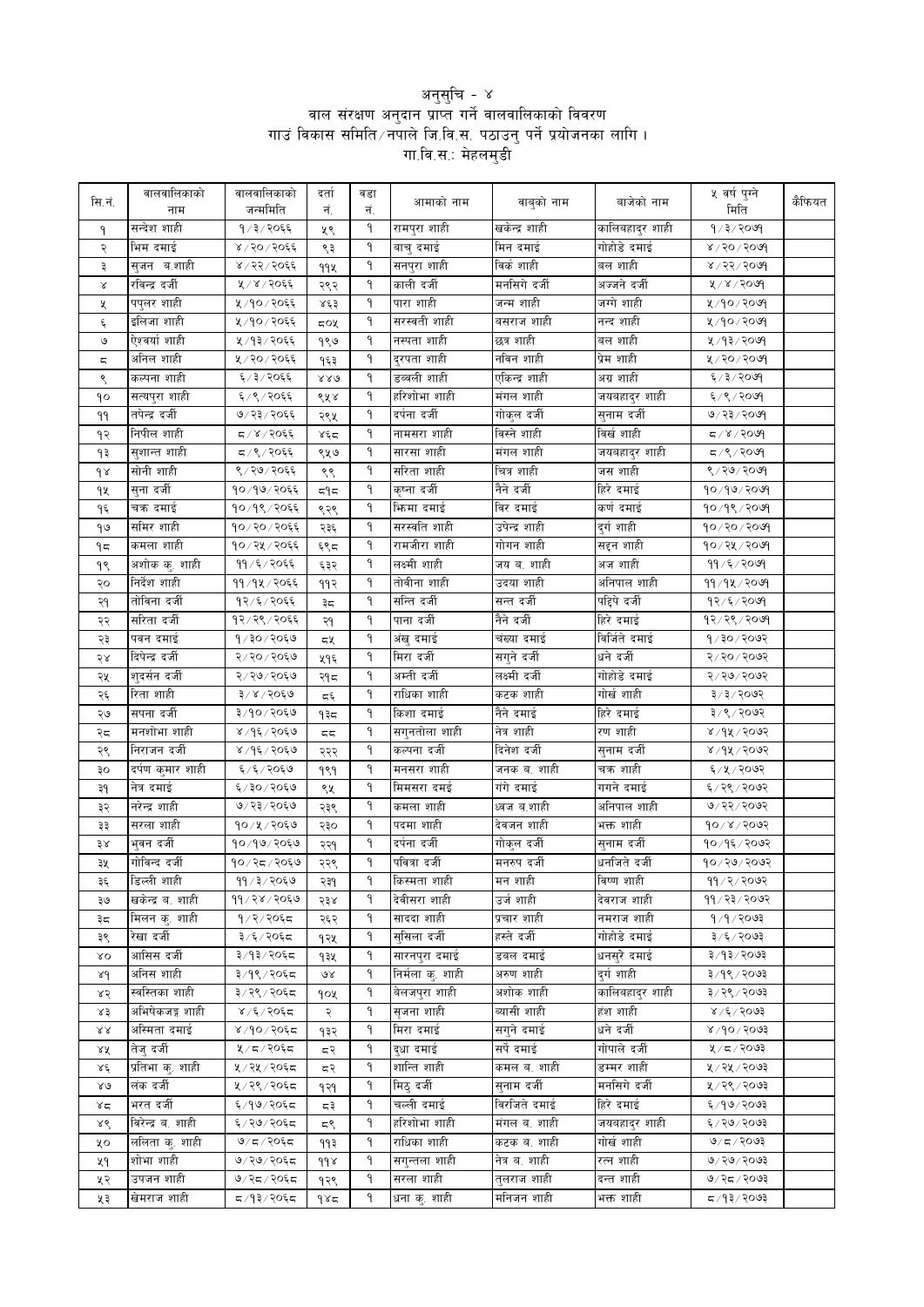| ४४               | निश्चल शाही       | ९ /१ / २०६८           | १६०                        | ۹  | बाली शाही          | अमर शाही          | राजबहादुर शाही  | 8/9/2093                   |  |
|------------------|-------------------|-----------------------|----------------------------|----|--------------------|-------------------|-----------------|----------------------------|--|
| ५५               | कम्मर दर्जी       | ९/२६/२०६८             | १६४                        | ٩  | भिन्मु दमाई        | बिर दमाई          | कर्ण दमाई       | ९ / २६ / २०७३              |  |
| ५६               | हर्ष ब. शाही      | ९/२९/२०६८             | १५९                        | ٩  | भावना शाही         | प्रकाश शाही       | भरत शाही        | ९/२९/२०७३                  |  |
| ५७               | दमन दर्जी         | ११ / ९ / २०६८         | द२                         | ٩  | अमनी दर्जी         | हल्या दमाई        | कंशे दमाई       | 99 / 8 / 2003              |  |
| ५८               | रियास शाही        | ११/२५/२०६८            | $\mathcal{O}$              | ٩  | माया शाही          | मनराज शही         | जनक शाही        | ११/२५/२०७३                 |  |
| ५९               | परिक्षा शाही      | १२/८/२०६८             | ς                          | ٩  | सुरता शाही         | पूर्णव.शाही       | जग्गे शाही      | $92/\pi/2003$              |  |
| ६०               | मुकेश शाही        | १/३/२०६९              | २०                         | ٩  | मिरा शाही          | पूर्णव.शाही       | नमराज शाही      | 9/3/2008                   |  |
|                  | कर्णशिला दर्जी    | १/८/२०६९              | २४८                        | ٩  | मिमसरा दर्जी       | गंगे दजी          | गगने दमाई       | 9/5/2008                   |  |
| ξ٩               |                   |                       |                            |    |                    | भरत ब. शाही       | विर शाही        |                            |  |
| ६२               | सुप्रिया कु. शाही | 9/9/2059              | ۹७                         | ٩  | मिमसरा शाही        |                   |                 | 9/8/2008                   |  |
| ६३               | रेखा दर्जी        | १/२९/२०६९             | १२३                        | ٩  | शान्ति दर्जी       | सन्त दर्जी        | पद्दिपे दर्जी   | 9/29/2008                  |  |
| $\xi \, \lambda$ | प्रिया शाही       | ३/१७/२०६९             | ४४                         | ٩  | मनिसा शाही         | सुरेन्द्र ब. शाही | दन्त शाही       | $8/90$ / 2008              |  |
| ६५               | अन्जना शाही       | ३/२२/२०६९             | ६२                         | ٩  | रामलिला शाही       | गंग ब. शाही       | सद्दन शाही      | $3/25/500$ ४               |  |
| ξξ               | करिष्मा दर्जी     | ३/२३/२०६९             | $\mathcal{R}\,\mathcal{R}$ | ٩  | रामपुरा दर्जी      | खम्म दर्जी        | मयाराम दमाई     | $3 \times 52 \times 52$    |  |
| ६७               | संदिप शाही        | 8/5/2068              | २७४                        | ٩  | दुर्पता शाही       | नविन शाही         | प्रेम शाही      | 8/5/500                    |  |
| ६८               | परिवर्तन दर्जी    | ४/२०/२०६९             | ५७                         | ٩  | अम्ती दर्जी        | लक्षी दमाई        | गोहोडे दमाई     | $8\sqrt{50}\sqrt{500}$     |  |
| ६९               | चेतन कु. शाही     | ४/२४/२०६९             | ५५                         | ٩  | सारसा शाही         | मंगल शाही         | जयबहादुर शाही   | $8\sqrt{58}\sqrt{50}$ 98   |  |
| ७०               | अरिविन्द शाही     | ४/२८/२०६९             | ६३                         | ٩  | सुनिता शाही        | कुल शाही          | तक्तु शाही      | ४/२८/२०७४                  |  |
| ७१               | अन्जना शाही       | ५/२८/२०६९             | १२१                        | ٩  | जयलक्ष्मी कु. शाही | विक्रमविर शाही    | राजबहादुर शाही  | ५/२८/२०७४                  |  |
| ७२               | निराजन शाही       | ६/३/२०६९              | २९२                        | ٩  |                    | अरुण शाही         |                 | 6/3/5000                   |  |
|                  |                   | ६/४/२०६९              |                            | ٩  | निर्मला क्. शाही   |                   | दुर्ग शाही      | 61815008                   |  |
| ও३               | सुविता दर्जी      |                       | ११६                        |    | शान्ता दमाई        | कलवाने दर्जी      | गोहोडे दमाई     |                            |  |
| ७४               | शोदिक्षा शाही     | ६/२३/२०६९             | १२२                        | ٩  | पंखा शाही          | केशवराज शाही      | कालिबहादुर शाही | ६/२३/२०७४                  |  |
| ७५               | सुशिल शाही        | ७/९/२०६९              | 828                        | ٩  | जानकी शाही         | विकास शाही        | कर्ण शाही       | 9/9/2098                   |  |
| ও६               | ईश्वर दर्जी       | ७/१५/२०६९             | 5Ο                         | ٩  | सुशिला दर्जी       | ब्यासी दर्जी      | नौले दर्जी      | 9/94/2098                  |  |
| وى               | विपना कु. दर्जी   | ८,२३/२०६९             | २६३                        | ٩  | मिरा दमाई          | सगुने दमाई        | धनेदर्जी        | द ∕ २३ ⁄ २०७४              |  |
| ಅದ               | अयुसा दर्जी       | ९/१२/२०६९             | १०७                        | ٩  | अनिता दर्जी        | हिक्मत दर्जी      | सज्जने दर्जी    | 8/92/2008                  |  |
| ७९               | मुकेश व. शाही     | १०/१६/२०६९            | २९३                        | ٩  | सृजना शाही         | उत्तम शाही        | जयबहादुर शाही   | १०/१६/२०७४                 |  |
| 5Ο               | पार्वती कु. शाही  | ११/३/२०६९             | २४६                        | ٩  | विमला बम           | जगतजङ्ग शाही      | नमराज शाही      | 99/3/2008                  |  |
| ξ۹               | करिस्मा शाही      | १२/३/२०६९             | २द                         | ٩  | पट्टु शाही         | गणेश व. शाही      | अनिपाल शाही     | 93/3/3008                  |  |
| द२               | महेश दर्जी        | १२/११/२०६९            | २७१                        | ٩  | पविता दर्जी        | मनरुप दर्जी       | धर्नाजते दर्जी  | 92/99/2008                 |  |
| ಧ३               | तेज व. शाही       | १२/२०/२०६९            | ११९                        | ٩  | सरस्वती शाही       | उपेन्द्र कु. शाही | दुर्ग शाही      | $95/50 \times 50$          |  |
|                  | रिता दर्जी        | १२/२८/२०६९            |                            | ٩  | मिट्ठु दर्जी       | डब्बले दर्जी      | धने दर्जी       | १२/२८/२०७४                 |  |
| $\approx 8$      |                   |                       | २७०                        |    |                    |                   |                 |                            |  |
| द५               | पुरन ब. शाही      | १२/२८/२०६९            | १२४                        | ٩  | पशविना शाही        | लोकेन्द्र ब. शाही | पंख शाही        | १२/२८/२०७४                 |  |
| تة ثو            | दर्शना दर्जी      | 9/9/2090              | ४२                         | ٩  | मिनसार दर्जी       | टक्क दर्जी        | धनपति दर्जी     | १/७/२०७५                   |  |
| ಧಅ               | संसारी दर्जी      | 9/99/2090             | ५१९                        | ٩  | मुगा दमाई          | कलिमाने दमाई      | नरविरे दर्जी    | $9/99/209$ ४               |  |
| <                | मनशोभा शाही       | १/२३/२०७०             | ६९३                        | ٩  | सृजना शाही         | व्यासी शाही       | हंश शाही        | १/२३/२०७५                  |  |
| ζء               | कृपाराज शाही      | $8\sqrt{50}\sqrt{50}$ | 5٩                         | ٩  | मिमसरा शाही        | समराज शाही        | गोर्ख शाही      | $8 \times 50 \times 50$ कर |  |
| ९०               | उब्जन दर्जी       | ५/१२/२०७०             | ३४६                        | ٩  | सारनपुरा दमाई      | मिन दमाई          | धनसुरे दमाई     | ४/१२/२०७५                  |  |
| ९१               | पारस शाही         | ६/२८/२०७०             | २३३                        | ۹  | आनता शाहा          | भरत शाही          | नन्द शाही       | ६/२८/२०७१                  |  |
| ९२               | सनिया शाही        | ६/३०/२०७०             | ३१                         | ٩  | मखमली शाही         | लक्ष्मण शाही      | नन्द शाही       | 6/30/3004                  |  |
| ९३               | समिता दर्जी       | ८८/९/२०७०             | १३२                        | ۹. | बाच दर्जी          | मिन दर्जी         | गोहोडे दमाई     | द ⁄१०/२०७५                 |  |
| ९४               | तेजस्वी शाही      | द ⁄ १६ ⁄ २०७०         | १३०                        | ٩  | विन्द शाही         | जिवन शाही         | बसन्त शाही      | द /१६ / २०७५               |  |
| ९५               | सर्मिला दर्जी     | ९ /१ / २०७०           | १३५                        | ۹. | सोल्टीना दमाई      | धर्नाजत दमाई      | नरविरे दर्जी    | ९ /१ / २०७५                |  |
|                  | खगेन्द्र दर्जी    | 8/3/2000              | ३९                         | ٩  | पाना दर्जी         | नैने दर्जी        | हिरे दमाई       | ९ / ३ / २०७५               |  |
| ९६               |                   |                       |                            |    |                    |                   |                 |                            |  |
| ९७               | स्मारिका शाही     | ९/२४/२०७०             | १२९                        | ٩  | मिमसरा शाही        | विष्णुव. शाही     | जयबहादर शाही    | ९/२४/२०७५                  |  |
| ९द               | लंक दर्जी         | ११ / २१ / २०७०        | १३५                        | ٩  | मन्ज् दर्जी        | गजेन्द्र दर्जी    | कन्ने दर्जी     | ११ / २१ / २०७५             |  |
| ९९               | सदिप शाही         | 99/30/3090            | २९                         | ٩  | पटट शाही           | गणेश व. शाही      | अनिपाल शाही     | ११/३०/२०७५                 |  |
| १००              | सादन दर्जी        | १२/१६/२०७०            | १७९                        | ٩  | कल्पना दर्जी       | दिनेश दर्जी       | सनाम दर्जी      | १२/१६/२०७५                 |  |
| १०१              | जस्मिन शाही       | १२/३०/२०७०            | २६                         | ٩  | स्मती शाही         | जंग ब. शाही       | भवनसिंह शाही    | १२/३०/२०७५                 |  |
| १०२              | आकृति शाही        | १२/३०/२०७०            | ३≂                         | ٩  | सरस्वती शाही       | रण ब. शाही        | गणेश शाही       | १२/३०/२०७१                 |  |
| १०३              | दिनेश ब. शाही     | १/१५/२०७१             | ५१                         | ٩  | विमला शाही         | ज्ञान ब. शाही     | राजबहाद्र शाही  | १/१५/२०७६                  |  |
| gor              | मिना कु. शाही     | १/२१/२०७१             | ३६                         | ٩  | मिमसरा शाही        | जिवन ब. शाही      | रत्न शाही       | १ / २१ / २०७६              |  |
| १०५              | विसाल शाही        | १/२५/२०७१             | ३०                         | ٩  | मिरादेवी शाही      | गणेश व. शाही      | अनिपाल शाही     | १ / २५ / २०७६              |  |
| १०६              | जगदिश शाही        | २/६/२०७९              | واقا                       | ٩  | मसिना शाही         | सरेन्द्र व. शाही  | दन्त शाही       | २/६/२०७६                   |  |
| १०७              | मनिस शाही         | २/२२/२०७१             | 958                        | ٩  | जनिता शाही         | नारायण शाही       | गणेश शाही       | २/२२/२०७६                  |  |
|                  |                   |                       |                            |    |                    |                   |                 |                            |  |
| १०८              | विमला शाही        | ३/२/२०७१              | १६४                        | ٩  | कमला शाही          | धर्म शाही         | देवेन्द्र शाही  | ३/१/२०७६                   |  |
| १०९              | भक्त दर्जी        | ३/२/२०७१              | १६८                        | ٩  | सन्ती दर्जी        | सन्त दर्जी        | पहिपे दर्जी     | ३/१/२०७६                   |  |
| ११०              | आरती शाही         | ३/७/२०७९              | १५५                        | ٩  | सान्ती शाही        | रुप शाही          | जस शाही         | ३/६/२०७६                   |  |
| 999              | समिर लुवार        | ७/१०/२०६६             | dźx                        | २  | द्धा लुवार         | सुनामे लुवार      | साउने लुवार     | ७/१०/२०७१                  |  |
| ११२              | रामनाथ योगी       | ५ / ९ / २०६५          | 880                        | २  | पवित्रा योगी       | भरत योगी          | हरी योगी        | ५/९/२०७०                   |  |
| ۹۹३              | आईस्मा पुरी       | द / २३ / २०६५         | २७१                        | २  | वाटुल्ली पुरी      | मान पुरी          | भैर पुरी        | ⊄/२३/२०७०                  |  |
| $d d \lambda$    | नरेश तिरुवा       | ५/२८/२०६६             | २६०                        | २  | मिठ् तिरुवा        | मदन तिरुवा        | कन्ने तिरुवा    | ५ / २८ / २०७१              |  |
|                  |                   |                       |                            |    |                    |                   |                 |                            |  |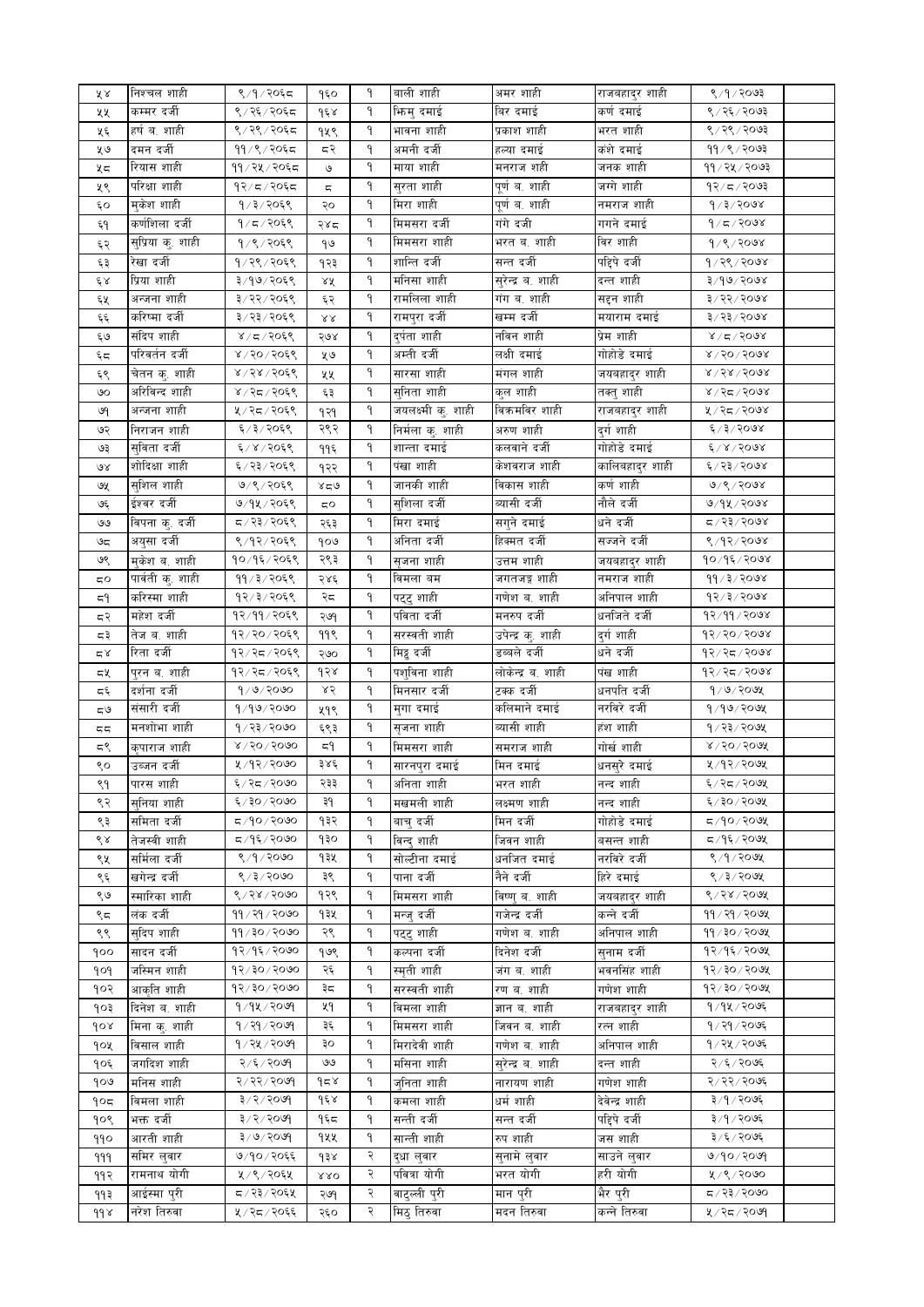| 992                 | पुष्पनाथ योगी     | ६/१३/२०६६     | ९९०                | २ | मनदेवी योगी      | नमनाथ योगी          | दर्पन योगी              | ६/१३/२०७१                 |  |
|---------------------|-------------------|---------------|--------------------|---|------------------|---------------------|-------------------------|---------------------------|--|
| ११६                 | सुवास योगी        | ९ / २ / २०६६  | ५१९                | २ | गोरीकला योगी     | देव योगी            | महननाथ योगी             | ९/२/२०७१                  |  |
| ११७                 | अरुण पुरी         | ९ / ३ / २०६६  | १०२                | २ | मनसरा पुरी       | पदम पुरी            | भैर पुरी                | ९/३/२०७१                  |  |
| ۹۹ҕ                 | कौशीला योगी       | ९ / ६ / २०६६  | १०७                | २ | दुरपता योगी      | गणेश योगी           | नया योगी                | ९/६/२०७१                  |  |
| ११९                 | वसना योगी         | १०/७/२०६६     | १२६                | २ | सौंरी योगी       | गणेश योगी           | अमृत योग <mark>ी</mark> | $90 \times 9 \times 2009$ |  |
| १२०                 | विपिन लुवार       | १०/७/२०६६     | ६२७                | २ | रुगु लुवार       | गंगे लुवार          | रण कामी                 | १०/७/२०७१                 |  |
| १२१                 | पुजा तिरुवा       | १०/१३/२०६६    | द्रप्र६            | २ | दुरा तिरुवा      | दंगली तिरुवा        | धनविरे तिरुवा           | १०/१३/२०७१                |  |
|                     | प्रतिक्षा शाही    | १०/१५/२०६६    |                    | २ | मनसरा शाही       | नेत्र शाही          | तपेन्द्र शाही           | $90/9$ k/२०७१             |  |
| १२२                 | विरेन्द्र तिरुवा  |               | 949                | २ |                  | ददि तिरुवा          | प्रमले तिरुवा           |                           |  |
| १२३                 |                   | १०/१५/२०६६    | ७०९                |   | माया तिरुवा      |                     |                         | १०/१५/२०७१                |  |
| १२४                 | महेन्द्र तिरुवा   | १०/२३/२०६६    | ९२७                | २ | माया तिरुवा      | चन्द्र तिरुवा       | धनसिगे तिरुवा           | १०/२३/२०७१                |  |
| १२५                 | निखिल तिरुवा      | १०/२६/२०६६    | 545                | २ | बेलपुरा तिरुवा   | व्यासी तिरुवा       | धनविरे तिरुवा           | १०/२६/२०७१                |  |
| १२६                 | चन्दनाथ योगी      | १/२/२०६७      | ९८९                | २ | मिमसरा योगी      | मदुनाथ योगी         | शिवनाथ योगी             | १/२/२०७२                  |  |
| १२७                 | गोरिकला कामी      | ४/११/२०६७     | dax                | २ | बेलु कामी        | विदे कामी           | जशी कामी                | ४/१०/२०७२                 |  |
| १२८                 | रोशन नेपाली       | ४/११/२०६७     | 949                | २ | फुल्टीना कामी    | हरि कामी            | जशी कामी                | 8/90/2003                 |  |
| १२९                 | स्वफिया शाही      | ४/२८/२०६७     | $d \simeq$         | २ | अन्जु शााह       | खकेन्द्र ब. शाही    | मनिमान शाही             | 8/56/5005                 |  |
| ٩३o                 | सपना तिरुवा       | ५/२/२०६७      | १५३                | २ | माया तिरुवा      | चन्द्रे तिरुवा      | धनसिगे तिरुवा           | ५/१/२०७२                  |  |
| $\theta$            | पवित्रा पुरी      | ५/२८/२०६७     | १७७                | २ | बाटुल्लि पुरी    | मान पुरी            | भैर पुरी                | ५ / २७ / २०७२             |  |
| १३२                 | पुजा कु. योगी     | ७/२१/२०६७     | २४०                | २ | रामपुरा योगी     | कमल कु. योगी        | हरिनाथ योगी             | ७/२०/२०७२                 |  |
| १३३                 | हर्क वि.क.        | ७/२५/२०६७     | २०२                | २ | निर्मला बुढा     | जनक कामी            | सक्ते कामी              | ७/२४/२०७२                 |  |
| $\delta$            | सुसिला तिरुवा     | ९/१८/२०६७     | ५८                 | २ | दुरा तिरुवा      | दंगली तिरुवा        | धनविरे तिरुवा           | ९/१७/२०७२                 |  |
| १३५                 | पुष्पनाथ योगी     | १०/२०/२०६७    | २२५                | २ | पविनाथ योगी      | भरतनाथ योगी         | हरिनाथ योगी             | १०/१९/२०७२                |  |
| १३६                 | कलिन्द्रनाथ योगी  | १२/२८/२०६७    | २६३                | २ | हजुरानाथ योगी    | देवनाथ योगी         | पनव योगी                | 93/99/9092                |  |
| १३७                 | मिरा कु. शाही     | १२/३०/२०६७    | २५८                | २ | रन्ना शाही       | गोविन्द ब. शाही     | अविलाल शाही             | १२⁄ २९ ⁄ २०७२             |  |
| ৭३८                 | गगन शाही          | १/३/२०६८      | ४३                 | २ | विष्ना कु. शाही  | मन ब. शाही          | केश शाही                | 9/2/2003                  |  |
| १३९                 | गिता तिरुवा       | २/१द/२०६द     | ς                  | २ | प्याउरा तिरुवा   | भद्रे तिरुवा        | रत्ने तिरुवा            | 8005/907                  |  |
|                     | नहकुल कामी        | २/२९/२०६८     |                    | २ | होइजाली कामी     | कालो कामी           | सक्ते कामी              | २/२८/२०७३                 |  |
| 980                 |                   |               | ९                  | २ |                  | लक्ष्मी तिरुवा      | कासे तिरुवा             | $3 \times 15003$          |  |
| 989                 | सुरसा तिरुवा      | ३/४/२०६८      | ٩o                 |   | खड्के तिरुवा     |                     |                         |                           |  |
| १४२                 | दिगदर्शन शाही     | ३/२०/२०६८     | २४                 | २ | कमला शाही        | धन ब. शाही          | मनिमान शाही             | $3 \times 50 \times 50$   |  |
| d R s               | कृष्णराज शाही     | ४/४/२०६८      | ξ٩                 | २ | सुछा शाही        | विरेन्द्र शाही      | रत्न शाही               | $8 \times 15003$          |  |
| dxx                 | छितानाथ योगी      | ४ / २६ / २०६८ | ξς                 | २ | बुद्धिनाथ योगी   | नमनाथ योगी          | मनेनाथ योगी             | ४ / २६ / २०७३             |  |
| १४५                 | अम्ती शाही        | ४/२८/२०६८     | وأوط               | २ | बसन्धरा शाही     | नमराज शाही          | विर्खशाही               | 8005/52/8                 |  |
| $d\lambda \epsilon$ | विन्दु कु. शाही   | ४/२९/२०६द     | ६०                 | २ | सिता शाही        | नमराज शाही          | महाविर शाही             | ४ / २९ / २०७३             |  |
| 980                 | नारायणनाथ योगी    | ५/१८/२०६८     | dAA                | २ | राम कु. योगी     | गोविन्दनाथ योगी     | कपुर योगी               | ५/१८/२०७३                 |  |
| १४८                 | किशोर लुवार       | ५ / २५ / २०६८ | 99X                | २ | रामपुरा लुवार    | रमेश लुवार          | विरे लुवार              | ५ / २५ / २०७३             |  |
| $d\lambda d$        | विष्णुनाथ योगी    | ६/२९/२०६८     | ११२                | २ | जुनानाथ योगी     | मोतिनाथ योगी        | हिरानाथ योगी            | ६/२९/२०७३                 |  |
| १५०                 | धनिनाथ योगी       | द ⁄ ११ ⁄ २०६द | १२७                | २ | मनदेवी योगी      | नमनाथ योगी          | दर्पन योगी              | द⁄११∕२०७३                 |  |
| 929                 | धनानाथ योगी       | द ⁄ ११ ⁄ २०६द | १२८                | २ | मनदेवी योगी      | नमनाथ योगी          | दर्पन योगी              | द ⁄ ११ ⁄ २०७३             |  |
| १५२                 | पुष्पा शाही       | द ⁄ २३ ⁄ २०६द | १५२                | २ | अमसरा शाही       | कमल शाही            | भैर शाही                | द ∕ २३∕ २०७३              |  |
| १५३                 | मिनानाथ योगी      | ९/१८/२०६८     | १७७                | २ | कलपुरा योगी      | भुपेन्द्रनाथ योगी   | हरी योगी                | ९/१८/२०७३                 |  |
| 9X X                | अमिलनाथ योगी      | १०/२३/२०६८    | $\gamma$ $\approx$ | २ | जमुनानाथ योगी    | सुर्जनाथ योगी       | मोती योगी               | १०/२३/२०७३                |  |
| १५५                 | चरित्रनाथ योगी    | ११/१३/२०६८    | 950                | २ | दुर्पता योगी     | गणेश योगी           | नया योगी                | ११ ⁄ १३ ⁄ २०७३            |  |
| १५६                 | दिपेन्द्रनाथ योगी | १२/२०/२०६८    | २३                 | २ | मिरानाथ योगी     | नन्दनाथ योगी        | रंगनाथ योगी             | $8009 \times 09 \times 9$ |  |
| १५७                 | प्रमिलानाथ योगी   | १/९/२०६९      | ۹६                 | २ | नौरानाथ योगी     | गणेशनाथ योगी        | अमृत योगी               | १/९/२०७४                  |  |
| १५८                 | मिमसारा कामी      | १/११/२०६९     | έχ                 | २ | लालचना कामी      | अमरसिंह कामी        | सक्ते कामी              | 9/99/2008                 |  |
|                     | संजिवनाथ योगी     | १/२८/२०६९     |                    | २ | गोरिकला योगी     | देवनाथ योगी         | मोहन योगी               | १/२८/२०७४                 |  |
| १५९                 | छत्र ब. शाही      |               | २९                 | २ | निर्मला शाही     | धर्मराज शाही        | रत्न शाही               | 3/99/3008                 |  |
| १६०                 |                   | २/११/२०६९     | २६२                | २ |                  |                     |                         |                           |  |
| १६१                 | काशिपुरा तिरुवा   | ५ ⁄ ११ ⁄ २०६९ | २६०                |   | पुना तिरुवा      | उते तिरुवा          | तिरमले तिरुवा           | ५/११/२०७४                 |  |
| १६२                 | धर्बेन्द्र शाही   | द /२/२०६९     | ९०                 | २ | मनसरा शाही       | नेत्र व. शाही       | तपेन्द्र शाही           | 5005/77                   |  |
| १६३                 | अमृते कामी        | ९/८/२०६९      | ९५                 | २ | बेलु कामी        | बिरे कामी           | जिते कामी               | 8/5/2008                  |  |
| $d \epsilon$        | विनय कामी         | १२/६/२०६९     | २५९                | २ | रुगु कामी        | गंगाराम कामी        | रण कामी                 | $92/\xi$ /2098            |  |
| १६५                 | अनिता परी         | १२/३०/२०६९    | ३५२                | २ | बाट्ली पुरी      | मान पुरी            | भैर परी                 | $45 \times 50 \times 50$  |  |
| १६६                 | विवसनाथ योगी      | 9/9/2000      | Χ                  | २ | हजरानाथ योगी     | दमननाथ योगी         | पवन योगी                | १/१/२०७५                  |  |
| १६७                 | मिलन तिरुवा       | १/१५/२०७०     | १२७                | २ | दरा तिरुवा       | दंगली तिरुवा        | धनविरे तिरुवा           | १/१५/२०७५                 |  |
| १६द                 | जगत कामी          | १/१८/२०७०     | ९९                 | २ | निर्मला बढा कामी | जनक कामी            | सक्ते कामी              | १/१८/२०७५                 |  |
| १६९                 | मनिका शाही        | २/११/२०७०     | ९०७                | २ | मनसरा शाही       | नविन शाही           | देवराज शाही             | २/११/२०७५                 |  |
| १७०                 | विकम तिरुवा       | ३/२०/२०७०     | ५०                 | २ | मिठ् तिरुवा      | मदन तिरुवा          | कन्ने तिरुवा            | ३/२०/२०७५                 |  |
| 969                 | जिवन वि.क.        | ५ / २१ / २०७० | ३०६                | २ | विन्तोला कामी    | तपेन्द्र विश्वकर्मा | पर्वले कामी             | ५ / २१ / २०७५             |  |
| १७२                 | टेकेन्द्र कामी    | ६/१३/२०७०     | 998                | २ | फलटिना कामी      | हरि कामी            | जशी कामी                | ६/१३/२०७५                 |  |
| १७३                 | निरोता शाही       | ७/९/२०७०      | १२५                | २ | सिता शाही        | नमराज शाही          | महाविर शाही             | ७/९/२०७५                  |  |
| १७४                 | पारसा तिरुवा      | ८/६/२०७०      | ७०                 | २ | पुन्ना तिरुवा    | उदे तिरुवा          | धनसिगे तिरुवा           | द /६/२०७५                 |  |
| १७५                 | आइरन योगी         | ९/६/२०७०      | ४९                 | २ | कल्पुरानाथ योगी  | भपेन्द्रनाथ योगी    | नर योगी                 | ९ ⁄ ६ ⁄ २०७५              |  |
|                     |                   |               |                    |   |                  |                     |                         |                           |  |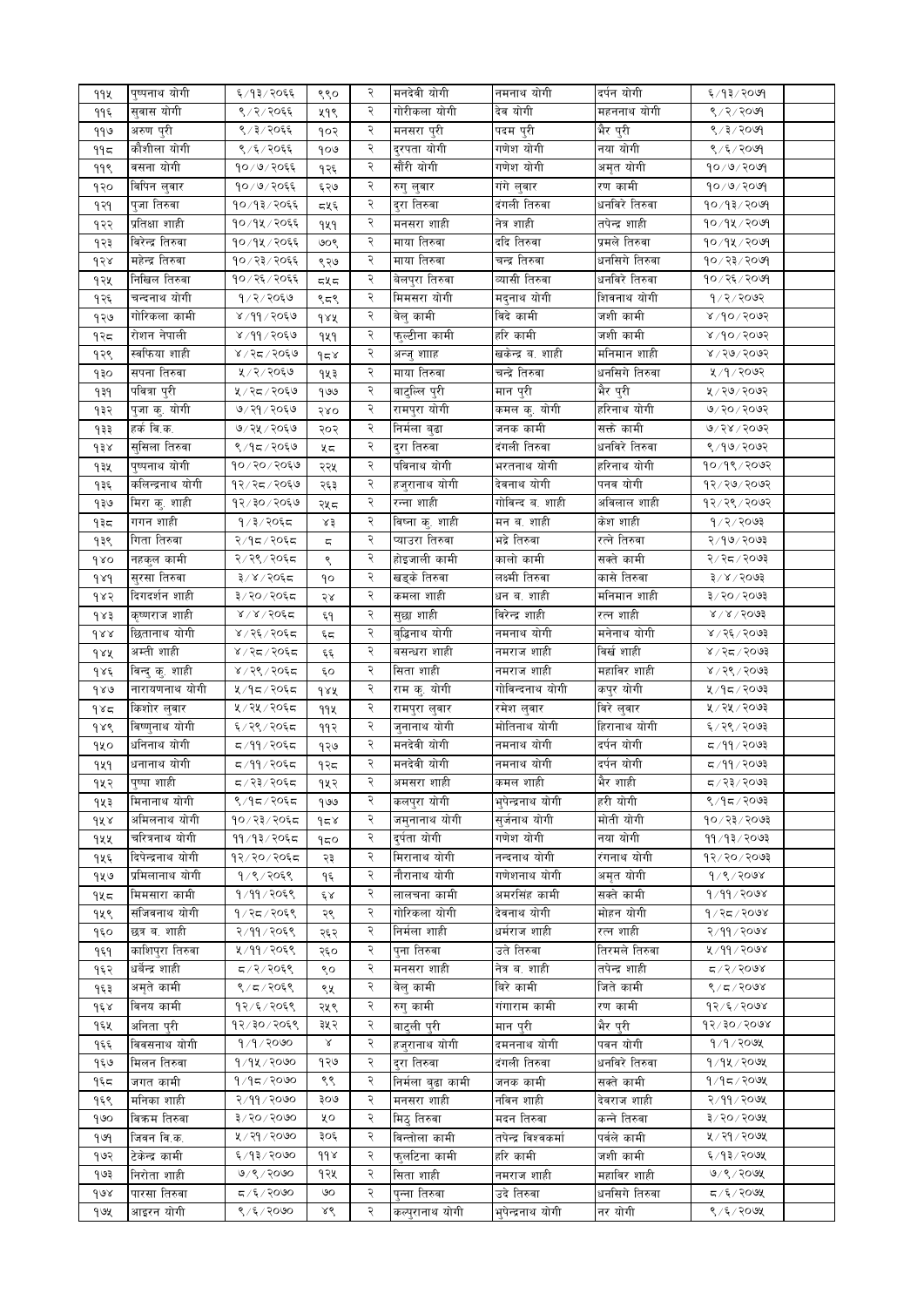| १७६ | महिन्द्र शाही        | ९/८/२०७०       | ३१६                  | २ | निर्मला शाही  | धर्मराज शाही         | रत्न शाही     | ९/८/२०७५                |  |
|-----|----------------------|----------------|----------------------|---|---------------|----------------------|---------------|-------------------------|--|
| १७७ | किरननाथ योगी         | १०/६/२०७०      | ३२५                  | ২ | जुनानाथ योगी  | मोतिनाथ योगी         | हिरानाथ योगी  | १०/६/२०७५               |  |
| १७८ | दिपानाथ योगी         | $90/\pi/2000$  | ३२४                  | २ | मिरानाथ योगी  | नन्दनाथ योगी         | हिरानाथ योगी  | $90/\pi/20$ ७५          |  |
| १७९ | मिनराज योगी          | ११ / ४ / २०७०  | ३५६                  | ২ | लक्षुनाथ योगी | अनिपालनाथ योगी       | हिरानाथ योगी  | 99/8/2092               |  |
| १८० | निदरा तिरुवा         | १२/३/२०७०      | १४९                  | २ | खुड्की तिरुवा | लक्षि तिरुवा         | लाले तिरुवा   | १२/३/२०७५               |  |
| ۹ե۹ | दर्ग तिरुवा          | $92/\xi$ /२०७० | ३२                   | २ | बंची तिरुवा   | नया तिरुवा           | तिरमले तिरुवा | 92/5/209                |  |
| १८२ | फिलोस शाही           | 98/88/8000     | ४९                   | २ | अन्जु कु. शाह | खगेन्द्र व. शाही     | मनिमान शाही   | 93/38/500               |  |
| १८३ | मनस्वी शाही          | 93/38/5000     | 5Ο                   | २ | कमला कु. शाही | धन ब. शाही           | मनिमान शाही   | १२⁄२४⁄२०७५              |  |
|     | उपेन्द्र शाही        | 9/9/2099       | δO                   | २ | शुद्दा शाही   | विरेन्द्र शाही       | रत्न शाही     | १/१/२०७६                |  |
| १८४ |                      | १/२३/२०७१      | ५०                   | २ | गंगा पुरी     |                      | राम पुरी      | १/२३/२०७६               |  |
| १८५ | हेमराज पुरी          |                |                      |   |               | खड्क पुरी            |               |                         |  |
| १८६ | गर्जननाथ योगी        | २/७/२०७१       | १५०                  | २ | नौरानाथ योगी  | गणेशनाथ योगी         | अमृत योगी     | २/७/२०७६                |  |
| ৭৯৩ | लोकेसननाथ योगी       | २/११/२०७१      | έχ                   | २ | रामपुरा योगी  | <u>कम</u> ल कु. योगी | हरिन्द्र योगी | २/११/२०७६               |  |
| १८८ | स्मारिका पुरी        | २/२८/२०७१      | १५२                  | ২ | बाटुली पुरी   | <u>मान</u> पुरी      | भैर पुरी      | २/२८/२०७६               |  |
| १८९ | मुस्कान बम           | ५ / ३ / २०६६   | ९६६                  | ३ | बासु बम       | उपचार बम             | नमराज बम      | ५/३/२०७१                |  |
| १९० | दिलिप बम             | ५/१४/२०६६      | ७६५                  | ३ | लक्ष्मी बम    | मिमराज बम            | ऐवान बम       | ५/१४/२०७१               |  |
| 999 | ललिता वम             | ५ / २९ / २०६६  | ३८                   | ३ | राजपुरा वम    | सत्य वम              | मिनबहादुर बम  | ५/२९/२०७१               |  |
| १९२ | जयन्द्र वम           | ७/११/२०६६      | ४९                   | ३ | धना वम        | औंख वम               | भद्र बम       | ७/११/२०७१               |  |
| १९३ | सुमन बम              | ७/११/२०६६      | ६५६                  | ३ | धना बम        | औख बम                | भद्ध बम       | ७/११/२०७१               |  |
| १९४ | भारती वम             | द / द / २०६६   | 85                   | ३ | तर्जावरा वम   | दिल वम               | सिरे बम       | 5/5/20                  |  |
| १९५ | सपना बम              | द्र/१०/२०६६    | २५२                  | ३ | जयरुपा बम     | मिन ब. बम            | ऐवान बम       | द ⁄१०∕२०७१              |  |
| १९६ | निराजन बम            | ९/३/२०६६       | ಧ೦ಅ                  | ३ | गौरा बम       | भोटे बम              | लालबहादुर बम  | ९/३/२०७१                |  |
| १९७ | अनिता धामी           | ९ / ३ / २०६६   | १२६                  | ३ | फुलटौरा धामी  | नविन धामी            | पुने धामी     | 8/3/2009                |  |
| १९८ | स् <b>रेन्द्र</b> बम | ९/२७/२०६६      | ५९०                  | ३ | मामसरा बम     | छत्र ब. बम           | कन्न बम       | ९ / २७ / २०७९           |  |
| १९९ | रेजिना बम            | १०/१३/२०६६     | ६४२                  | ३ | कान्छीपुरा बम | नरेन्द्र बम          | लालबहादुर बम  | १०/१३/२०७१              |  |
| २०० | विश्वास राज बम       | १०/१५/२०६६     | १४९                  | ३ | लक्ष्मी बम    | जिवन बम              | परेक बम       | $90/9$ k/२०७१           |  |
| २०१ | श्रुजना वम           | १०/२५/२०६६     | ४५२                  | ३ | मनकोइला वम    | क्षेत्र वम           | कन्न बम       | १०/२५/२०७१              |  |
| २०२ | दिविका बम            | १०/२५/२०६६     | ও४                   | ३ | लक्ष्मा बम    | देवेन्द्र बम         | नरेन्द्र बम   | १०/२५/२०७१              |  |
| २०३ | सुनिता वम            | ११/१३/२०६६     | ४४०                  | ३ | अस्मा वम      | धर्मजित वम           | पदम बम        | ११/१३/२०७१              |  |
| २०४ | सोविच्छा बम          | १२/१६/२०६६     | ९९६                  | ३ | कसा बम        | पूर्णव. बम           | जुद्ध वम      | १२/१६/२०७१              |  |
| २०५ | फुल्मती बम           | २/२३/२०६७      | ७०                   | ३ | रुगुविना बम   | धुब बम               | विखे बम       | २/२३/२०७२               |  |
| २०६ | संघर्ष बम            | २/२८/२०६७      | १३                   | ३ | किस्मता बम    | चक्र ब. बम           | नर बम         | २/२८/२०७२               |  |
| २०७ | मकेन्द्र बम          | ३/१२/२०६७      | १४६                  | ३ | मुना बम       | धनगीरी बम            | नमराज बम      | ३/११/२०७२               |  |
| २०द | चरित्र बम            | ३/३०/२०६७      | ६९                   | ३ | अस्मिता बम    | र्अानपाल बम          | बगल बम        | ३/२९/२०७२               |  |
|     | पत्रिका कु. बम       | ५/१२/२०६७      |                      | ३ | सुलक्षिना बम  | नेत्र ब. बम          | मोहविर बम     | ५/११/२०७२               |  |
| २०९ |                      | ५/१२/२०६७      | १८३                  | ३ |               |                      | मोहर्नावर बम  |                         |  |
| २१० | प्रतिका कु. बम       |                | १८३                  |   | सुलछिना बम    | नेत्र बम             |               | ५/११/२०७२               |  |
| २११ | चैनराज बम            | ५/१३/२०६७      | १८०                  | ३ | कविता बम      | विन्द बम             | गंग बम        | ५/१२/२०७२               |  |
| २१२ | अशोक बम              | ५/१५/२०६७      | ۹≂≂                  | ३ | जलशोभा बम     | मजदुर बम             | नमराज बम      | ५ ⁄ १४ ⁄ २०७२           |  |
| २१३ | महेन्द्र बम          | ५/२९/२०६७      | २०४                  |   | —<br>समिता बम | अनिपाल बम            | धन बम         | ५/२८/२०७२               |  |
| २१४ | अनुश बम              | ९/१४/२०६७      | २१०                  | ३ | भावना बम      | देवेन्द्र बम         | मान बम        | ९/१३/२०७२               |  |
| २१५ | बन्दना शाही          | १०७२/२०६७      | २२०                  | ₹ | कल्पना शाही   | पटक शाही             | जिर बम        | १०/१/२०७२               |  |
| २१६ | दशरत बम              | ११ ⁄ १५ ⁄ २०६७ | २२                   | ३ | समो बम        | भरत बम               | जिर बम        | ११/१४/२०७२              |  |
| २१७ | महेन्द्र बम          | १/२/२०६८       | २३                   | ३ | समिता बम      | अनिपाल बम            | धन बम         | १/१/२०७३                |  |
| २१८ | रुपा बम              | १/३/२०६८       | १६६                  | ३ | कोइला बम      | बखते बम              | विर बम        | १/२/२०७३                |  |
| २१९ | सुस्मिता कु. बम      | १/१२/२०६८      | X                    | ३ | बासु बम       | उपचार बम             | नमराज बम      | १/११/२०७३               |  |
| २२० | निराजन बम            | १/३०/२०६८      | २६४                  | ३ | लक्ष्मा बम    | देवेन्द्र बम         | नरेन्द्र बम   | १ / २९ / २०७३           |  |
| २२१ | बिराज बम             | ४/१४/२०६द      | 88                   | ३ | र्सामता शाही  | धन ब. बम             | पृथ्वीवम      | $8\sqrt{38}\sqrt{5003}$ |  |
| २२२ | निश्चल बम            | ४/१४/२०६द      | ९४                   | ३ | कविता बम      | छत्र बम              | जुद्ध वम      | 8/98/3003               |  |
| २२३ | छिताकौरा बम          | ५ ⁄ ९ ⁄ २०६८   | ঙং                   | ३ | आशा बम        | रनोजत बम             | पदम बम        | ५ / ९ / २०७३            |  |
| २२४ | रमान बम              | ५/२०/२०६८      | وى                   | ३ | लक्ष्मा बम    | जिवन बम              | परेक बम       | ५ / २० / २०७३           |  |
| २२५ | हरसिंह बम            | ६/४/२०६८       | ξ                    | ३ | सम्भन्ना बम   | कंशर बम              | सेरे बम       | $28/8$ / $5003$         |  |
| २२६ | रिमा कु. बम          | ६/२द/२०६द      | ९०                   | ३ | तजविरा बम     | दिल ब. बम            | सेरे बम       | ६/२८/२०७३               |  |
| २२७ | नेस्नल बम            | ६/२९/२०६८      | ९२                   | ३ | मिमकोसा बम    | विरेन्द्र बम         | हरिन्द बम     | ६/२९/२०७३               |  |
| २२८ | रोसनी कु. बम         | द /१/२०६द      | ११७                  | ३ | कान्छिपुरा बम | नरेन्द्र बम          | लाले बम       | द ⁄ १ ⁄ २०७३            |  |
| २२९ | सुविस्ता क्. बम      | ९/२१/२०६८      | १६३                  | ३ | बेटना बम      | दिघेराज बम           | विष्ण बम      | ९ / २१ / २०७३           |  |
| २३० | महेश बम              | १०/२५/२०६८     | १७०                  | ३ | जनपुरा बम     | मिन ब. बम            | एवान बम       | १०७२५७२०७३              |  |
| २३१ | कमल बम               | ११ / ३ / २०६८  |                      | ३ | मनकोइला बम    | छेत्र बम             | भेर बम        | ११ ⁄ ३ ⁄ २०७३           |  |
|     | दोबिदा बम            | ११ / ३० / २०६८ | १७६                  | ३ | नविता बम      | सोवण बम              | सकस बम        | ११ / ३० / २०७३          |  |
| २३२ | चांदनी बम            | १२/११/२०६८     | १९३                  | ३ | गौरा बम       | भोटे बम              |               | १२/११/२०७३              |  |
| २३३ |                      |                | $_\textrm{\tiny{X}}$ | ३ |               |                      | लाले बम       |                         |  |
| २३४ | रमिता कु. बम         | १/३/२०६९       | ५३३                  |   | मामसरा बम     | दिप ब. बम            | कर्ण बम       | $d \times 3 < 600$      |  |
| २३५ | फरना धामी            | ६/१३/२०६९      | द५                   | ३ | नेत्रा धामी   | नयां धामी            | रने धामी      | 8005/947                |  |
| २३६ | दिवाकर बम            | ६/१४/२०६९      | ७५                   | ३ | नन्दा कु. बम  | ललितजंग बम           | लोकेन्द बम    | 6/98/5008               |  |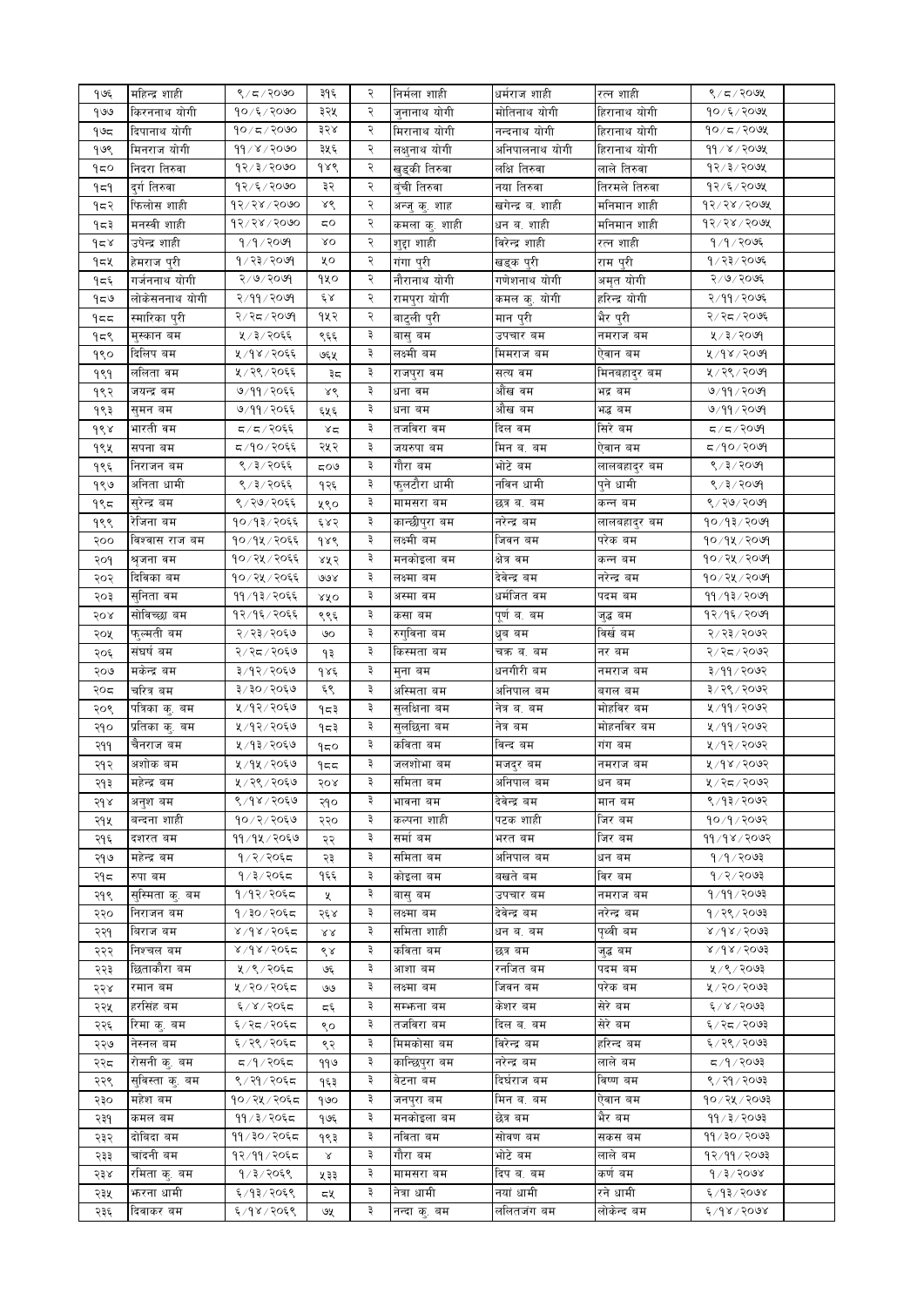| २३७  | सुशिल बम         | ९/४/२०६९                 | २००          | ३         | सुनसरा बम       | अली बम          | हकं बम         | ९ / ४ / २०७४             |  |
|------|------------------|--------------------------|--------------|-----------|-----------------|-----------------|----------------|--------------------------|--|
| २३८  | बिक्की बम        | १०/९/२०६९                | ५२३          | ३         | लक्ष्मी बम      | मिमराज वम       | कर्ण बम        | 90/8/2008                |  |
| २३९  | निसान बम         | १०/२२/२०६९               | १३१          | ३         | साविता बम       | चन्द बम         | जनक बम         | १०७२२/२०७४               |  |
| २४०  | जेनी वम          | १२⁄१⁄२०६९                | १६४          | ३         | विनिता बम       | अगध्वज बम       | बसन्त बम       | १२/१/२०७४                |  |
| २४१  | अविषेक शाही      | १२/३०/२०६९               | ५२१          | ३         | कल्पना शाही     | पटक शाही        | ाजर शाही       | १२/३०/२०७४               |  |
| २४२  | तजविरा बम        | १/१/२०७०                 |              | ३         | मिमकोशा बम      | विरेन्द्र ब. बम | हरिन्द बम      | १⁄१⁄२०७५                 |  |
|      |                  |                          |              |           |                 |                 |                |                          |  |
| २४३  | कविराज बम        | ३/१/२०७०                 |              | ३         | बासु बम         | उपचार बम        | नमराज बम       | ३/१/२०७५                 |  |
| २४४  | स्जन बम          | ३/२५/२०७०                | ५६           | ३         | कविता बम        | विन्द ब. बम     | गग बम          | ३/२५/२०७५                |  |
| २४५  | नरेन्द्र ब. बम   | $8 \times 8 \times 5000$ | ३७०          | ३         | आशा बम          | रनोजत बम        | पदम बम         | $8 \times 8 \times 5000$ |  |
| २४६  | स्जन बम          | ५ ⁄ ६ ⁄ २०७०             | ९५           | ३         | जलशोभा बम       | मधुर बम         | नमराज बम       | ५ ⁄ ६ ⁄ २०७५             |  |
| २४७  | ज्नेली बम        | ६/१/२०७०                 | ११५          | ३         | कर्मकौरा बम     | जन ब. बम        | धर्म बम        | ६/१/२०७५                 |  |
| २४द  | अखिल बम          | ६/१०/२०७०                | १०९          | ३         | राधिका बम       | अग्र ब. बम      | मान बम         | ६/१०/२०७५                |  |
| २४९  | निना कु. बम      | द ⁄ १० ⁄ २०७०            | ३८३          | ३         | अस्पुरा कु. बम  | रमेश बम         | रोशन बम        | द ⁄१०⁄ २०७५              |  |
| २५०  | विदीका बम        | ९/२४/२०७०                | ३०द          | ३         | रामभुला बम      | हिक्मत बम       | भद्ध बम        | ९ / २४ / २०७५            |  |
|      |                  |                          |              |           |                 |                 |                |                          |  |
| २५१  | धना बम           | १२/१०/२०७०               | १६७          | ३         | काइला बम        | बखते बम         | विर बम         | १२/१०/२०७५               |  |
| २५२  | प्रवेसा बम       | १२/२१/२०७०               | १८०          | ३         | रुगुविना बम     | धवं बम          | विखंबम         | १२⁄२१⁄२०७५               |  |
| २५३  | पुणिमा बम        | १/१०/२०७१                | ४४           | ३         | कान्छीपुरा बम   | नरेन्द्र ब. बम  | लाले बम        | १/१०/२०७६                |  |
| २५ ४ | जानकी बम         | १/२०/२०७१                | १६५          | ३         | विनिता बम       | अंगध्वज बम      | बसन्त बम       | १/२०/२०७६                |  |
| २५५  | शिवराज बम        | ४ / २ / २०६६             | १०७          | Χ         | तुलक्षा बम      | पदम ब. बम       | मान बम         | 8/3/50                   |  |
| २५६  | जसी दर्जी        | ४ / २२ / २०६६            | ६१६          | Χ         | कौसी दर्जी      | र्आल दजी        | बुदे दमाइ      | ४ / २२ / २०७१            |  |
| २५७  | जापान बम         | ४/२८/२०६६                | ও६७          | Χ         | लिला बम         | रतन बम          | खड्क बम        | ४ / २८ / २०७१            |  |
| २५८  | सफा कुमारी बम    | ५ / २८ / २०६६            | بإيكا        | Χ         | अनिता बम        | जिर बम          | मनबहादुर बम    | ५ / २द / २०७१            |  |
|      | लोलता बम         | ६ / २३ / २०६६            |              | $\propto$ |                 | सत्य ब. बम      |                | ६ / २३ / २०७९            |  |
| २५९  |                  |                          | ९६२          | Χ         | राजपुरा बम      |                 | मिनबहादुर बम   |                          |  |
| २६०  | सुनिता वम        | ७/२३/२०६६                | २९४          |           | तारा वम         | प्रेम वम        | कल बम          | ७/२३/२०७१                |  |
| २६१  | भुमिका वम        | द ⁄ १ ⁄ २०६६             | ५८           | Χ         | साविता वम       | अनिपाल वम       | बगल बम         | द ⁄ १ ⁄ २०७१             |  |
| २६२  | कृष्ण बम         | १०/१४/२०६६               | ٩o           | Χ         | दुरी बम         | मदन बम          | गणेश बम        | १०/१४/२०७१               |  |
| २६३  | मनोज बम          | १०/१४/२०६६               | ७०७          | Χ         | दुरा बम         | विन बम          | तिल बम         | १०/१४/२०७१               |  |
| २६४  | कृष्ण बम         | १०/१४/२०६६               | ९६७          | Χ         | दुरी बम         | मदन बम          | गणेश बम        | १०/१४/२०७१               |  |
| २६५  | दिपिन्द्र वम     | १०/१५/२०६६               | ३०२          | Χ         | सर्नावरा वम     | टेकराज बम       | मान बम         | १०⁄१५⁄२०७१               |  |
| २६६  | काजल दमाइं       | १०/१५/२०६६               | ६७४          | Χ         | गौरा दमाई       | ददिमले दमाई     | प्रवले दमाई    | १०⁄१५⁄२०७१               |  |
| २६७  | लक्ष्मण तिरुवा   | १०/२०/२०६६               | ९५           | Χ         | धनरुपा तिरुवा   | छिते तिरुवा     | रति तिरुवा     | १०/२०/२०७१               |  |
| २६८  | स्थिती बम        | १०/२१/२०६६               | ७६२          | Χ         | पद्मा बम        | उपेन्द्र बम     | पुणे बम        | १०/२१/२०७१               |  |
| २६९  | नेशनल बम         | ११ ⁄ १ ⁄२०६६             | १३५          | Χ         | सारदा बम        | जयलाल बम        | धर्नाजत बम     | ११ ⁄ १ ⁄२०७१             |  |
| २७०  | सुवास बम         | ११ / ४ / २०६६            | २७५          | Χ         | भ्यान्ता बम     | विरमजन बम       | जोरासिंह बम    | ११ / ४ / २०७१            |  |
| २७१  | सनदेवी बम        | ११ / ७ / २०६६            | ९५८          | Χ         | सहला बम         | आनन्द बम        | प्रद्युम्न बम  | ११/७/२०७१                |  |
|      | सुनिल तिरुवा     |                          |              | Χ         |                 | पर्व तिरुवा     | नारसिगे तिरुवा |                          |  |
| २७२  |                  | ११ / द / २०६६            | २०७          |           | पुल्ती तिरुवा   |                 |                | ११ / द / २०७१            |  |
| २७३  | सुवास बम         | ११ ⁄ १० ⁄ २०६६           | ۹७           | Χ         | तारा बम         | कुल ब. बम       | ऐबहादुर बम     | ११/१०/२०७१               |  |
| ২७४  | प्रकाश तिरुवा    | १ ⁄ ४ ⁄ २०६७             | ۹۹≂          | x         | चल्ली तिरुवा    | लल्ते तिरुवा    | माने तिरुवा    | १७४७२०७२                 |  |
| २७५  | समसेर बम         | १ ⁄ ६ ⁄ २०६७             | १३३          | Χ         | द्रा बम         | मदन बम          | गणेश बम        | १/६/२०७२                 |  |
| २७६  | लली बम           | १ ⁄ १३ ⁄ २०६७            | 989          | Χ         | राज् बम         | हर्क बम         | महनविर बम      | १/१३/२०७२                |  |
| ২৩৩  | सुदिप बम         | १/१४/२०६७                | २६७          | Χ         | रुनसरा बम       | सिंहराज बम      | कल बम          | १/१४/२०७२                |  |
| २७द  | दिव्यभारती बम    | २/२०/२०६७                | १६१          | Χ         | कल्पना बम       | टेकराज बम       | सकस बम         | २/२०/२०७२                |  |
| २७९  | विमल बम          | २/२१/२०६७                | Χ            | Χ         | सन्त् बम        | टंक ब. बम       | जोरासिंह बम    | २/२१/२०७२                |  |
| २द०  | कम्मर तिरुवा     | २/२८/२०६७                | ११०          | $\propto$ | आमपुरा तिरुवा   | कल तिरुवा       | नरविरे तिरुवा  | २/२द/२०७२                |  |
|      | कल्फीसरा दर्जी   | ३/२/२०६७                 |              | Χ         | धिरा दर्जी      | अंगे दर्जी      | सज्जने दर्जी   | ३/१/२०७२                 |  |
| २द१  | विपिन बम         | ३/४/२०६७                 | 999          | Χ         |                 | महाविर बम       |                |                          |  |
| २८२  |                  |                          | $\propto$    |           | किसा बम         |                 | मान बम         | ३/३/२०७२                 |  |
| २८३  | अन्ज् शाही       | ३/२९/२०६७                | १७६          | $\propto$ | मेमो बम         | शेर व. शाही     | मनिमान बम      | ३/२८/२०७२                |  |
| २८४  | करिस्मा बम       | ४/१३/२०६७                | १५०          | Χ         | कल्फी बम        | इवजन बम         | खड्क बम        | ४ /१२ / २०७२             |  |
| २द५  | भारना कुमारी बम  | ४ / २५ / २०६७            | १५७          | Χ         | सरला बम         | खकेन्द्र बम     | कल बम          | $8\sqrt{58}\sqrt{5005}$  |  |
| २द६  | कविराज बम        | ४ / २७ / २०६७            | १६४          | Χ         | सवला बम         | आनन्द बम        | प्रद्युम्न बम  | ४ / २६ / २०७२            |  |
| २द७  | भावना बम         | ४ / २द / २०६७            | ६९१          | Χ         | उज्जला बम       | कार्मा बम       | धर्नाजत बम     | ४ / २७ / २०७२            |  |
| २दद  | पवन बम           | ६/३/२०६७                 | १८९          | Χ         | स्वस्तिका बम    | नन्द बम         | जमाने बम       | ६/२/२०७२                 |  |
| २द९  | पारस तिरुवा      | ७/१९/२०६७                | २६०          | Χ         | सुन्तला तिरुवा  | त्ले तिरुवा     | रति तिरुवा     | ७/१८/२०७२                |  |
| २९०  | इश्वर बम         | द ⁄ १० ⁄ २०६७            | २४८          | Χ         | राधिका बम       | एकराज बम        | गणेश बम        | द ∕९ ⁄ २०७२              |  |
| २९१  | पम्फा कु. तिरुवा | द / २५ / २०६७            | २०८          | Χ         | सम्भन्ना तिरुवा | अज तिरुवा       | नरिवाने तिरुवा | द / २४ / २०७२            |  |
| २९२  | प्रियंका कु. बम  | ९ / २० / २०६७            | $5d \lambda$ | Χ         | काशिपुरा बम     | नहकुल बम        | दिपबहादुर बम   | ९/१९/२०७२                |  |
|      |                  | ९ / २५ / २०६७            |              | Χ         | होइजाली बम      |                 |                | ९/२४/२०७२                |  |
| २९३  | भारना क्. बम     |                          | २१७          |           |                 | अमराज बम        | बगल बम         |                          |  |
| २९४  | दिपक तिरुवा      | १२/३०/२०६७               | २६६          | Χ         | शान्ति तिरुवा   | भरत तिरुवा      | कन्न तिरुवा    | १२⁄ २९ ⁄ २०७२            |  |
| २९५  | आरती तिरुवा      | १/३/२०६८                 | २६५          | Χ         | ऐना तिरुवा      | बल तिरुवा       | कन्न तिरुवा    | १ ⁄ २ ⁄ २०७३             |  |
| २९६  | विसाल बम         | १/१द/२०६द                | ५१           | Χ         | लिला बम         | रत्न ब. बम      | खड्क बम        | १/१७/२०७३                |  |
| २९७  | अस्मिता कु. बम   | १/२६/२०६८                | २            | $\propto$ | मिमा बम         | अलिन्द्र बम     | नयराज बम       | १ ⁄ २५ ⁄ २०७३            |  |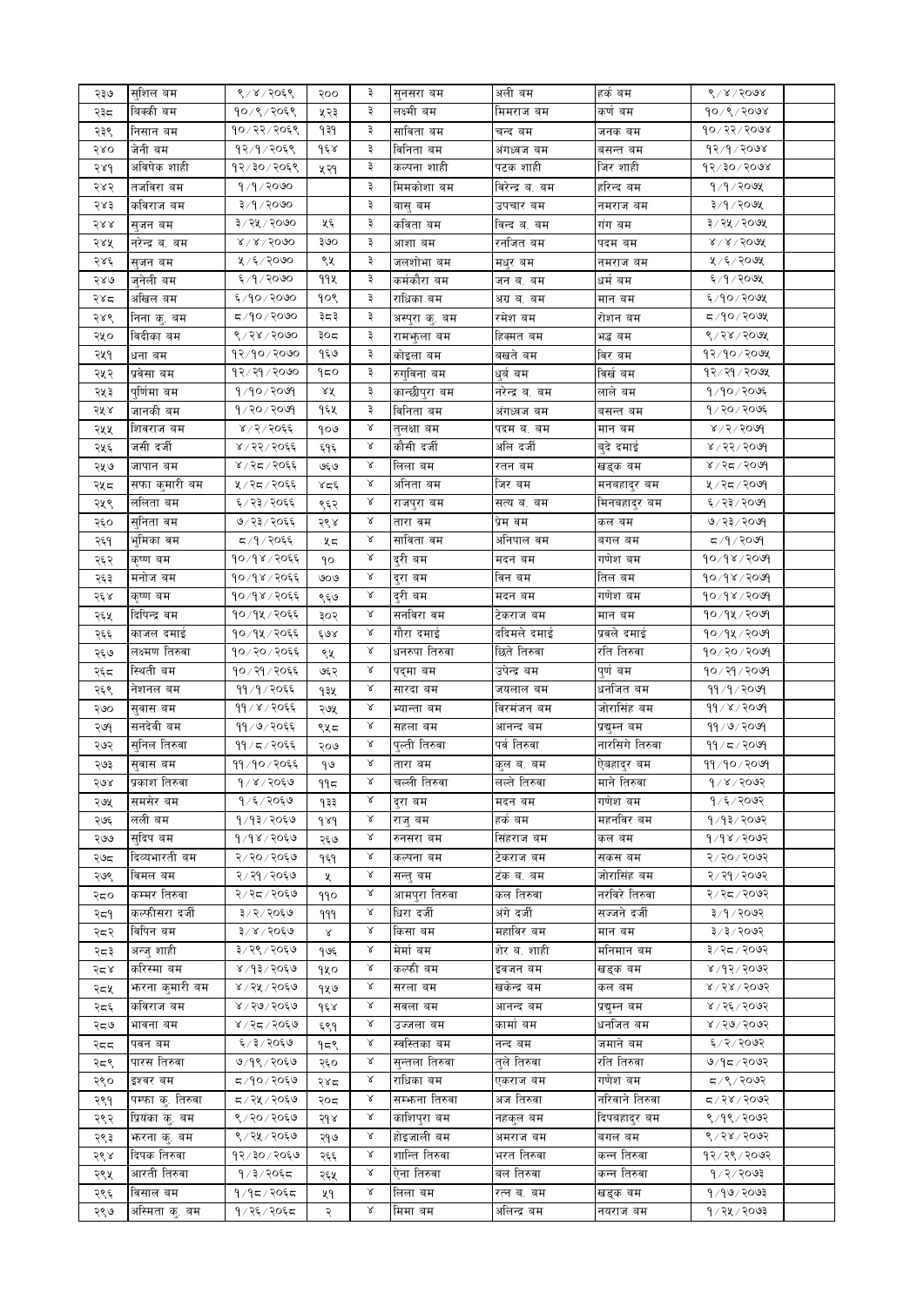| २९८                     | अनिता तिरुवा    | २/१६/२०६८     | २८   | Χ             | बिनतोला तिरुवा                | पुने तिरुवा     | चन्दे तिरुवा   | २/१५/२०७३                  |  |
|-------------------------|-----------------|---------------|------|---------------|-------------------------------|-----------------|----------------|----------------------------|--|
| २९९                     | भाग्यश्वरी बम   | ३/२/२०६८      | 99   | Χ             | सावी कुमारी बम                | अनिपाल बम       | बगल बम         | ३/२/२०७३                   |  |
| ३००                     | हरि शाही        | ३/७/२०६८      | ٩₹   | Χ             | गौरा शाही                     | नरेन्द्र शाही   | मनिमान शाही    | $3 \times 6 \times 50$ ७३  |  |
| ३०१                     | अर्जुन कु. बम   | ३/१३/२०६८     | १२   | Χ             | सर्मिला कु. बम                | जनक बम          | ब्रज बम        | $5009 \times 59 \times 5$  |  |
| ३०२                     | ईश्वर तिरुवा    | ३/१४/२०६८     | ११९  | Χ             | चल्ली तिरुवा                  | लल्ते तिरुवा    | माने तिरुवा    | ३/१४/२०७३                  |  |
| ३०३                     | लक्षीमा बम      | ३/३०/२०६८     | १९४  | Χ             | लाला बम                       | टेक ब. बम       | गोर्ख बम       | $$099 \times 10$           |  |
| ३०४                     | बृहस्पती बम     | ४/५/२०६८      | ٩₹   | Χ             | भ्यान्ता बम                   | विरमंजन बम      | जोरासिंह बम    | 8/8/3003                   |  |
|                         | प्रेम तिरुवा    |               |      | Χ             | हिउकला तिरुवा                 | मनविरे तिरुवा   | पर्वते तिरुवा  | 800,000                    |  |
| ३०५                     |                 | ४/१०/२०६द     | ২७   |               |                               |                 |                |                            |  |
| ३०६                     | एलना कु. बम     | ६/१/२०६८      | १२०  | Χ             | अन्चला बम                     | धनराज बम        | हर्क बम        | ६/१/२०७३                   |  |
| ३०७                     | सनेस तिरुवा     | ७/७/२०६८      | ξ۹   | Χ             | सिद्धा तिरुवा                 | दाने तिरुवा     | हंशे तिरुवा    | 9/9/2093                   |  |
| ३०८                     | प्रतिक कु. बम   | ७/८/२०६८      | १०६  | Χ             | सरिता शाह                     | अजय ब. बम       | मिनबहादुर बम   | 9/5/2003                   |  |
| ३०९                     | राज कु. बम      | द ⁄ १३ ⁄ २०६द | १४२  | Χ             | कल्पना सिंह                   | कुम्ब बम        | मस्त बम        | द ⁄ १३ ⁄ २०७३              |  |
| ३१०                     | रमिसा बम        | ९/२२/२०६८     | १५६  | $\propto$     | मेर्छा बम                     | जुवारिलाल बम    | दान बम         | $8/25/50$ 093              |  |
| ३११                     | निर्मल दर्जी    | १०/२०/२०६८    | १७३  | $\propto$     | गौरा दमाई                     | ददिमले दमाई     | पर्वले दमाई    | $90 \times 90 \times 9003$ |  |
| ३१२                     | विवेक बम        | ११/५/२०६८     | १२   | $\mathcal{S}$ | रोइसरा बम                     | सिंहराज बम      | कल बम          | 99 / 8 / 2003              |  |
| ३१३                     | निर्वाचन बम     | ११/१३/२०६८    | واقا | $\propto$     | तारा बम                       | प्रेम ब. बम     | कल बम          | $99/93/\sqrt{2003}$        |  |
|                         | जेनिसा तिरुवा   | १२/८/२०६८     |      | $\mathsf{X}$  | आमपुरा तिरुवा                 | कल तिरुवा       | नरविरे तिरुवा  | $92/\pi$ /२०७३             |  |
| $3d \lambda$            |                 |               | ٩o   |               |                               |                 |                |                            |  |
| ३१५                     | डब्बु बम        | १२/२४/२०६८    | ٤o   | $\propto$     | दिपा बम                       | नर्जन बम        | बल बम          | 93/38/5003                 |  |
| ३१६                     | मिना कु. बम     | १/१/२०६९      | 99   | $\mathsf{X}$  | राजपुरा बम                    | सत्य ब. बम      | मिनबहादुर बम   | 9/9/2098                   |  |
| ३१७                     | अञ्जना तिरुवा   | 9/8/2058      | २५   | $\propto$     | कौशिल्ला पुनमगर               | लाले तिरुवा     | मुने तिरुवा    | 9/8/8008                   |  |
| ३१८                     | मनसा तिरुवा     | १/११/२०६९     | २४   | $\propto$     | पाउती तिरुवा                  | बिर तिरुवा      | माने तिरुवा    | 9/99/2008                  |  |
| ३१९                     | भावना दर्जी     | ३/५/२०६९      | ३७   | $\mathsf{X}$  | घङ्ग्रा दर्जी                 | अंगे दर्जी      | सज्जने दर्जी   | $3 \times 2000$ ४          |  |
| ३२०                     | कुम्ब दर्जी     | 8/9/2058      | ४२   | $\propto$     | कौशी दमाई                     | अलि दमाई        | बुदे दमाई      | 8/9/9008                   |  |
| ३२१                     | रन्जना तिरुवा   | ४/११/२०६९     | کے ج | $\mathsf{X}$  | धनपुरुपा त <mark>िरुवा</mark> | छित तिरुवा      | रति तिरुवा     | 8/99/2008                  |  |
|                         | सनम बम          | ४/२९/२०६९     |      | $\propto$     | उज्जला बम                     | कार्मा बम       | धर्नाजत बम     | 8/36/5000                  |  |
| ३२२                     |                 |               | ६९२  | $\propto$     |                               |                 |                |                            |  |
| ३२३                     | भिमराज बम       | ७/५/२०६९      | १२०  |               | दर्पना बम                     | पटक ब. बम       | प्रद्युम्न बम  | 9/8/5008                   |  |
| ३२४                     | सम्भन्ना तिरुवा | ७/११/२०६९     | २६१  | $\propto$     | सुन्तला तिरुवा                | तुले तिरुवा     | रति तिरुवा     | 9/99/2098                  |  |
| ३२५                     | अनिमा बम        | ८/१६/२०६९     | १००  | $\propto$     | औला बम                        | नवराज बम        | धर्म बम        | $5/9$ ६/२०७४               |  |
| ३२६                     | रमेस तिरुवा     | ८,२९/२०६९     | १०९  | $\propto$     | जुना तिरुवा                   | धर्मे तिरुवा    | लक्षी तिरुवा   | $5/26/500$ ४               |  |
| ३२७                     | अस्मिता दर्जी   | १०/८/२०६९     | २४७  | $\propto$     | कौरा दर्जी                    | कुल दर्जी       | सज्जने दर्जी   | $90/\pi/\sqrt{2008}$       |  |
| ३२८                     | आसिस बम         | 90/98/2059    | ९२   | $\propto$     | तारा बम                       | कुल बम          | ऐबहादुर बम     | 90/98/2008                 |  |
| ३२९                     | आर्जु कु. बम    | १०/२५/२०६९    | २४५  | $\propto$     | सरला बम                       | धिरेन्द्र ब. बम | बलकन्न बम      | 90/28/500                  |  |
| ३३०                     | राजकुमार बम     | १०/२५/२०६९    | ५१६  | $\mathsf{X}$  | मिना बम                       | अनिल बम         | विभिन्न बम     | 90/28/5000                 |  |
| ३३१                     | रितु तिरुवा     | १२/११/२०६९    | ९४   | $\propto$     | काली तिरुवा                   | शेरे तिरुवा     | पौरे तिरुवा    | 92/99/2008                 |  |
|                         |                 | 9/9/2000      | २९१  | $\propto$     |                               | हर्क बम         |                | 9/9/209                    |  |
| ३३२                     | मुनपुरा बम      |               |      | $\propto$     | राजकला बम                     |                 | महनविर बम      |                            |  |
| ३३३                     | चिरन बम         | १/२६/२०७०     | ६९४  |               | गौरी कुमारी शाही              | विश्वराज बम     | दिपबहादुर बम   | 9/25/200                   |  |
| $\sharp \sharp \lambda$ | जुनपुरा तिरुवा  | २/२३/२०७०     | ५२५  | $\propto$     | फुलटौरा तिरुवा                | धर्म तिरुवा     | लक्षी तिरुवा   | २/२३/२०७५                  |  |
| ३३५                     | शभास दर्जी      | २/२५/२०७०     | ३९   | Χ             | लौसरा जर्दी                   | पदमे दर्जा      | बुदे दमाई      | २/२५/२०७५                  |  |
| ३३६                     | क्सल तिरुवा     | ३/६/२०७०      | ७४   | Χ             | सम्भाना तिरुवा                | अजय तिरुवा      | नरिवाने तिरुवा | ३/६/२०७५                   |  |
| ३३७                     | कल्पना तिरुवा   | 8/98/9090     | م ×  | Χ             | विनतोला तिरुवा                | पुर्ण तिरुवा    | चन्दे तिरुवा   | 3/98/2004                  |  |
| ३३८                     | हिक्मत तिरुवा   | ३/२१/२०७०     | ٤o   | Χ             | सिद्दा तिरुवा                 | दाने तिरुवा     | हंशे तिरुवा    | ३/२१/२०७५                  |  |
| ३३९                     | एलिसा बम        | ३/२५/२०७०     | ४४   | Χ             | शर्मिला बम                    | जनक ब. बम       | ब्रज बम        | ३/२५/२०७५                  |  |
| 380                     | उमेद बम         | ३/२८/२०७०     | ಅದ   | Χ             | तारा बम                       | प्रेम ब. बम     | कल बम          | ३/२८/२०७५                  |  |
| 38d                     | गोरख बम         | 8/99/2000     | ९१   | Χ             | वास्मता बम                    | तपेन्द्र बम     | ऐबहादुर बम     | 8/99/209                   |  |
|                         |                 | 8/98/2000     | ಧ७   | Χ             |                               |                 |                | 8/98/200                   |  |
| ३४२                     | सिर्जना बम      |               |      |               | सन्त् बम                      | टंक बम          | जोरासिंह बम    |                            |  |
| 383                     | अनिस बम         | ५/१३/२०७०     | १०५  | Χ             | सावी बम                       | अनिपाल बम       | बगल बम         | ५/१३/२०७५                  |  |
| 388                     | एकेन्द्र बम     | ५ / २१ / २०७० | १०६  | Χ             | काशिपुरा बम                   | नहकल बम         | दिपबहाद्र बम   | ५ / २१ / २०७५              |  |
| ३४५                     | हकम दर्जी       | ५/२८/२०७०     | ११६  | Χ             | कैली दमाई                     | नयॉराम दमाई     | म्नविरे दमाई   | ५/२८/२०७५                  |  |
| ३४६                     | सिर्जना शाही    | ६/२२/२०७०     | १६०  | Χ             | मेर्मा बम                     | शेर ब. शाही     | र्मानमान बम    | ६/२२/२०७५                  |  |
| 380                     | बाबराज बम       | 5/3/3000      | २९०  | Χ             | पदमा बम                       | उपेन्द्र बम     | पूर्णवम        | $5/$ ९/२०७५                |  |
| ३४८                     | अनजा तिरुवा     | ०७०९ ∖ न १    | १२६  | Χ             | पाल्ती तिरुवा                 | विर तिरुवा      | माने तिरुवा    | ८/१८/२०७५                  |  |
| ३४९                     | लक्ष्मी तिरुवा  | 8/90/2000     | १२७  | Χ             | अम्बीका तिरुवा                | पदम तिरुवा      | माने तिरुवा    | $8/90/200$ ४               |  |
| ३५०                     | प्रिमा तिरुवा   | 8/99/2090     | २९६  | Χ             | ऐना तिरुवा                    | बल तिरुवा       | कन्न तिरुवा    | ९/१७/२०७५                  |  |
|                         |                 | 99 / 2 / 2000 | ३५०  | Χ             |                               |                 |                | 99/2/209                   |  |
| ३५१                     | मिडिया बम       |               |      |               | कल्फीसरा वम                   | इवजन बम         | खड्क बम        |                            |  |
| ३५२                     | नितेराज बम      | 9/9/2099      | ४३   | Χ             | रामलिला बम                    | समचार बम        | प्रद्यम्न बम   | 9/9/2096                   |  |
| ३५३                     | कविता तिरुवा    | 9/99/2099     | १९   | Χ             | पानकला तिरुवा                 | रने तिरुवा      | सगने तिरुवा    | 9/99/20                    |  |
| ३५ ४                    | निसा क. बम      | २/८/२०७१      | ५९   | Χ             | दिपा बम                       | नजेन बम         | बल बम          | २/ $\pi$ /२०७६             |  |
| ३५५                     | नरपता लुवार     | ५/७/२०६६      | १२२  | X.            | सुकिली लुवार                  | गजेन्द्र लुवार  | रते लुवार      | 4/9/209                    |  |
| ३५६                     | रम्मा ऐडी       | द / ३ / २०६६  | ९१९  | X.            | बेला ऐडी                      | अनिपाल ऐडी      | मनहर ऐडी       | $\sqrt{80}$ २२०            |  |
| ३५७                     | सुपारी धामी     | द ∕ १६ ⁄ २०६६ | दरे  | ₹             | सरस्वति धामी                  | बल धामी         | देउमल धामी     | द ∕ १६ ⁄ २०७१              |  |
| ३५८                     | गिता लुवार      | द / २द / २०६६ | dS   | ५             | चनपुरा लुवार                  | राउते लुवार     | रते लुवार      | $609/77$ प                 |  |
|                         |                 |               |      |               |                               |                 |                |                            |  |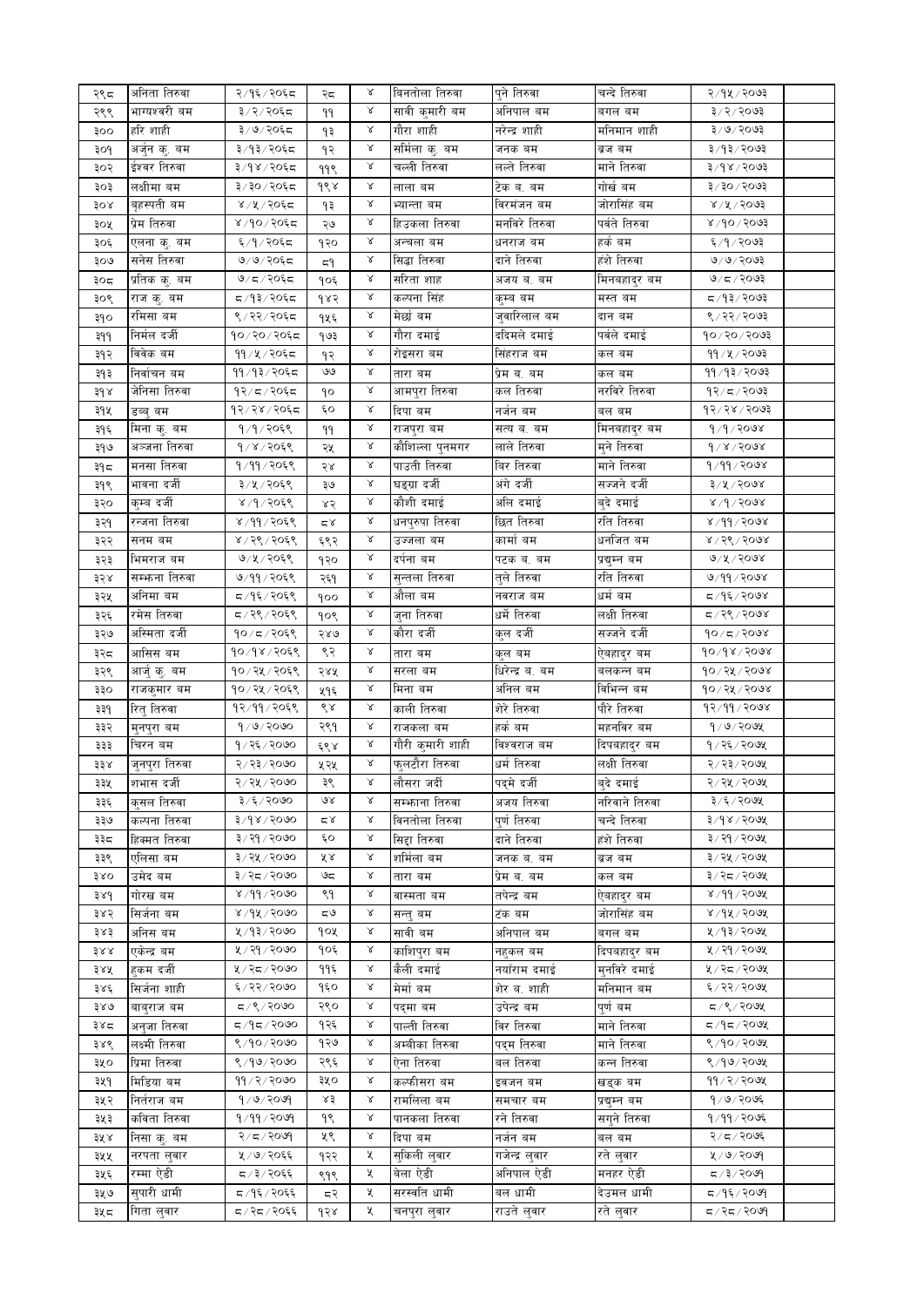| ३५९        | धिरेन्द्र ऐडी      | ९/१५/२०६६                | ९२२          | Κ  | गोरीकला ऐडी     | गोर्खे ऐडी       | कर्णविर ऐडी   | ९/१५/२०७१               |  |
|------------|--------------------|--------------------------|--------------|----|-----------------|------------------|---------------|-------------------------|--|
| ३६०        | नेत्र ऐडी          | १०/५/२०६६                | ९११          | χ  | लालकौरा ऐडी     | तपेन्द्र ऐडी     | मानविर ऐडी    | १०/५/२०७१               |  |
| ३६१        | जतन ब. शाही        | $90/\xi/\sqrt{20\xi\xi}$ | ९८२          | Κ  | लालिरा शाही     | हंश ब. शाही      | कुलमान शाही   | १०/६/२०७१               |  |
| ३६२        | मन्जु धामी         | १०/११/२०६६               | ६७७          | χ  | वृहस्पती बुढा   | धिरेन्द्र धामी   | रामसिंह धामी  | १०/११/२०७१              |  |
| ३६३        | सिमा कु. धामी      | १०/१२/२०६६               | 969          | χ  | दरु धामी        | धन्जित धामी      | रते धामी      | १०/१२/२०७१              |  |
| ३६ ४       | मिनसरा सार्की      | १०/१५/२०६६               | द१३          | Κ  | फुल्टौरा सार्की | उदे कुमाल        | असारे कुमाल   | $90/9$ k/२०७१           |  |
| ३६५        | कोपिला ऐडी         | १०/१५/२०६६               | ⊄ 8ح         | χ  | आइती ऐडी        | दिप ऐडी          | रतिमान ऐडी    | $90/9$ ४/२०७१           |  |
|            | समुन्द्र बोहोरा    | १०/१५/२०६६               | 288          | Κ  | शिरखण्डा बोहोरा | विर ब. बोहोरा    | चन्द बोहोरा   | $90/9$ k/२०७१           |  |
| ३६६        |                    |                          |              |    | लक्ष्मी शाही    | सुर्जमान शाही    |               |                         |  |
| ३६७        | अन्तिष्ठा शाही     | १०/१८/२०६६               | ξ9ο          | Κ  |                 |                  | महनविर शाही   | $90/95/20$ প            |  |
| ३६८        | शैलेन्द्र ऐडी      | १०/२०/२०६६               | द२०          | χ  | कल्सरा ऐडी      | गोविन्द ऐडी      | धन ऐडी        | १०/२०/२०७१              |  |
| ३६९        | रामप्यारी ऐडी      | १०/२१/२०६६               | द९६          | Κ  | सुपारी ऐडी      | तुले ऐडी         | रति ऐडी       | १०/२१/२०७१              |  |
| ३७०        | सृजना धामी         | १०/२६/२०६६               | ७२२          | Κ  | रगु धामी        | देवी धामी        | करे धामी      | १०/२६/२०७१              |  |
| ३७१        | पुजा दर्जी         | १०/२६/२०६६               | 552          | χ  | अवि दमाई        | धनपती दर्जी      | बसन्त दमाई    | 90/25/2009              |  |
| ३७२        | ममिता धामी         | १०/२८/२०६६               | ९३५          | χ  | सिता धामी       | नन्द धामी        | कान्चे धामी   | १०/२८/२०७१              |  |
| ३७३        | मिसन कु. बोहोरा    | १०/३०/२०६६               | 588          | χ  | नमिना बोहोरा    | जग्ग बोहोरा      | चन्द बोहोरा   | $90 \times 10$ हे पुरुष |  |
| ३७४        | रामप्यारी बोहोरा   | १०/३०/२०६६               | ९१३          | χ  | सुर्जा बोहोरा   | मोहनविर बोहोरा   | जसी बोहोरा    | $90 \times 10$ हे पुरुष |  |
| ३७५        | विसम्पुरा बोहोरा   | ११/१/२०६६                | २२           | χ  | राजपुरा बोहोरा  | नन्दे बोहोरा     | अजे बोहोरा    | 99/9/2099               |  |
| ३७६        | दान ऐडी            | ११/२/२०६६                | ९०६          | χ  | तुली ऐडी        | अजे ऐडी          | रामसिंह ऐडी   | 99/2/2009               |  |
|            | देवदत्त शाही       | ११/२/२०६६                |              | χ  | मुगा शाही       | बली शाही         | कुलमान शाही   | 99/2/2099               |  |
| ३७७        |                    |                          | २१८          |    |                 |                  |               |                         |  |
| ३७८        | विपना शाही         | ११/५/२०६६                | 59 પ્ર       | χ  | गिता शाही       | जगत शाही         | विर्खशाही     | ११/४/२०७१               |  |
| ३७९        | भरत ऐडी            | ११/९/२०६६                | ९१६          | χ  | विस्ना ऐडी      | चाम्रे ऐडी       | सुर ऐडी       | 99/8/8099               |  |
| ३८०        | जमानसिं ऐडी        | ११/१२/२०६६               | द९७          | χ  | आइती ऐडी        | नौले ऐडी         | विर ऐडी       | ११/१२/२०७१              |  |
| ३८१        | सोवन ऐडी           | १/१५/२०६७                | १६६          | χ  | लालचु ऐडी       | अभय ऐडी          | निरसिगे ऐडी   | १/१५/२०७२               |  |
| ३८२        | सुरेश ऐडी          | २/११/२०६७                | १६९          | χ  | गोरीकला ऐडी     | डब्बले ऐडी       | नरविर ऐडी     | २/११/२०७२               |  |
| ३८३        | सुरेस ऐडी          | २/१४/२०६७                | २१९          | χ  | घुम्ची ऐडी      | टक्क ऐडी         | नरविर ऐडी     | 8005/18                 |  |
| ३८४        | रजनपुरा ऐडी        | २/१५/२०६७                | ३६           | χ  | जमुना ऐडी       | दिनेस ऐडी        | पदम ऐडी       | २/१५/२०७२               |  |
| ३८५        | उपेन्द्र धामी      | ३/१५/२०६७                | दरे          | χ  | सीता धामी       | नन्द धामी        | काल्चे धामी   | $8005 \times 10^{15}$   |  |
|            | पंख ऐडी            | 8/9/2069                 |              | χ  | पानसा ऐडी       | मोहन ऐडी         | बुदे ऐडी      | ३/३१/२०७२               |  |
| ३८६        |                    |                          | १५४          |    |                 |                  |               |                         |  |
| ತಿದ9       | कालिका शाही        | 8/3/2060                 | २१३          | χ  | लक्ष्मी शाही    | दौलत शाही        | महनविर शाही   | 8/2/5005                |  |
| ३८८        | नवकिश्वर बोहोरा    | $8/5/50$ ६७              | १५२          | χ  | गंगा बोहोरा     | गणेश बोहोरा      | करे बोहोरा    | 8/8/5005                |  |
| ३८९        | मनिसा ऐडी          | ४/१६/२०६७                | १६८          | χ  | जमना ऐडी        | दिनेश ऐडी        | पदम ऐडी       | ४/१५/२०७२               |  |
| ३९०        | दिनेश ऐडी          | ५/४/२०६७                 | २१५          | χ  | रत्न ऐडी        | पदमा ऐडी         | रतिमान ऐडी    | ५/३/२०७२                |  |
| ३९१        | जानकी शाही         | ५/१३/२०६७                | २१७          | χ  | लालहिरा शाही    | हंश शाही         | कुलमान शाही   | ५/१२/२०७२               |  |
| ३९२        | निशा शाही          | ५/२२/२०६७                | ८५           | χ  | सुचना शाही      | डम्बर शाही       | गणेश शाही     | ५/२१/२०७२               |  |
| ३९३        | सम्भन्ना धामी      | ७/५/२०६७                 | २०१          | χ  | अस्मिता धामी    | खड्क धामी        | मन्दिरे धामी  | 9/8/2002                |  |
| ३९४        | देपेन्द्र ऐडी      | ७/५/२०६७                 | २०५          | χ  | सुपारी ऐडी      | तुले ऐडी         | रते ऐडी       | 9/8/2002                |  |
| ३९५        | प्रशान्त बोहोरा    | ७/१८/२०६७                | २२३          | χ  | रचना बोहोरा     | राजेन्द्र बोहोरा | अम्मरे बोहोरा | $9/90$ $2003$           |  |
|            | रविन्द ऐडी         |                          |              |    |                 | नौले ऐडी         | विर ऐडी       |                         |  |
| ३९६        |                    | ७/२९/२०६७                | २१५          | X. | आइात एडा        |                  |               | ७/२०/२०७२               |  |
| ३९७        | सुनिल शाही         | ८/१/२०६७                 | २३७          | X  | मगा शाही        | बली शाही         | कुलमान शाही   | ७/३१/२०७२               |  |
| ३९८        | अरविन्द बोहोरा     | 5/2/30                   | २३२          | X. | सुनपुरा बोहोरा  | भरत बोहोरा       | गोरे बोहोरा   | द∕१∕२०७२                |  |
| ३९९        | प्रतिक्षा ऐडी      | ९/२०/२०६७                | २११          | X. | लौसरा ऐडी       | पहलमान ऐडी       | राम्सिंह ऐडी  | ९/१९/२०७२               |  |
| <b>ROO</b> | विर ऐडी            | ९/२०/२०६७                | २१२          | X  | पुल्ती ऐडी      | हर्क ब. ऐडी      | नरसिगे ऐडी    | ९/१९/२०७२               |  |
| ४०१        | मिनेश ऐडी          | ९ / २२ / २०६७            | २१३          | X. | दुर्गाएेडी      | दान ब. कठायत     | नरसिगे ऐडी    | ९/२१/२०७२               |  |
| ४०२        | उमेस सार्की        | १०/२८/२०६७               | ५५           | χ  | घोगीसरा सार्की  | रमेश सार्की      | असारे कुमाल   | १०/२७/२०७२              |  |
| 803        | महेश बोहोरा        | ११/७/२०६७                | २३३          | X. | छक्का बोहोरा    | दिल ब. बोहोरा    | बले बोहोरा    | 99 / 5 / 2092           |  |
| XOR        | सिमरिका ऐडी        | १/१/२०६८                 | ५१           | χ  | सृजना ऐडी       | विरेन्द्र ऐडी    | हरी ऐडी       | 98/39/2092              |  |
| ४०४        | सिमरिका ऐडी        | १/१/२०६८                 | १२६          | X. | सृजना एडी       | विरेन्द्र ऐडी    | हर्के ऐडी     | 98/39/2092              |  |
| ४०६        | समिक्षा लुवार      | २/१४/२०६८                |              | X  | सुकिली लुवार    | गजिन्द्र लुवार   | रते लुवार     | २/१३/२०७३               |  |
|            |                    | २/२८/२०६८                | ३७           | Κ  |                 |                  | धन ऐडी        | २/२७/२०७३               |  |
| 800        | निदोश क् बोगटी     |                          | تو ہے۔       |    | कलमा कठायत      | नमराज ऐडी        |               |                         |  |
| ४०द        | जेमस धामी          | ३/५/२०६८                 | ی ≂          | χ  | बृहस्पती धामी   | धिरेन्द्र धामी   | दान धामी      | ३/५/२०७३                |  |
| ४०९        | महेन्द्र ऐडी       | ३/२८/२०६८                | ४९           | X  | सन्का ऐडी       | सक्कले ऐडी       | परिमल ऐडी     | ३/२८/२०७३               |  |
| ४१०        | कमल धामी           | ४/१८/२०६८                | $80^{\circ}$ | X  | फुलटौरा धामी    | तुल धामी         | गोरे धामी     | $$609 \times 9$         |  |
| 8dd        | सुदिप धामी         | ४/२२/२०६८                | 85           | X. | शान्ति फर्साल   | अनिपाल धामी      | देउमल धामी    | 8/25/5003               |  |
| ४१२        | दल ऐडी             | ५ / २७ / २०६८            | ও⊻           | Κ  | कलसा ऐडी        | हर्क ऐडी         | नारसिंगे ऐडी  | ५/२७/२०७३               |  |
| ४१३        | अरुण बोहोरा        | ६ / २१ / २०६८            | 989          | X. | नविना बोहोरा    | जग बोहोरा        | चन्दे बाहोरा  | ६/२१/२०७३               |  |
| ४१४        | सुरक्षा कु. बोहोरा | ६/३०/२०६८                | ९७           | Κ  | तारा बोहोरा     | धनसिंह बोहोरा    | गोर्ख बोहोरा  | $$009 \times 0$         |  |
| ४१५        | स्मृती बोहोरा      | द / २० / २०६द            | 980          | X. | केसपुरा बोहोरा  | बिल बोहोरा       | नन्दे बोहोरा  | $5009 \times 297$       |  |
|            | यज्ञराज शाही       | १०/७/२०६८                |              | Κ  | विमलादेवी शाही  | ऐन ब. शाही       | गणेश शाही     | 90/9/2093               |  |
| ४१६        |                    |                          | ३९           |    |                 |                  |               |                         |  |
| ४१७        | सोहम बोहोरा        | १०/१६/२०६८               |              | X  | सोविना रोकाया   | हरिन्द्र बोहोरा  | विर्ख बोहोरा  | १०/१६/२०७३              |  |
| ४१८        | सानिसा सार्की      | १/२०/२०६९                | XO           | Κ  | घोगिसरा सार्की  | रमेस सार्की      | असारे कुमाल   | 9/20/2008               |  |
| ४१९        | रेशमराज बोगटी      | १/२३/२०६९                | ६९०          | Κ  | सावित्रा बोगटी  | इन्द्र ब. बोगटी  | औसे ऐडी       | 9/23/2008               |  |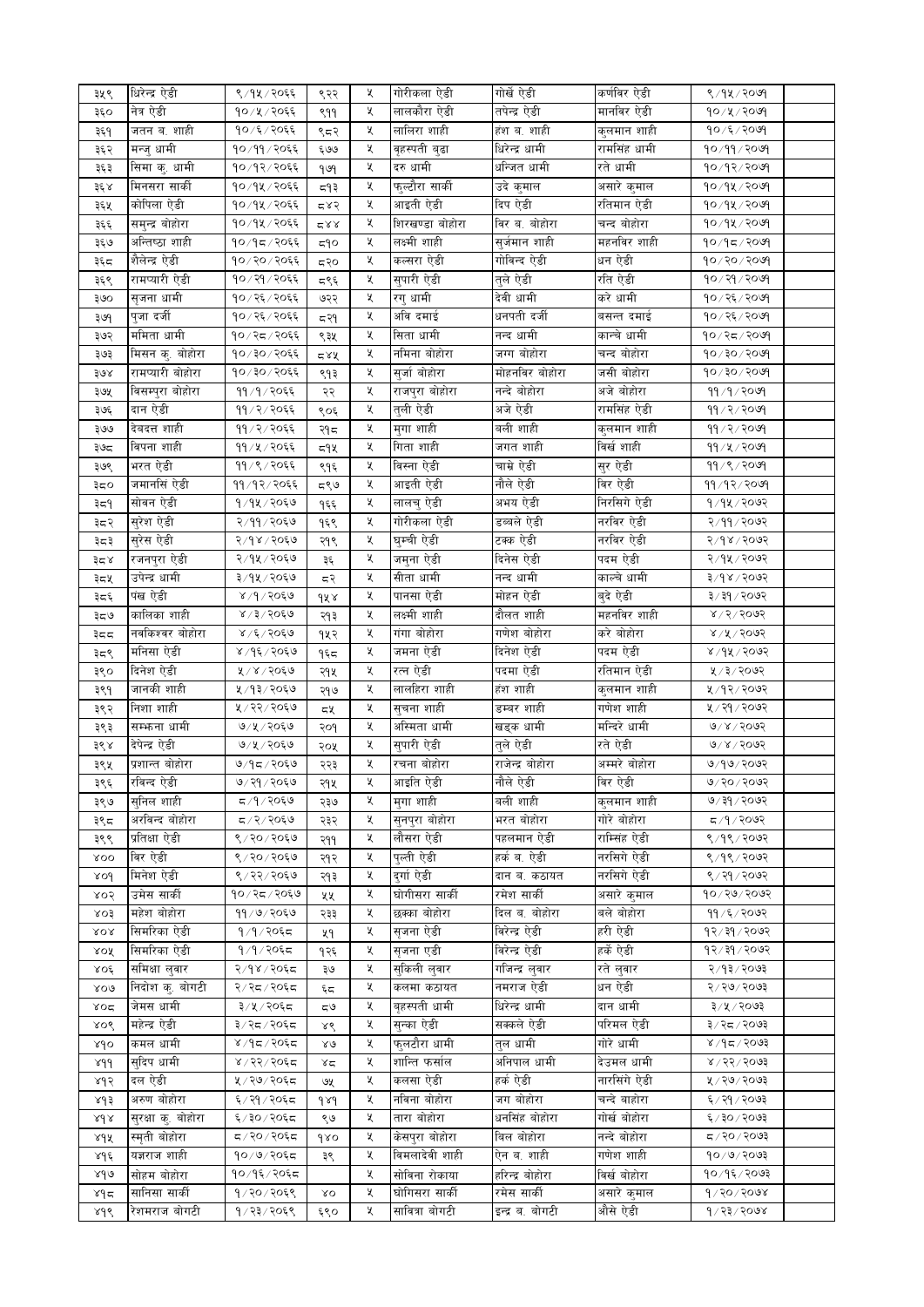| ४२०   | रिजन ऐडी         | २/३/२०६९         | ९३                         | χ  | विष्णा ऐडी       | चाम्डे ऐडी       | सुर ऐडी             | 5/3/5000                 |  |
|-------|------------------|------------------|----------------------------|----|------------------|------------------|---------------------|--------------------------|--|
| ४२१   | निसा धामी        | २/१९/२०६९        | ३≂                         | X  | लक्ष्मी धामी     | मोहविर धामी      | भरत धामी            | $2/9$ / $200$            |  |
| ४२२   | सुरता धामी       | २/२६/२०६९        | ३६                         | Κ  | पार्वती धामी     | उदे धामी         | विरजित धामी         | २/२६/२०७४                |  |
| ४२३   | निरुता शाही      | २/२८/२०६९        | ३२८                        | Κ  | गिता शाही        | जगत शाही         | विर्खशाही           | २/२८/२०७४                |  |
| ४२४   | मुगा ऐडी         | ३/११/२०६९        | ξ۹                         | Κ  | विउरी ऐडी        | गंगे ऐडी         | नारसिंगे ऐडी        | 8/99/2008                |  |
| ४२५   | दिपेन्द्र बोहोरा | ३/२६/२०६९        | Ę٥                         | Κ  | रचना सहकारी      | राजेन्द्र बोहोरा | अम्मरे बोहोरा       | 3/26/2008                |  |
| ४२६   | रस्मिता धामी     | ४/१/२०६९         | ४३                         | Κ  | सरस्वती धामी     | विल ब. धामी      | देउमल धामी          | 8/9/9008                 |  |
|       | आविष्कार बोहोरा  | 8/3/2068         |                            | Κ  | सुर्जा बोहोरा    | मोहनविर बोहोरा   | जसी बोहोरा          | $x \times 3 \times 500x$ |  |
| ४२७   | सान्तना शाही     |                  | ६१                         | Κ  | राज् शाही        |                  |                     | 8/98/5008                |  |
| ४२द   |                  | ४/१४/२०६९        | واقا                       |    | गौरी सार्की      | सुर्जमान शाही    | महनविर शाही         |                          |  |
| ४२९   | खेमराज सार्की    | ४/१८/२०६९        | ५९                         | Κ  |                  | कम्म सार्की      | असारे कुमाल         | $8/9$ द $/3008$          |  |
| 830   | विकास दर्जी      | ४ / २३ / २०६९    | چٯ                         | Κ  | सारदा देवकोटा    | दंगली दमाई       | सज्जने दर्जी        | $8\sqrt{52}\sqrt{500}$   |  |
| 83d   | स्मरण बोगटी      | ५/२२/२०६९        | ९१                         | Κ  | चिन्तन कु. बटाला | चक्र ब. बोगटी    | रने ऐडी             | ४/२२/२०७४                |  |
| ४३२   | जेनिसा सार्की    | ५/२३/२०६९        | ی ≂                        | Κ  | रमा सार्की       | दल सार्की        | _<br>असारे कुमाल    | ४/२३/२०७४                |  |
| 833   | शुसान बोगटी      | ६/१/२०६९         | १७४                        | χ  | बेल्दरा बोगटी    | गोगन बोकटी       | परिमल ऐडी           | E/9/2008                 |  |
| ふきぺ   | जेनिसा ऐडी       | ६/७/२०६९         | $\mathcal{R}\,\mathcal{R}$ | Κ  | आमपुरा ऐडी       | विष्णु ऐडी       | गंगे ऐडी            | 6/9/9098                 |  |
| ४३५   | प्रमिला ऐडी      | ७/१/२०६९         | ७९                         | Κ  | लौसरा ऐडी        | पहलमान ऐडी       | रामसिंह ऐडी         | 9/9/2098                 |  |
| ४३६   | विन्दु ऐडी       | द ⁄ ११ ⁄ २०६९    | १०३                        | χ  | बेलजपुरा ऐडी     | अनिपाल ऐडी       | मनहर ऐडी            | द∕११∕२०७४                |  |
| ४३७   | हिसिला ऐडी       | १०/६/२०६९        | ও३                         | χ  | मस्पुरा ऐडी      | महन ऐडी          | नारसिंगे ऐडी        | $90 \times 1500$ ४       |  |
| ४३८   | महेन्द्र बोहोरा  | ११/१/२०६९        | ४३                         | X  | फरना बोहोरा      | लक्ष्मी बोहोरा   | विजे बोहोरा         | 99/9/2098                |  |
| ४३९   | नोकेस बोहोरा     | ११ / ३ / २०६९    | ও⊻                         | χ  | हरिकला बोहोरा    | प्रेम बोहोरा     | भुवाने बोहोरा       | 99/3/2008                |  |
| 880   | सुशिल बोहोरा     | ११/८/२०६९        | २५०                        | Κ  | केसपुरा बोहोरा   | विल बोहोरा       | नन्दे बोहोरा        | $99/z$ / २०७४            |  |
| 88d   | सुस्मिता बोहोरा  | ११ / २९ / २०६९   | २९७                        | χ  | गौरी बोहोरा      | दुर्ग बोहोरा     | ऐवान बोहारा         | ११/२९/२०७४               |  |
| ४४२   | सुरेश धामी       | १२/५/२०६९        | २६९                        | Κ  | अस धामी          | खड्क धामी        | मन्दिरे धामी        | $92/x$ / 2098            |  |
| 尽尽乏   | भपेन्दै बोहोरा   | 9/5/2000         | ५७                         | χ  | राजपुरा बोहोरा   | भरत बोहोरा       | गोरे बोहोरा         | 9/5/209                  |  |
| 888   | राष्ट्रियता शाही | १/१२/२०७०        | ३५                         | X  | लालहिरा शाही     | हंश ब. शाही      | कुलमान शाही         | १/१२/२०७५                |  |
| ४४४   | कविता शाही       | ३/१६/२०७०        | ३४                         | χ  | मुगा शाही        | बली शाही         | कुलमान शाही         | ३/१६/२०७५                |  |
| ४४६   | घनश्याम बोहोरा   | ३/२३/२०७०        | ६२                         | Κ  | एसोधा कठायत      | हिरासिंह बोहोरा  | रत्न बोहोरा         | ३/२३/२०७५                |  |
| 880   | सिमोन क् ऐडी     | 4/3/3000         | ३२३                        | χ  | सरिता ऐडी        | विरेन्द्र ब. ऐडी | हिरे ऐडी            | ५/३/२०७५                 |  |
| ४४द   | सन्दिप बोहोरा    | ६/३/२०७०         | १०४                        | χ  | दिपिका बोहोरा    | कर्ण व. बोहोरा   | रन बोहोरा           | ६/३/२०७५                 |  |
| ४४९   | प्रन्स ब. बोगटी  | ६ / २१ / २०७०    | १७६                        | Κ  | मन्ज् बोगटी      | विरिन्द बोगटी    | औसे ऐडी             | ६/२१/२०७५                |  |
| ४४०   | अखिलराज शाही     | ६/२२/२०७०        | ३२९                        | Κ  | गिता शाही        | जगत शाही         | विर्खशाही           | ६/२२/२०७५                |  |
|       | पजा धामी         | ७/१०/२०७०        | ३२६                        | Κ  | प्रावता धामी     | उदे धामी         | विरजित धामी         | ७/१०/२०७५                |  |
| ४५१   |                  | $\sigma$ ८७/२०७० | ३१०                        | Κ  | पानसा ऐडी        | मोहने ऐडी        |                     | ८/७/२०७५                 |  |
| ४५२   | निसा ऐडी         | ८८/२०/२०७०       |                            |    |                  | लालविर बोहोरा    | बुदे ऐडी            | द / २० / २०७५            |  |
| ४५३   | रिता बोहोरा      |                  | २९८                        | Κ  | औला बोहोरा       |                  | ऐवान बोहारा         |                          |  |
| १४४   | कृष्ण ऐडी        | ८/२१/२०७०        | ४द                         | Κ  | मनपुरा रोकाया    | जिर ब. ऐडी       | धन ऐडी              | ८/२१/२०७५                |  |
| ४५५   | रिजन लवार        | 8/93/2000        | २९९                        | χ  | सुकिली लुवार     | गजेन्द्र लुवार   | रते लुवार           | ९/१३/२०७५                |  |
| ४५६   | सिर्जना ऐडी      | १०/१०/२०७०       | ३३९                        | χ  | जनि ऐडी          | ऐमान ऐडी         | औसे ऐडी             | १०/१०/२०७५               |  |
| ४५७   | अशोक ऐंडी        | १०७२१७२०७०       | ३३०                        |    | लाल्च् एंडी      | अजय एंडी         | नारसिगे ऐ <u>डी</u> | १०⁄ २१⁄ २०७१             |  |
| ४५८   | हिमाल ऐडी        | ११ / २ / २०७०    | ३४८                        | X. | प्रिमा ऐडी       | उदय ऐडी          | रते ऐडी             | 99/2/209                 |  |
| ४५९   | भेपेन्द्र धामी   | 99/92/2000       | ३३४                        | X. | फुलटौरा धामी     | तुल धामी         | गोरे धामी           | $99/9$ ४/२०७५            |  |
| ४६०   | जयन्ती बोहोरा    | १२/३०/२०७०       | १९१                        | X  | नविता बोहोरा     | गंग बोहोरा       | करे बोहोरा          | १२/३०/२०७५               |  |
| ४६१   | आइयस्मा ऐडी      | १/१६/२०७१        | ५२                         | X. | बेल्परा ऐडी      | अनिपाल ऐडी       | मनहर ऐडी            | १/१६/२०७६                |  |
| ४६२   | कविता ऐडी        | २/७/२०७१         | ५३                         | χ  | गोरीकला ऐडी      | डब्बले ऐडी       | नरविर ऐडी           | २/७/२०७६                 |  |
| ४६३   | टोप धामी         | २/२३/२०७१        | 989                        | χ  | लक्ष्मी धामी     | मोहनविर धामी     | भरत धामी            | २/२३/२०७६                |  |
| ४६४   | विराज सुनार      | ४/१०/२०६६        | ५९२                        | ٤  | हस्ता सुनार      | धर्म सुनार       | मनविर सुनार         | ४/१०/२०७१                |  |
| ४६५   | कम्मसिंह शाही    | ५/१०/२०६६        | ३९६                        | ٤  | धनलक्ष्मी शाही   | तपेन्द्र शाही    | काल् शाही           | ५ ⁄ १० ⁄ २०७१            |  |
| ४६६   | एशोधा शाही       | ६/२०/२०६६        | ৩৭                         | ६  | सनसरा शाही       | चेत शाही         | कार्मा शाही         | ६/२०/२०७९                |  |
| ४६७   | मिम बम           | द / २३ / २०६६    | ९                          | ٤  | रिठ् बम          | मान व. बम        | नन्द बम             | द ∕ २३ ⁄ २०७९            |  |
| ४६द   | निर्मल वम        | ९ / ३ / २०६६     | ५७                         | ६  | मनसोभा वम        | लंक वम           | पहिप बम             | ९/३/२०७१                 |  |
| ४६९   | कविता बम         | ९/४/२०६६         | ξς                         | ٤  | विमा बम          | हरि व. वम        | नन्द बम             | 8/8/3009                 |  |
| 800   | सुभास वम         | ९ /१३ / २०६६     | ६७                         | ६  | केशपुरा वम       | डुग्गल वम        | सिंह बम             | 8/93/2099                |  |
| ४७१   | निराजन वम        | ९/२८/२०६६        | ९२                         | ٤  | पानकौरा वम       | गोवीन्द वम       | गोर्ख बम            | ९/२८/२०७१                |  |
| ४७२   | अन्जना सुनार     | १०/१६/२०६६       | ७९१                        | ६  | नन्दकला सुनार    | दत्ते सुनार      | मुने सुनार          | १०/१६/२०७१               |  |
| ४७३   | सपना वम          | १०/२७/२०६६       | १२५                        | ٤  | वालकौरा वम       | खेमराज वम        | गोर्ख बम            | १०/२७/२०७१               |  |
| 202   | धनसरा वम         | ११ / ४ / २०६६    | १५९                        | ६  | त्लक्षा बम       | मिन वम           | गोपाल बम            | 99 / 8 / 20              |  |
| ४७४   | सिर्जना शाही     | ११/१०/२०६६       |                            | ६  | रमिता शाही       | नरजग शाही        | लालबहादुर शाही      | ११/१०/२०७१               |  |
|       | संगम बम          | ११/११/२०६६       | ξ۹                         | ६  | बेलजा बम         | पृथी बम          | लाल बम              | ११/११/२०७१               |  |
| ४७६   | विमल बम          |                  | ६५७                        | ६  |                  | उदिम बम          |                     | 99/92/2099               |  |
| 800   |                  | ११/१२/२०६६       | ६६४                        |    | रतना बम          |                  | पहिप बम             |                          |  |
| ४७द्र | विवेक बम         | १/१८/२०६७        | وو                         | ६  | विमा बम          | विष्न बम         | नन्द बम             | 9/95/209                 |  |
| ४७९   | विपना शाही       | १/२०/२०६७        | ٩                          | ٤  | रचना शाही        | धिरेन्द्र शाही   | रुद्ध शाही          | 9/20/2092                |  |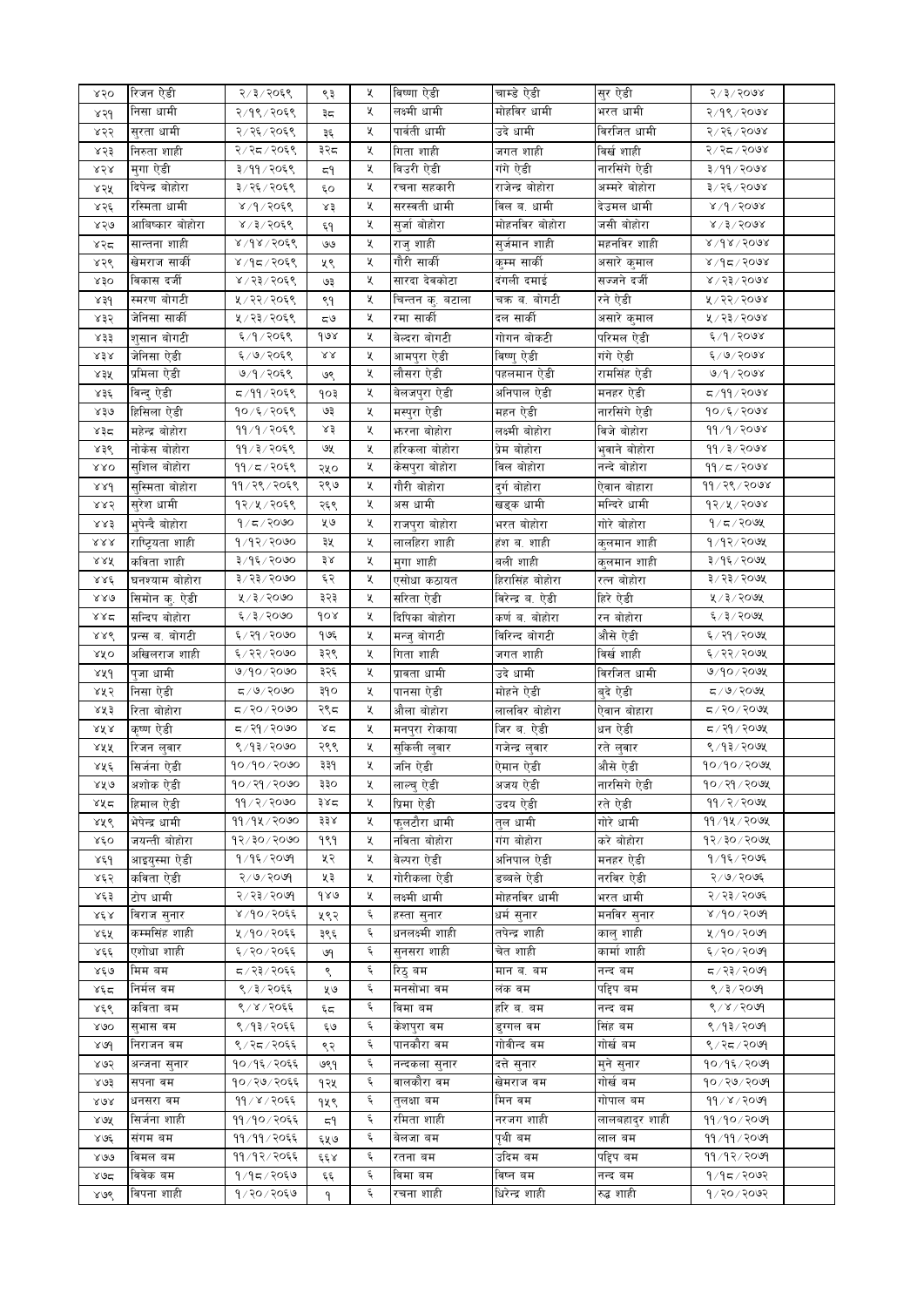| ४८०    | महेन्द्र ब. बम   | १/२८/२०६७                       | १००५              | ६          | भट्टी बम          | गोविन्द बम        | दयाल बम       | 9/25/2092                       |  |
|--------|------------------|---------------------------------|-------------------|------------|-------------------|-------------------|---------------|---------------------------------|--|
| ४द१    | संगीता बम        | १७३०७२०६७                       | έŖ                | ६          | संगीता बम         | बसराज बम          | खड्क बम       | १७३०७२०७२                       |  |
| ४द२    | दुर्ग कु. बम     | ३/२/२०६७                        | ٩o                | ٤          | सेनीकौरा बम       | अहिमजंग बम        | नन्द बम       | ३/१/२०७२                        |  |
| ४८३    | भविन्द्र सुनार   | ३/१२/२०६७                       | qr                | ٤          | डल्ली सुनार       | सोविन्द्र सुनार   | गोवदने सुनार  | $5005 \setminus 99 \setminus 5$ |  |
| ४८४    | बसन्त बम         | $8/20/50$ ई                     | १५५               | ٤          | चाउली बम          | कपिल बम           | विखे बम       | $8/9$ ९/२०७२                    |  |
| ४द्रप् | अर्जुन सुनार     | ५ / ९ / २०६७                    | ५५२               | ६          | असाडी सुनार       | छक्क सुनार        | चिने सुनार    | ५/८/२०७२                        |  |
| ४द६    | अनिश बम          | ६/७/२०६७                        | २०४               | ٤          | विमला बम          | कपुन्न बम         | जस वम         | $\xi/\xi/\xi$ ०७२               |  |
|        |                  | ७/१/२०६७                        |                   |            |                   |                   |               | ६/३०/२०७२                       |  |
| ४द७    | र्मामता सुनार    |                                 | ३≂                | ٤          | जना सुनार         | भक्त सुनार        | नया सुनार     |                                 |  |
| ४दद    | हिमाल सुनार      | १०/११/२०६७                      | २१६               | ٤          | अमृता सुनार       | लक्षी सुनार       | खाम्मा सुनार  | १०/१०/२०७२                      |  |
| ४द९    | लक्ष्मी कु. शाही | १०/१६/२०६७                      | २२४               | ٤          | जुना शाही         | आवप्त शाही        | नया शाही      | १०/१५/२०७२                      |  |
| ४९०    | सुनिल सुनार      | $99/99/20$ ६७                   | ६५                | $\epsilon$ | सुविता सुनार      | प्रजापति सुनार    | मुने सुनार    | ११/१०/२०७२                      |  |
| ४९१    | सिता ऐडी         | १२/२१/२०६७                      | २५३               | $\epsilon$ | रचना ऐडी          | जनक ऐडी           | गोरे ऐडी      | १२/२०/२०७२                      |  |
| ४९२    | विर्षना कु. शाही | १/२८/२०६८                       | ३२                | $\epsilon$ | जनपुरा शाही       | नमराज शाही        | कालु शाही     | 9/20/2003                       |  |
| ४९३    | दिनेश शाही       | २/१६/२०६८                       | ६७                | $\epsilon$ | शोभा शाही         | पदम ब. शाही       | हिर शाही      | २/१५/२०७३                       |  |
| ४९४    | पूर्णिमा बम      | ३/८/२०६८                        | ६२                | $\epsilon$ | कुसुमा बम         | अमर बम            | दयाल बम       | ३/८/२०७३                        |  |
| ४९५    | निरता ऐडी        | ३/१०/२०६८                       | २६                | $\epsilon$ | विष्मता ऐडी       | अम्मरे ऐडी        | गोरे ऐडी      | ३/१०/२०७३                       |  |
|        | दिलिप शाही       | ३/२०/२०६८                       |                   | $\epsilon$ | सुनसरा शाही       | चेत शाही          | कार्मा शाही   | $5005 \setminus 09 \setminus 5$ |  |
| ४९६    |                  |                                 | ও২                |            |                   |                   |               |                                 |  |
| ४९७    | सन्ध्या कु. बम   | ४/१०/२०६८                       | ९६                | $\epsilon$ | पानकौरा बम        | गोविन्द बम        | गोर्ख बम      | 8/90/2003                       |  |
| ४९८    | प्रकाश बम        | ४/२०/२०६८                       | ६९                | $\epsilon$ | लक्ष्मी बम        | छत्र बम           | नन्द बम       | 8/50/50                         |  |
| ४९९    | मनिसा सुनार      | ५/२९/२०६८                       | 5Ο                | $\epsilon$ | मिमकोशा सुनार     | डब्बले सुनार      | अवि सुनार     | ५ / २९ / २०७३                   |  |
| ५००    | कविता बम         | ६/१०/२०६८                       | १२३               | $\epsilon$ | ललिता बम          | भक्त बम           | नरु बम        | ६/१०/२०७३                       |  |
| ५०१    | भोजराज बम        | ६/१६/२०६८                       | १२४               | $\epsilon$ | केसपुरा बम        | डुक्गल बम         | सिंह बम       | ६/१६/२०७३                       |  |
| ५०२    | भोजराज शाही      | ७/१४/२०६८                       | १०५               | $\epsilon$ | रमिता शाही        | नरजन शाही         | लाल बम        | 9/98/2003                       |  |
| ५०३    | रेखा सुनार       | ९/१३/२०६८                       | १६५               | $\epsilon$ | असला सुनार        | प्रेम सुनार       | दल सुनार      | $5009 \times 59 \times 2$       |  |
| ४०४    | अनिसा बम         | ११/१०/२०६८                      | १८२               | $\epsilon$ | सानीकौरा बम       | उब्जन बम          | नन्द बम       | 99/90/2003                      |  |
| ५०५    | अन्जना शाही      | ११/१०/२०६८                      | १८३               | $\epsilon$ | अर्चु शाही        | नम शाही           | आज्ञ शाही     | 99/90/2003                      |  |
| ५०६    | अस्मिता बम       | ११/१२/२०६८                      | ۹≂۹               | $\epsilon$ | सिरकला बम         | दिप बम            | सेरे बम       | 99/92/2003                      |  |
| ५०७    | सुजाता शाही      | ११ ⁄ १८ ⁄ २०६८                  | १७४               | ٤          | रन्ना शाही        | लिलराज शाही       | चतु शाही      | 99/95/2003                      |  |
|        |                  | १/३०/२०६९                       |                   | $\epsilon$ | रजनी शाही         | कमल बम            | लक बम         | 9/30/3008                       |  |
| ५०द    | स्मारिका कु. बम  |                                 | ५२                |            |                   |                   |               |                                 |  |
| ५०९    | शिवराज बम        | ४/२/२०६९                        | $x^2$             | $\epsilon$ | बिउसा बम          | कविन्द्र बम       | जस बम         | 8/5/5008                        |  |
| ५१०    | विपिन ब. शाही    | ६/२०/२०६९                       | ξ٩                | $\epsilon$ | पवित्रा बम (शाही) | हिक्मत शाही       | दान शाही      | 6/30/5000                       |  |
| ५११    | शिरिस सुनार      | ७/८/२०६९                        | $\mathcal{A}$     | $\epsilon$ | नन्दी सुनार       | रंग सुनार         | मनसिरे सुनार  | 9/5/2098                        |  |
| ५१२    | सक्क बम          | ७/१५/२०६९                       | ξ                 | $\epsilon$ | तुलक्षा बम        | मिन ब. बम         | गोपाल बम      | 9/94/2098                       |  |
| ५१३    | अनिता ऐडी        | १०/५/२०६९                       | २०३               | $\epsilon$ | रचना ऐडी          | जनक ऐडी           | लाल शाही      | $90/\frac{y}{2008}$             |  |
| ५१४    | केशवराज बम       | १०/१२/२०६९                      | ५५                | $\epsilon$ | लक्ष्मी बम        | जनक ब. बम         | दयाल बम       | १०/१२/२०७४                      |  |
| ५१५    | रविन्द्र ऐडी     | १०/१५/२०६९                      | २२९               | $\epsilon$ | सुलक्षिना ऐडी     | मानविर ऐडी        | गोहोरे ऐडी    | $90/9$ k/2008                   |  |
| ५१६    | सृष्टी सुनार     | १०/१५/२०६९                      | २३९               | $\epsilon$ | डल्ली सुनार       | सोविन्द्र सुनार   | गोवदने सुनार  | $90/9$ k/2018                   |  |
| ५१७    | सपना सुनार       | १०७१८/२०६९                      | २०६               | ৼ          | कााशला सुनार      | ाछत व. सुनार      | आव सुनार      | १०/१८/२०७४                      |  |
| ५१८    | अनुसा शाही       | ११/४/२०६९                       | ४२                | ٤          | रचना शाही         | धिरेन्द्र ब. शाही | रुद्ध शाही    | 99 / 8 / 9098                   |  |
| ५१९    | भिम सुनार        | ११/१७/२०६९                      | १५२               | ٤          | जना सुनार         | भक्त सुनार        | नया सुनार     | 99/90/2008                      |  |
| ५२०    | समेश सुनार       | $9309 \times 90$                | < ২               | ٤          | नन्दकला सुनार     | दन्ते सुनार       | मने सुनार     | १२/१०/२०७४                      |  |
|        |                  | 9/20/2080                       | १४२               |            |                   |                   | नौलासिंह बम   | $9/20/209$ ४                    |  |
| ५२१    | बसन्त बम         |                                 |                   | ٤          | लक्षिमा बम        | हंशराज बम         |               |                                 |  |
| ५२२    | पकार बम          | 3 x 12000                       | १९२               | ٤          | सेनिकौरा बम       | आमेजंग बम         | नन्द बम       | $3 \times 150$ को               |  |
| ५२३    | प्रमिला शाही     | 3/98/3000                       | توتو              | ٤          | हिरा शाही         | प्रेम ब. शाही     | श्रीमोहर शाही | $3/98$ /२०७५                    |  |
| ५२४    | क्लमान शाही      | 8/5/5000                        | ६५                | ६          | किस्मता शाही      | मन शाही           | नरेन्द शाही   | 8/3/5004                        |  |
| ५२५    | सितला शाही       | 8/8/5000                        | ६८                | ٤          | अप्सरा शाही       | राज कु. शाही      | गोर्ख शाही    | $8/8/500$ अर्                   |  |
| ५२६    | ममता शाही        | ६/१९/२०७०                       | ३१८               | ٤          | दुर्गाशाही        | पदम शाही          | कालु शाही     | ६/१९/२०७५                       |  |
| ५२७    | सिमाना शाही      | ८८/२७/२०७०                      | ६७                | ६          | अप्सरा शाही       | राज कु. शाही      | गोर्ख शाही    | $Z > 9$ २७/२०७५                 |  |
| ५२८    | शिवराज बम        | $0809 \setminus 05 \setminus 7$ | २९५               | ٤          | बालकौरा बम        | खेमे बम           | गोर्ख बम      | $\frac{1}{2}$ २०७५ (            |  |
| ५२९    | छायाँ सुनार      | १०/१०/२०७०                      | ३०५               | Ę          | मिमकोशा सुनार     | डब्बले सुनार      | अवि सुनार     | १०/१०/२०७५                      |  |
| ५३०    | विकास सुनार      | १०/१५/२०७०                      | २१६               | ٤          | असला सुनार        | सम्फ् कामी        | दल सुनार      | १०/१५/२०७५                      |  |
| ५३१    | विकास सुनार      | 99/90/2000                      | 38d               | Ę          | असला सुनार        | सम्फ् कामी        | दल सुनार      | $99/90/20$ ७५                   |  |
| ५३२    | रमित बम          | $93 \times 15000$               | ४४                | ६          | विमा बम           | विस्ने बम         | नन्द बम       | $95 \times 150$                 |  |
|        |                  | १२/१५/२०७०                      | १४८               | ٤          |                   |                   |               | १२⁄१५⁄२०७५                      |  |
| ५३३    | अस्मीता शाही     |                                 |                   |            | सर्जा शाही        | रमेश व. शाही      | रत्न शाही     |                                 |  |
| ५३४    | अमृता शाही       | $98 \times 90 \times 90$        | ३३                | ٤          | किस्मता शाही      | मन शाही           | नरेन्द शाही   | १२/२०/२०७५                      |  |
| ५३५    | रिता शाही        | १२/२२/२०७०                      | २३                | ٤          | रुग् शाही         | जनक ब. शाही       | लाल शाही      | १२/२२/२०७५                      |  |
| ५३६    | राष्ट्रियता बम   | १२/३०/२०७०                      | २०                | ٤          | कुशुमा कु. शाही   | अमर ब. बम         | दयाल बम       | १२/३०/२०७५                      |  |
| ५३७    | सुवत शाही        | १२/३०/२०७०                      | २१४               | ٤          | नौरा शाही         | राज ब. शाही       | खड्क शाही     | १२/३०/२०७५                      |  |
| ५३८    | स्9मा बम         | १/५/२०७१                        | २१                | ٤          | भट्टी बम          | गोविन्द ब. बम     | दयाल बम       | $9/8/20$ ७६                     |  |
| ५३९    | सकल बम           | १/१०/२०७१                       | $\lambda \lambda$ | ६          | एक्का बम          | छत्र बम           | लाल बम        | १/१०/२०७६                       |  |
| ४४०    | सम्वीता बम       | १/३०/२०७१                       | ६१                | ٤          | पदमकला बम         | पृथी बम           | लाल बम        | १/३०/२०७६                       |  |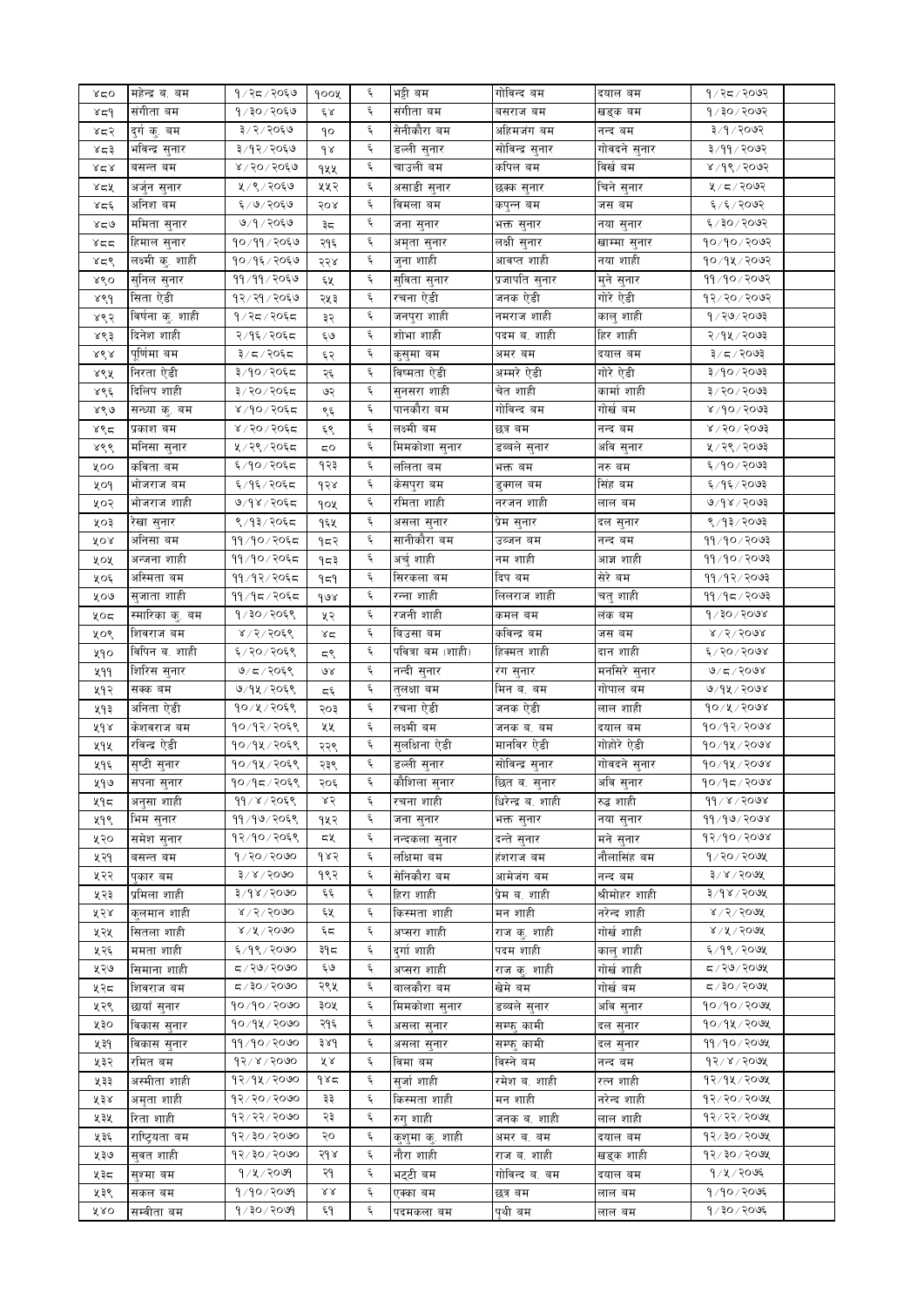| ४४१ | सुजन शाही                 | २/२०/२०७१      | $d$ $\pm 8$ | ६ | शोभा बम (शाही)            | पदम शाही                   | हिर शाही       | २/२०/२०७६                                           |  |
|-----|---------------------------|----------------|-------------|---|---------------------------|----------------------------|----------------|-----------------------------------------------------|--|
| ५४२ | अशान्त शाही               | २/२२/२०७१      | ۹≂۹         | ٤ | रम्मिता शही               | नरजन शाही                  | लंक शाही       | २/२२/२०७६                                           |  |
| ५४३ | अन्जली बम                 | ३/८/२०७१       | 949         | Ę | रमिता बम                  | दमनराज बम                  | खड्क बम        | ३/७/२०७६                                            |  |
| ४४४ | महेश सार्की               | ४ / २१ / २०६६  | ६००         | ও | मिठु सार्की               | उदे साकी                   | एवान्ने सार्की | $8009 \times 19$                                    |  |
| ५४५ | लंक सार्की                | ४ / २१ / २०६६  | ७८२         | ও | बेलु सार्की               | बुदे सार्की                | गोरे सार्की    | ४ / २१ / २०७१                                       |  |
| ५४६ | दर्पना लुवार              | ४ / २२ / २०६६  | $X$ O       | ও | लिला लुवार                | खड्के लुवार                | देउसिगे लुवार  | ४ / २२ / २०७१                                       |  |
| ५४७ | रमेश दर्जी                | ४ / २५ / २०६६  | ಅಧಧ         | ও | खुट्की दर्जी              | जसि दर्जी                  | नर दर्जी       | ४ / २५ / २०७१                                       |  |
|     | गजेन्द्र सार्की           | ४ / २७ / २०६६  |             | ও | छत्री सार्की              | जसिमले सार्की              | धने सार्की     | ४ / २७ / २०७९                                       |  |
| ५४८ |                           |                | ६४३         | ও |                           |                            |                | 8/20/5000                                           |  |
| ५४९ | बसन्त लुहार               | ४ / २७ / २०६६  | ≂ಅ≂         |   | मणी लुवार                 | जसी लुवार                  | देउमले लुवार   |                                                     |  |
| ५५० | सर्मिला दर्जी             | ४/३०/२०६६      | ३९          | ও | देवी दमाई                 | दल दमाई                    | हिरे दमाई      | 8005008                                             |  |
| ५५१ | गणेश सुनार                | ५/२/२०६६       | 8.RK        | ও | जालादेवी सुनार            | मिन सुनार                  | घम्मे सुनार    | ५/२/२०७१                                            |  |
| ५५२ | निता सार्की               | ५ / ३ / २०६६   | १०२         | ও | बेलपुरा सार्की            | मानेविरे सार्की            | धनसुरे सार्की  | $\mathbb{R} \times \mathbb{R} \setminus \mathbb{R}$ |  |
| ५५३ | बिशाल लुवार               | ५/१२/२०६६      | १७९         | ও | लिला लुवार                | जय लुवार                   | देउसिगे लुवार  | ४/१२/२०७१                                           |  |
| ४५४ | राजेन्द्र सार्की          | ६/४/२०६६       | द२३         | ও | बेल्पुरा सार्की           | लल्ते सार्की               | नरिवाने सार्की | ६/४/२०७१                                            |  |
| ५५५ | पश्चिमा सार्की            | ७/७/२०६६       | ४४४         | ও | पदमा सार्की               | गोरे सार्की                | केसे सार्की    | 9/9/2099                                            |  |
| ५५६ | तपेन्द्र लुवार            | द / २० / २०६६  | ३२०         | ও | पुल्ती लुवार              | लल्ते लुवार                | कासे लवार      | ८/२०/२०७१                                           |  |
| ५५७ | अनिता सार्की              | द / २० / २०६६  | ६०९         | ও | पांचा सार्की              | खड्क सार्की                | मन सार्की      | ८/२०/२०७१                                           |  |
| ५५८ | तपिन लुवार                | द / २० / २०६६  | ३२०         | ও | थुमा लुवार                | कर्ण लुवार                 | अज्जने लुवार   | ८/२०/२०७१                                           |  |
| ५५९ | विकास दर्जी               | ९/१/२०६६       | ३६६         | ও | गम्वीरा दर्जी             | गोरे दर्जी                 | जिते दर्जी     | $8/9/20$ अ                                          |  |
| ५६० | तारा सार्की               | ९/५/२०६६       | ९७०         | ও | दुरा सार्की               | ददि सार्की                 | व्यासी सार्की  | ९/५/२०७१                                            |  |
| ५६१ | रमेश सार्कि               | ९/९/२०६६       | ६३          | ও | पुल्ती सार्कि             | जैरामे सार्कि              | पौरे सार्की    | ९/९/२०७१                                            |  |
| ५६२ | वविता लुवार               | ९/१३/२०६६      | १९३         | ও | होइजाली लुवार             | महाविर लुवार               | पठाने लुवार    | ९/१३/२०७१                                           |  |
| ५६३ | सारदा सुनार               | ९ / २६ / २०६६  | १०५         | ও | आमपुरा सुनार              | जैमल सुनार                 | देउसिगे सुनार  | ९/२६/२०७१                                           |  |
| ५६४ | रोसन लुवार                | ९ / २९ / २०६६  | २००         | ও | होइजाली सुनार             | चन्द्र सुनार               | दलु सुनार      | ९/२९/२०७१                                           |  |
| ५६५ | ओकिल सार्की               | १०/४/२०६६      | کا ہے       | ও | किट्टी सार्की             | उदे सार्की                 | गोरे सार्की    | 90/x/x004                                           |  |
| ५६६ | तपेन्द्र लुवार            | १०/११/२०६६     | २२५         | ও | पुल्ती लुवार              | लल्तेलुवार                 | कासे लवार      | 90/99/2009                                          |  |
| ५६७ | पुलीक सुनार               | १०/१५/२०६६     | 969         | ও | गौरा सुनार                | कन्न सुनार                 | लालविरृ सुनार  | $90/9$ $\times$ $90$                                |  |
| ५६८ | दिपेस वि.क.               | १०/२०/२०६६     | ५५६         | ও | सोविता वि.क.              | रत्न वि.क.                 | कालो विक       | १०/२०/२०७१                                          |  |
| ५६९ | सुदिप लुवार               | १०/२०/२०६६     | ६८८         | ও | बाचु लुवार                | जने लुवार                  | देउमले लुवार   | १०/२०/२०७१                                          |  |
| ५७० | सेरे लुवार                | १०/२०/२०६६     | ६९०         | ও | अम्वा लुवार               | रंगे लुवार                 | देउमले लुवार   | १०/२०/२०७१                                          |  |
|     | सुर्जिमान सुनार           | १०/२७/२०६६     |             | ও |                           | लोग सुनार                  |                | $90 \times 90 \times 90$                            |  |
| ५७9 |                           | १०/२७/२०६६     | १७७         | ও | अंखा सुनार                |                            | जय सुनार       | $90 \times 90 \times 90$                            |  |
| ५७२ | सागर लुवार<br>गणेश सार्की | १०/२८/२०६६     | १८७         | ও | मिना लुवार<br>रंगा सार्की | लैमो लुवार<br>प्रेम सार्कि | कपुरे लुवार    |                                                     |  |
| ५७३ |                           |                | ११०         | ও |                           |                            | गुइया सार्की   | १०/२८/२०७१                                          |  |
| ५७४ | कल्पना सुनार              | ११/१/२०६६      | १७३         |   | राधिका सुनार              | गजेन्द्र सुनार             | जय सुनार       | 99/9/2099                                           |  |
| ५७५ | कल्पना सार्की             | ११/१/२०६६      | ⊄≃ظ         | ও | भाउरी सार्की              | विर्खे सार्की              | माने सार्की    | 99/9/2099                                           |  |
| ५७६ | बसराज साकी                | ११/१०/२०६६     | ९७३         | ও | गंगा नेपाली               | पिरीम सार्की               | गुइया सार्की   | ११/१०/२०७१                                          |  |
| ५७७ | रविन्द्र लुवार            | ११/१६/२०६६     | 8.54        | ও | कृसना लुवार               | जने लुवार                  | नौले लुवार     | ११/१६/२०७१                                          |  |
| ५७८ | सुरन्द्र साका             | ११ ⁄ १८ ⁄ २०६६ | २०६         |   | सागता साका                | डब्बल साकी                 | करावर साका     | ११/१८/२०७१                                          |  |
| ५७९ | अनरुपा सुनार              | १/४/२०६७       | ও६          | ও | काली सार्की               | पदिप्या सार्की             | चैते सार्की    | 9/8/2002                                            |  |
| ५८० | रोशन सार्की               | १/१८/२०६७      | १०४         | ও | लाला सार्की               | अजने सार्की                | नरे सार्की     | 9/95/2092                                           |  |
| ५८१ | डबले सार्की               | २/४/२०६७       | ಅಧ          | ও | भैपुरा सार्की             | पद्म्या सार्की             | चैते सार्की    | 8005/8/5                                            |  |
| ५८२ | अन्ज् दमाई                | २/१३/२०६७      | ३५          | ও | फुलथुंगा                  | खड्के दमाई                 | जिते दर्जी     | २/१३/२०७२                                           |  |
| ५८३ | भक्त सुनार                | ३/१५/२०६७      | ५२          | ও | लौसरा सुनार               | विरजिते सुनार              | सुनामे सुनार   | 3/98/3003                                           |  |
| ५८४ | उमेश लुवार                | ३/१८/२०६७      | १९८         | ও | तारा लुवार                | बृखे लुवार                 | नरे लुवार      | ३/१७/२०७२                                           |  |
| ५८५ | हर्क सार्की               | ३/२४/२०६७      | 8d          | ও | अभि सार्की                | नौल्या सार्की              | कन्ने सार्की   | ३/२३/२०७२                                           |  |
| ५८६ | दिवस सार्की               | 8/2/3060       | ۹≂          | ও | आरु सार्की                | प्रेम सार्की               | गुइया सार्की   | $8009 \times 100$                                   |  |
| ५८७ | रमिता क्. लुवार           | 8/8/2060       | ५३          | ও | इन्दा लुवार               | बल लुवार                   | अज्जने लुवार   | $8 \times 8 \times 5005$                            |  |
| ५८८ | चंदु लुवार                | ४/१५/२०६७      | १९८         | ও | सरिता लुवार               | खड्के लुवार                | कासे लवार      | 8/98/5005                                           |  |
| ५८९ | अमना सार्की               | ५/१३/२०६७      | २१०         | ও | सारदा सार्की              | सउरे सार्की                | मानविरे सार्की | ५/१२/२०७२                                           |  |
| ५९० | विशाल लुवार               | ५/१७/२०६७      | $\lambda d$ | ও | लिला लुवार                | खड्क लुवार                 | देउसिगे लुवार  | ५ / १६ / २०७२                                       |  |
| ५९१ | जिवन सार्की               | ५ / २० / २०६७  | ४२          | ও | निरकला सार्की             | धनसुरे सार्की              | रते सार्की     | ५/१९/२०७२                                           |  |
| ५९२ | दुर्ग दर्जी               | ५ / २१ / २०६७  | م9 م        | ও | डोइला दर्जी               | हस्ते दर्जी                | माने दर्जी     | ५/२०/२०७२                                           |  |
| ५९३ | सुचना क्. लुवार           | ६/१/२०६७       | gur         | ও | विरस्पती लुवार            | नमराज लुवार                | देउसिगे लुवार  | ५ / ३१ / २०७२                                       |  |
| ५९४ | सुसिल लुवार               | ६/११/२०६७      |             | ও | गोहोडी लुवार              | अमृते लुवार                | देउसिगे लुवार  | ६/१०/२०७२                                           |  |
|     | पूर्णिमा सार्की           | ७/१४/२०६७      | १९५         | ও | रंगिता नेपाली             | डल्ले नेपाली               | करविरे नेपाली  | 9/93/2092                                           |  |
| ५९५ |                           |                | २३८         |   |                           |                            |                |                                                     |  |
| ५९६ | गंगा लुवार                | ७/१७/२०६७      | ३५          | ও | मयसरा लुवार               | धनसुरे लुवार               | विरे नेपाली    | ७/१६/२०७२                                           |  |
| ५९७ | श्रीसरी सार्की            | ९/७/२०६७       | έχ          | ও | कोइली नेपाली              | हक्यां सार्की              | गोरे सार्की    | ९/६/२०७२                                            |  |
| ५९८ | राजन लुवार                | ९/१५/२०६७      | २६          | ও | पदमा लुवार                | प्ररामे लुवार              | कपुरे लुवार    | 8/98/2092                                           |  |
| ५९९ | ध्वज ब. वि.क.             | ९ / २९ / २०६७  | २०९         | ও | शान्ति लुवार              | प्रेम लुवार                | मन लुवार       | ९ / २द / २०७२                                       |  |
| ६०० | दर्शना सार्की             | १०/१४/२०६७     | ৩০          | ও | पुल्ती सार्की             | भरत सार्की                 | पद्दिपे सार्की | १०/१३/२०७२                                          |  |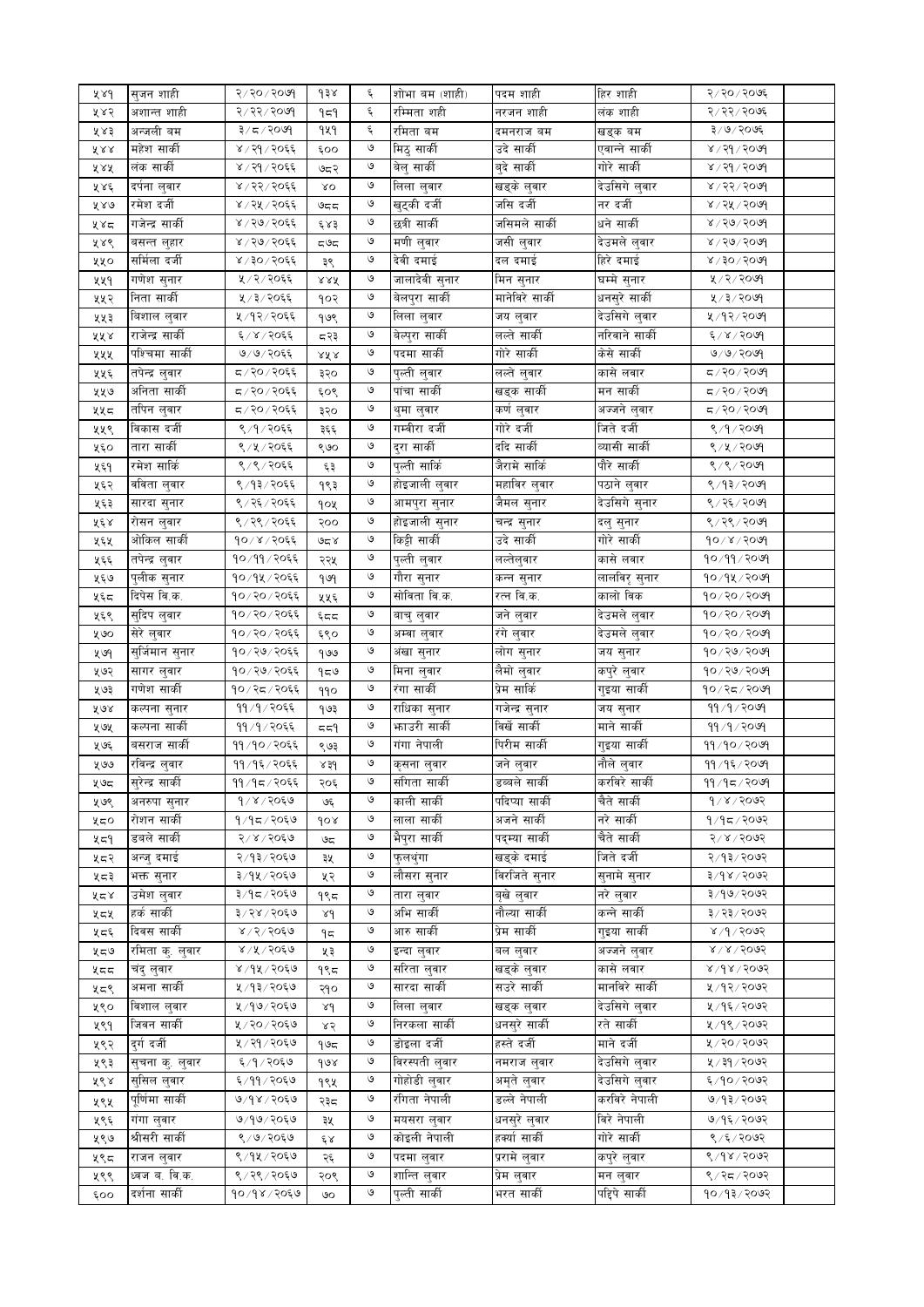| ६०१         | अविन्द्र सार्की  | १०/२०/२०६७     | ३४            | V | बिउरी सार्की     | नौले सार्की     | धनसुरे सार्की  | $90/9$ ९/२०७२           |  |
|-------------|------------------|----------------|---------------|---|------------------|-----------------|----------------|-------------------------|--|
| ६०२         | केशव लुवार       | ११ ⁄ ३ ⁄ २०६७  | २२६           | ও | वविता लुवार      | दलिजिते लुवार   | प्रवले लुवार   | ११/२/२०७२               |  |
| ६०३         | धनगिरी लुवार     | ११/१५/२०६७     | २४१           | ও | मनिशा लुवार      | व्यासी लुवार    | औसे लुवार      | 99/98/9092              |  |
| ६०४         | संगिता सुनार     | ११ / २८ / २०६७ | ۹             | ও | भिन्मु सुनार     | विरमाने सुनार   | लाले सुनार     | ११ / २७ / २०७२          |  |
| ६०५         | पसल सार्की       | १२⁄ द ⁄ २०६७   | २४२           | ও | पुल्ती सार्की    | जैरामे सार्की   | पौरे सार्की    | १२/७/२०७२               |  |
|             |                  | १२/१८/२०६७     |               | ও |                  |                 | नौले लुवार     | १२/१७/२०७२              |  |
| ६०६         | सुर्जमान लुवार   |                | २४९           |   | कृष्णा लुवार     | जने लुवार       |                |                         |  |
| ६०७         | कमल सार्की       | १/२/२०६८       | ۹७            | ও | चना सार्की       | भक्ते सार्की    | गुइया सार्की   | १/१/२०७३                |  |
| ६०द         | पुन्न सार्की     | १/५/२०६८       | २५६           | ও | भिन्मु सार्की    | दिपक सार्की     | नन्दे सार्की   | 9 / 8 / 2003            |  |
| ६०९         | दिवेश सार्की     | १ ⁄ १० ⁄ २०६द  | २५७           | ও | तुल्क्षा सार्की  | जक्ति सार्की    | जसमले सार्की   | १/९/२०७३                |  |
| ६१०         | आरती लुवार       | २/२/२०६८       | २९            | ও | राधिका लुवार     | धर्म लुवार      | विरे नेपाली    | २/१/२०७३                |  |
| ६११         | सुनिता सुनार     | २/२द/२०६द      | २५            | ও | बैसागी सुनार     | विरे सुनार      | घम्मे सुनार    | २/२७/२०७३               |  |
| ६१२         | सम्भन्ा लुवार    | ३/८/२०६८       | dx            | ও | सिता लुवार       | छक्का लुवार     | प्रवले लुवार   | ३/८/२०७३                |  |
|             | मिलता सार्की     | ३/१२/२०६८      |               | ও | अमनी नेपाली      | जैसिगे नेपाली   | नरिवाने नेपाली | ३/१२/२०७३               |  |
| ६१३         |                  |                | ٩X            |   |                  |                 |                |                         |  |
| و ه پ       | रमिता लुवार      | ४/५/२०६८       | 99X           | ও | इन्द्रा लुवार    | बल लुवार        | अज्जने लुवार   | ४/५/२०७३                |  |
| ६१५         | मुस्कान सुनार    | ५/१/२०६८       | 55            | ও | सोविता सुनार     | प्रजे सुनार     | हंसे सुनार     | ५/१/२०७३                |  |
| ६१६         | रमिता लुवार      | ५ / २१ / २०६८  | १५५           | ও | बेलु लुवार       | विरे लुवार      | जसी लुवार      | ५ / २१ / २०७३           |  |
| ६१७         | गणेश लुवार       | ५/२४/२०६८      | ও३            | ও | गोमा लुवार       | हिक्मत लुवार    | औसे लुवार      | ५ / २४ / २०७३           |  |
| ६٩द         | पंचे सार्की      | ६/८/२०६८       | १४६           | ও | माङली सार्की     | पदम सार्की      | मने सार्की     | ६/८/२०७३                |  |
| ६१९         | जगत सार्की       | ६/२०/२०६८      | ९१            | ও | कलशा साकी        | जने सार्की      | गोरे सार्की    | ६/२०/२०७३               |  |
| ६२०         | राजन लुवार       | ६/२द/२०६द      | $d d \lambda$ | ও | डल्ली लुवार      | तुले लुवार      | अज्जने लुवार   | ६/२८/२०७३               |  |
|             | कुम्ब सार्की     |                |               | ও | सरिता सार्की     |                 | माने सार्की    |                         |  |
| ६२१         |                  | ७/२द/२०६द      | १४७           |   |                  | कर्ण सार्की     |                | ७/२८/२०७३               |  |
| ६२२         | करिश्मा लुवार    | द ⁄ १५ ⁄ २०६द  | १३८           | ও | सोविना लुवार     | रत्न लुवार      | कालो लुवार     | द∕१५∕२०७३               |  |
| ६२३         | अनिल सुनार       | द / २० / २०६द  | १३७           | ও | अम्ती सुनार      | रमेश सुनार      | हंसे सुनार     | द्र/२०/२०७३             |  |
| ६२४         | राजेन्द्र सार्की | ९ / ३ / २०६८   | १३६           | ৩ | जाइकला सार्की    | रने सार्की      | जैदने सार्की   | 8/3/2003                |  |
| ६२५         | कृष्ना सार्की    | ९ / ३ / २०६८   | १४९           | ও | थुरकला साकीं     | नौले सार्की     | नन्दे सार्की   | 8/3/2003                |  |
| ६२६         | उमिला लुवारस     | ९ / २१ / २०६८  | २३८           | ও | बासु लुवार       | धर्म लुवार      | रामसिंगे लुवार | ९ / २१ / २०७३           |  |
| ६२७         | अस्मिता सार्की   | १०/४/२०६८      | १९२           | ৩ | मैना सार्की      | मंगले सार्की    | गुइया सार्की   | $10 \times 15003$       |  |
| ६२८         | हिक्मत दर्जी     | १०/७/२०६द      | ११२           | ও | देवी दर्जी       | दल दर्जी        | हिरे दर्जी     | १०/७/२०७३               |  |
|             | सितला सार्की     |                |               | ও | अम्ती सार्की     | नौले सार्की     | कन्ने सार्की   | 90/98/2003              |  |
| ६२९         |                  | १०/१४/२०६८     | १६८           |   |                  |                 |                |                         |  |
| ६३०         | रामप्यारी सार्की | ११ ⁄ ७ ⁄ २०६द  | २५१           | ৩ | रुपा सार्की      | नैने सार्की     | विरमाने सार्की | 99/9/2093               |  |
| ६३१         | लक्ष्मण सुनार    | ११ / २८ / २०६८ | ২७            | ও | निली सुनार       | नौले सुनार      | देउसिगे सुनार  | ११ ⁄ २८ ⁄ २०७३          |  |
| ६३२         | मनिसा लुवार      | ११ / २८ / २०६८ | ३०            | ও | दुधा वि.क.       | कमल लुवार       | कपुरे लुवार    | 99/25/2003              |  |
| ६३३         | कुम्म सार्की     | १२/१७/२०६८     | ds            | ও | चल्ली सार्की     | मनविरे सार्की   | जैदने सार्की   | १२/१७/२०७३              |  |
| ६३४         | मिलता दर्जी      | १२/१८/२०६८     | ११३           | ও | खिर्मु दर्जी     | गोरे दर्जी      | हिरे दर्जी     | १२/१८/२०७३              |  |
| ६३५         | जंग सार्की       | १२/२२/२०६८     | ३५            | ও | गिता सार्की      | जहले सार्की     | गोरे सार्की    | १२/२२/२०७३              |  |
| ६३६         | कमला लुवार       | १२/२८/२०६८     | ३३            | ও | दुरा नेपाली      | गजेन्द्र नेपाली | हिरे लुवार     | १२⁄ २८ ⁄ २०७३           |  |
| ६३७         | सरस्वती सार्की   | १/२/२०६९       | ३७९           | ও | जनि सार्की       | दलु नेपाली      | मने नेपाली     | 9/2/2008                |  |
|             |                  |                |               | ও | डिल्ली सार्की    | मनजिते सार्की   | केसे सार्की    |                         |  |
| ६३८         | प्रकाश साकी      | १ / २द / २०६९  | ५२०           |   |                  |                 |                | १ ⁄ २द ⁄ २०७४           |  |
| ६३९         | कमिला सार्की     | १/२९/२०६९      | ३१            | ও | रेसमा सार्की     | गंगे सार्की     | गोरे सार्की    | १ / २९ / २०७४           |  |
| 680         | भूमि सार्की      | २/२३/२०६९      | 8d            | ও | पत्मा सार्की     | गोरे सार्की     | केसे सार्की    | 5/55/500                |  |
| ६४१         | राजन ल्वार       | ३/१/२०६९       | १०७           | ও | रमिला लुवार      | रन लुवार        | अज्जने लुवार   | ३/१/२०७४                |  |
| ६४२         | आरती सार्की      | ३/९/२०६९       | $80^{\circ}$  | ও | पाचा सार्की      | खड्के सार्की    | मनसिगे सार्की  | ३/९/२०७४                |  |
| ६४३         | सुवास सुनार      | ३/१५/२०६९      | २४३           | ও | बालकेसा सुनार    | सुरेन्द्र सुनार | बले सुनार      | ३/१५/२०७४               |  |
| <b>څې پ</b> | राजन लुवार       | ४/११/२०६९      | ४४            | ও | साउनी लुवार      | दल लुवार        | प्रवले लुवार   | ४/११/२०७४               |  |
| ६४५         | निरुता सार्की    | ५ / ९ / २०६९   | ३१२           | ও | चरिता सार्की     | सौरे सार्की     | मानविरे सार्की | ५ / ९ / २०७४            |  |
| ६४६         |                  | ५ / २० / २०६९  | ५९            | ও |                  |                 |                | ४/२०/२०७४               |  |
|             | दिलीप लवार       |                |               | ও | बाट्ली ल्वार     | रंगे लुवार      | माने लुवार     |                         |  |
| ६४७         | कुवेर सुनार      | ५ / २४ / २०६९  | ६१            |   | जालदेवी सुनार    | र्मान सुनार     | घम्मे सुनार    | ४/२४/२०७४               |  |
| ६४द         | रोशनी लुवार      | ६/१/२०६९       | ७९            | ও | सरिता लुवार      | दुर्ग लुवार     | हरिमले लुवार   | ६/१/२०७४                |  |
| ६४९         | राज कु. सार्की   | ६ / २५ / २०६९  | ४६            | ও | रंगीता सार्की    | र्लालते साकी    | गइया सार्की    | ६/२५/२०७४               |  |
| ६५०         | शुरजन सुनार      | ७/९/२०६९       | ಅಧ            | ও | पानसरा सुनार     | गोरख सुनार      | नैने सुनार     | ७/९/२०७४                |  |
| ६५१         | पुर्णिमा लुवार   | ७/११/२०६९      | ও२            | ও | विरस लुवार       | नम लुवार        | देउसिगे लुवार  | ७/११/२०७४               |  |
| ६५२         | निशा सार्की      | ९ /१ / २०६९    | das           | ও | पाचा सार्की      | जसि सार्की      | बले सार्की     | ९/१/२०७४                |  |
| ६५३         | जमना लुवार       | ९/१/२०६९       | ३द०           | ও | थुमा नेपाली      | प्ररामे नेपाली  | हिरे नेपाली    | ९/१/२०७४                |  |
| ६५४         | विमला साकी       | ९/४/२०६९       | १४५           | ও | जैपरा सार्की     | रुद्र सार्की    | कन्ने सार्की   | ९/४/२०७४                |  |
|             |                  |                |               |   |                  |                 |                |                         |  |
| ६५५         | भमी सार्की       | ९/१२/२०६९      | ३५४           | ও | अवि सार्की       | नौले सार्की     | विरमाने सार्की | 8/92/2008               |  |
| ६५६         | करिस्मा सुनार    | ९ / २१ / २०६९  | १०६           | ও | लौसरा सनार       | विरजित ुनार     | सुनामे सुनार   | 8/29/2008               |  |
| ६५७         | विकास सार्की     | ९/२२/२०६९      | gor           | ও | भिन्मु क. सार्की | दिप सार्की      | नन्दे सार्की   | 8/25/500                |  |
| ६५८         | रेखा लुवार       | १०/१३/२०६९     | ५८            | ও | सोविता लुवार     | चन्द्र लुवार    | माने लुवार     | 90/93/9008              |  |
| ६५९         | कमिला सार्की     | १०/१५/२०६९     | ११९           | ও | पांचा साकी       | जसी सार्की      | वले सार्की     | १०/१५/२०७४              |  |
| ६६०         | कल्पना सुनार     | १०/२७/२०६९     | ३४२           | ও | राधिका सुनार     | गजेन्द्र सुनार  | जय सुनार       | $90 \times 50 \times 6$ |  |
| ६६१         | कुम्ब सार्की     | ११ / २८ / २०६९ | २५३           | ও | लालचना सार्की    | पदमे सार्की     | मने सार्की     | ११/२८/२०७४              |  |
|             |                  |                |               |   |                  |                 |                |                         |  |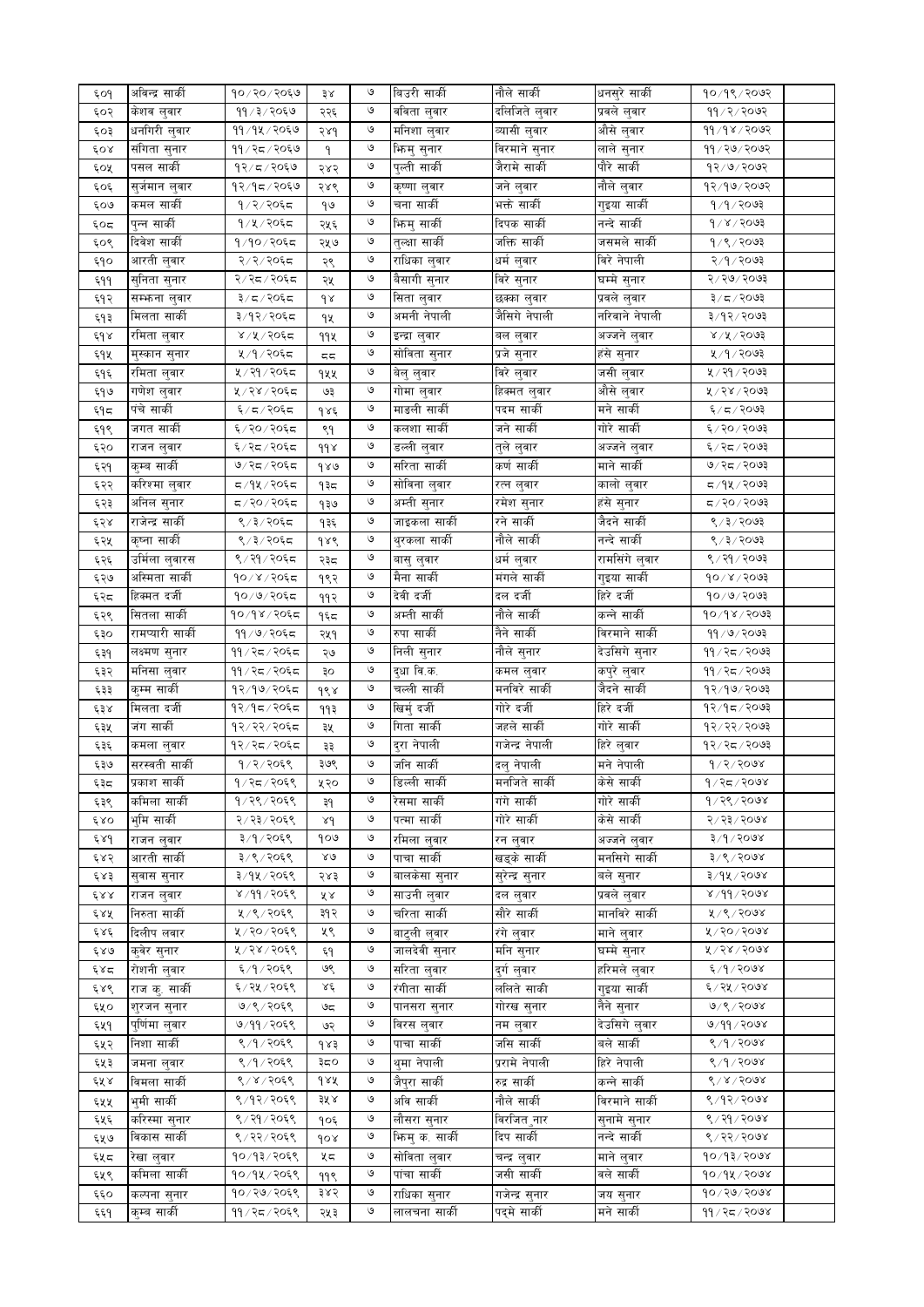| ६६२   | निसा लुवार          | १२/२/२०६९                    | ৩০            | ও | पानसरा लुवार       | खड्के लुवार       | देउसिगे लुवार  | 93/2/3008                 |  |
|-------|---------------------|------------------------------|---------------|---|--------------------|-------------------|----------------|---------------------------|--|
| ६६३   | समला सार्की         | १२/५/२०६९                    | २६५           | ও | चल्ली सार्की       | जहले सार्की       | गोरे सार्की    | $93/x \times 500x$        |  |
| وو x  | तपेन्द्र सार्की     | $92/90/205$ ९                | ५२            | ও | बेलपुरा सार्की     | लल्ते सार्की      | नरिवाने सार्की | १२/१०/२०७४                |  |
| ६६५   | धुर्ब सार्की        | १२/१५/२०६९                   | ४९३           | ও | भगउरी सार्की       | बृर्खे सार्की     | माने सार्की    | 92/94/2008                |  |
| ६६६   | रंगे सार्की         | १२/१७/२०६९                   | २७२           | ও | काली सार्की        | प्रदिपे सार्की    | चैते सार्की    | 93/90/2008                |  |
| ६६७   | देवेन्द्र लुवार     | १२/३०/२०६९                   | ४९१           | ও | शान्ति लुवार       | प्रेम लुवार       | मन लुवार       | $95/50 \times 60$         |  |
| ६६द   | दमन सार्की          | $d \times 15000$             | ५१५           | ও | जैपुरा सार्की      | छिते सार्की       | कालो सार्की    | $d \times 1$ $d \times d$ |  |
|       |                     |                              |               |   |                    |                   |                |                           |  |
| ६६९   | र्कामसन लुवार       | $9/9$ ९/२०७०                 | $d d \lambda$ | ও | सरिता लुवार        | खड्क लुवार        | कासे लवार      | 9/98/200x                 |  |
| ६७०   | सम्भन्ना सार्की     | $9/30/200$ ०                 | ४९२           | ও | बेलु सार्की        | बुदे सार्की       | गोरे सार्की    | १/३०/२०७५                 |  |
| ६७१   | मोहन सार्की         | २/५/२०७०                     | ६             | ও | मनसरा सार्की       | उदे सार्की        | गोरे सार्की    | २/५/२०७५                  |  |
| ६७२   | मिन लुवार           | २/५/२०७०                     | وع            | ও | बासु लुवार         | धर्म लुवार        | विरे नेपाली    | २/५/२०७५                  |  |
| ६७३   | सोशिला लुवार        | २/७/२०७०                     | ५१७           | ও | सिता लुवार         | छक्क लुवार        | प्रवले लुवार   | २/७/२०७५                  |  |
| ६७४   | भुपेन्द्र सार्की    | २/१२/२०७०                    | δO            | ও | रामसरा साकी        | दान सार्की        | गोरे सार्की    | २/१२/२०७५                 |  |
| ६७५   | मुस्कान सार्की      | २/१५/२०७०                    | ९०            | ও | गंगा सार्की        | मंगले सार्की      | गुइया सार्की   | २/१५/२०७५                 |  |
| ६७६   | नेत्र सुनार         | २/१९/२०७०                    | ६३            | ও | आमपुरा सुनार       | जैमल सुनार        | देउसिगे सुनार  | २/१९/२०७५                 |  |
| ६७७   | गोपाल लुवार         | २/२८/२०७०                    | ७१            | ও | देवी लुवार         | भरत लुवार         | हरिमले लुवार   | २/२८/२०७५                 |  |
|       | उब्जन दर्जी         | २/२८/२०७०                    | ३४७           | ও |                    | जसी दमाई          | नर दमाई        | २/२८/२०७५                 |  |
| ६७द्र |                     | २/२८/२०७०                    |               | ও | दुइकी दमाई         |                   |                |                           |  |
| ६७९   | विवेक सुनार         |                              | १५४           |   | गहुकला सुनार       | धनसिंगे सुनार     | बले सुनार      | २/२८/२०७५                 |  |
| ६द०   | तुल सार्की          | $3 \times 15000$             | ५८            | ও | चना सार्की         | भक्त सार्की       | गुइया सार्की   | $3 \times 1500$ अर्       |  |
| ६द१   | डल्ल लुवार          | ३/१०/२०७०                    | १०८           | ও | रमिला लुवार        | रन लुवार          | अज्जने लुवार   | ३/१०/२०७५                 |  |
| ६द२   | कोपिला सार्की       | ३/१५/२०७०                    | ४द            | ও | पुल्ती सार्की      | भरत सार्की        | ददिमले सार्की  | ३/१५/२०७५                 |  |
| ६८३   | रुपेश सुनार         | ३/३०/२०७०                    | ξ٩            | ও | भिन्मु सुनार       | विरमाने सुनार     | लाले सुनार     | ३/३०/२०७५                 |  |
| ६८४   | रेखा लुवार          | $8 \times 15 \times 6000$    | ४४            | ও | गोहोडी लुवार       | अमृते लुवार       | देउसिगे लुवार  | $8 \times 3 \times 5000$  |  |
| ६८५   | बसन्त सार्की        | 8/6/5000                     | द३            | ও | किट्टी सार्की      | उदे सार्की        | गोरे सार्की    | $8/5/50$ अर्              |  |
| ६८६   | विस्ना लुवार        | $8\sqrt{3}$ ०/२०७०           | ७२            | ও | मयासरा नेपाली      | धनसुरे लुवार      | विरे नेपाली    | ४/१०/२०७५                 |  |
| ६८७   | विमला सार्की        | ४/१६/२०७०                    | ३५५           | ও | भैपुरा सार्की      | पद्मे सार्की      | चैते सार्की    | ४ / १६ / २०७५             |  |
| ६दद   | धर्म सार्की         | ५/२/२०७०                     | ९८            | ও | निर्कला सार्की     | धनसुरे सार्की     | रते सार्की     | ५/२/२०७५                  |  |
|       | रविन्द्र सार्की     | ५ ⁄ १७ ⁄ २०७०                | ९३            | ও |                    |                   | रंगे सार्की    | ५ / १७ / २०७५             |  |
| ६द९   |                     |                              |               |   | सुनकोइला साकी      | डम्मर सार्की      |                |                           |  |
| ६९०   | सोवन सार्की         | ७/१६/२०७०                    | १२२           | ও | आसु सार्की         | प्रेम सार्की      | गुइया सार्की   | ७/१६/२०७५                 |  |
| ६९१   | शृष्टी सुनार        | $\sigma$ ८०९ $\sim$ १ $\sim$ | ३२७           | ও | हिमा सुनार         | जिवन सुनार        | जय सुनार       | $\frac{1}{2}$ पुर         |  |
| ६९२   | हस्ते सार्की        | ८/२०/२०७०                    | १२८           | ও | चरिना सार्की       | सौरे सार्की       | मानविरे सार्की | द / २० / २०७५             |  |
| ६९३   | जग दर्जी            | द / २५ / २०७०                | १२९           | ও | फुलटौरा दर्जी      | खड्के दर्जी       | जिते दर्जी     | ८/२५/२०७५                 |  |
| ६९४   | कविता सुनार         | $8 \times 8 \times 5000$     | dźx           | ও | निली सुनार         | नौले सुनार        | देउसिगे सुनार  | ४/४/२०७५                  |  |
| ६९५   | स्मारीका सार्की     | ९/१५/२०७०                    | ३०२           | ও | दुरा नेपाली        | ददि नेपाली        | व्यासी नेपाली  | ९/१५/२०७५                 |  |
| ६९६   | प्रकाश दर्जी        | ९/१८/२०७०                    | ३०४           | ও | आसरा दर्जी         | प्रदिपे दर्जी     | जैरामे दर्जी   | $8/95/200$ ५              |  |
| ६९७   | लक्की सुन्दर सार्की | ९/२८/२०७०                    | ३१३           | ও | एसोधा सार्की       | भरत सार्की        | हंशे सार्की    | ९/२८/२०७५                 |  |
| ६९८   | रामप्यारी लुवार     | १०/१०/२०७०                   | ३१४           | ও | मिलता वि.क.        | खाम्मा लुवार      | हिरे नेपाली    | १०/१०/२०७५                |  |
| ६९९   | राकंश लुवार         | ५०/ २०/ २०७०                 | ३३५           | ও | लिला लुवार         | जय नपाला          | देउसिगे लुवार  | ५०/ २०/ २०७१              |  |
| ७००   | उब्जन दजी           | $90 \times 20 \times 200$    | ३७३           | ও | खिर्म दर्जी        | गोरे दमाई         | हिरे दमाई      | १०/२०/२०७५                |  |
|       |                     | १०/२२/२०७०                   |               | ও |                    |                   |                | १०/२२/२०७५                |  |
| ७०१   | अनिसा दर्जी         |                              | ४६            |   | गम्भीरा दर्जी      | गोरे दर्जी        | हिरे दमाई      |                           |  |
| ७०२   | विरस्पती सार्की     | १०/२८/२०७०                   | 380           | ও | कलसी सार्की        | जने सार्की        | गोरे सार्की    | १०/२८/२०७५                |  |
| ७०३   | सर्जन सार्की        | ११/१/२०७०                    | ३५१           | ও | कोइला नेपाली       | हर्के सार्की      | गोरे सार्की    | 99/9/2002                 |  |
| १०४   | तल सार्की           | 99 / 5 / 90                  | ३७१           | ও | जाइकला सार्की      | रने सार्की        | जैदने सार्की   | $99 / 5 / 209$ ४          |  |
| ७०५   | सुर्ति सुनार        | 99/99/2000                   | ३७२           | ও | सुविता सुनार       | प्रजे सुनार       | हंशे सेनार     | $99/99/209$ ४             |  |
| ७०६   | निर्मल सार्की       | ११/१८/२०७०                   | dxx           | ও | जैपुरा सार्की      | रुद्र सार्की      | कन्ने सार्की   | ११ ⁄ १८ ⁄ २०७५            |  |
| ७०७   | टंक लवार            | ११ / ३० / २०७०               | ५५            | ও | मनिसा लुवार        | व्यासी लुवार      | औसे लुवार      | ११/३०/२०७५                |  |
| ७०८   | रोशनी सुनार         | $98 \times 75$               | १५३           | ও | मिना सुनार         | परेक सुनार        | बले सुनार      | १२/८/२०७५                 |  |
| ७०९   | कामना लुवार         | १२/२७/२०७०                   | २५            | ও | दुरा लुवार         | गोजन्द्र लुवार    | हिरे लुवार     | 93/3006/6006              |  |
| ७१०   | सरस्वती लुवार       | १/१२/२०७१                    | १८८           | ও | राधिका लुवार       | धर्म लुवार        | रामसिंगे लुवार | 9/92/2096                 |  |
|       |                     | $9/98/30$ ७१                 | $80^{\circ}$  | ও |                    | नैने सार्की       |                | 9/98/2005                 |  |
| ७११   | चक्र सार्की         | १/२२/२०७१                    | وو            | ও | जुना सार्की        |                   | मनसिगे सार्की  | १/२२/२०७६                 |  |
| ७१२   | विरसा सार्की        |                              |               |   | गंगा साकी          | प्रेम सार्की      | गुइया सार्की   |                           |  |
| ও৭ ३  | सममेता लवार         | १/२६/२०७१                    | १२५           | ও | द्दा लुवार         | सुनामे लुवार      | साउने लुवार    | १ / २६ / २०७६             |  |
| ७१४   | तेज साकी            | २/२२/२०७१                    | १८५           | ও | मन्ना सार्की       | डब्बले सार्की     | करविरे साकी    | २/२२/२०७६                 |  |
| ও৭५   | भिम सार्की          | ३/१/२०७१                     | १५६           | ও | रंगीता सार्की      | डब्बले सार्की     | करविरे सार्की  | २/२९/२०७६                 |  |
| ७१६   | हिमाल लुवार         | ३/१५/२०७१                    | १८६           | ও | गमा लुवार          | महेन्द्र लुवार    | महविरे लुवार   | ३/१४/२०७६                 |  |
| ७१७   | खेमराज सार्की       | ३/२८/२०७१                    | १९५           | ও | मैना सार्की        | मंगल सार्की       | गुइया सार्की   | ३/२७/२०७६                 |  |
| ওণ্ল  | साविता संज्याल      | ४ / २२ / २०६६                | ६९१           | ς | मन्ना संज्याल      | उदयनन्द संज्याल   | गोहोडे संज्याल | ४ / २२ / २०७१             |  |
| ७१९   | कसम शाही            | ४ / २५ / २०६६                | २०२           | ς | स्शिला शाही        | मन बहादुर शाही    | जयबहाद्र शाही  | ४ / २५ / २०७१             |  |
| ७२०   | महेन्द्र संज्याल    | ५/१०/२०६६                    | ३२५           | ς | सरीता संज्याल      | मदन संज्याल       | नैने संज्याल   | ५ /१० / २०७१              |  |
| ७२१   | देवराज संज्याल      | ६ / २ / २०६६                 | ३८६           | ς | धिरिन्द्रा संज्याल | धन प्रशाद संज्याल | जयरुप संज्याल  | ६/२/२०७१                  |  |
| ७२२   | अन्तिमा संज्याल     | ६/२४/२०६६                    |               | ς | अमना संज्याल       | तिल संज्याल       | सन्दर संज्याल  | ६/२४/२०७१                 |  |
|       |                     |                              | ४३५           |   |                    |                   |                |                           |  |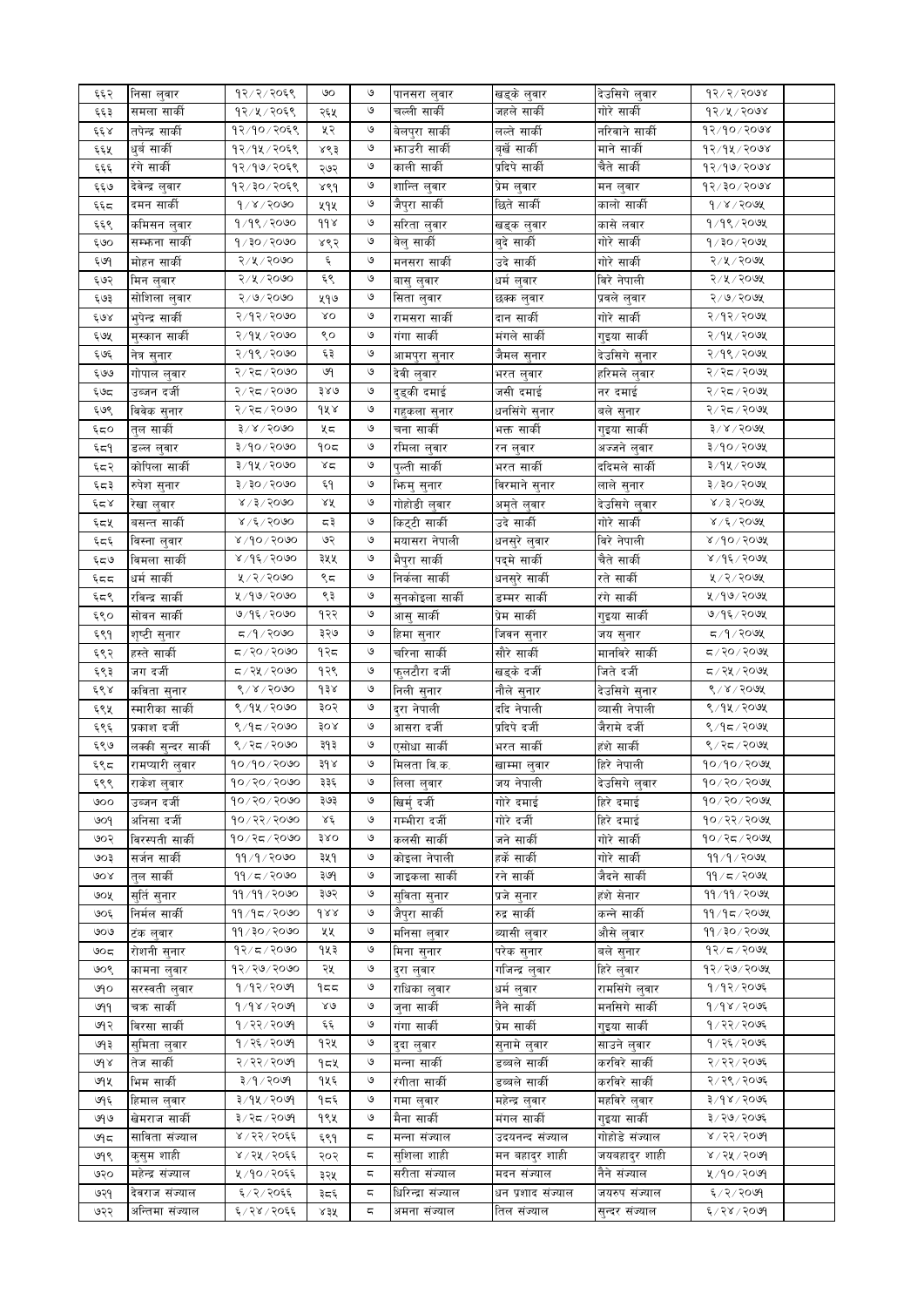| ७२३    | अस्मिता संज्याल      | ६/३०/२०६६      | २४०           | ς | विजा संज्याल     | रुद्रसज्याल           | उदय सज्याल          | $609 \times 12$               |  |
|--------|----------------------|----------------|---------------|---|------------------|-----------------------|---------------------|-------------------------------|--|
| ও২४    | प्रोमला उपाध्याय     | ७/२३/२०६६      | ३६२           | ς | पुल्ती उपाध्याय  | अविलाल उपाध्याय       | दंगली उपाध्याय      | ७/२३/२०७१                     |  |
| ७२५    | निराजन संज्याल       | द ⁄ २∕ २०६६    | २६८           | ς | विमला संज्याल    | जय सज्याल             | अविलाल संज्याल      | $g \circ \zeta \circ \zeta$ र |  |
| ७२६    | दिपक सज्याल          | द ∕६ ⁄ २०६६    | २६७           | ς | खुड्की संज्याल   | वासु संज्याल          | अविलाल संज्याल      | द ∕६ ⁄ २०७९                   |  |
| ৩২৩    | अनिपाल सज्याल        | द ⁄ ९ ⁄ २०६६   | $x \leq x$    | ς | दुर्गा संज्याल   | पशुपती संज्याल        | नन्दराम सज्याल      | द ∕९ ⁄ २०७९                   |  |
| ও২ন    | रिसमा संज्याल        | ९ / ५ / २०६६   | २१०           | ς | सत्यदेवी संज्याल | नारद संज्याल          | विस्न संज्याल       | ९ ⁄ ५ ⁄ २०७१                  |  |
| ७२९    | विष्णु उपाध्याय      | ९/१५/२०६६      | १९२           | ς | तिला भण्डारी     | नगेन्द्र प्र.उपाध्याय | पूर्ण प्र. संज्याल  | ९/१५/२०७१                     |  |
|        |                      | ९/२१/२०६६      |               | ς | लिला सज्याल      | लालमणी संज्याल        | जसी संज्याल         | ९ / २१ / २०७१                 |  |
| ७३०    | निराजन सज्याल        |                | २४६           |   |                  |                       |                     |                               |  |
| ७३१    | पुनम सज्याल          | १०७२/२०६६      | १०६           | ς | सरिता संज्याल    | दिपेन्द्र सज्याल      | प्रभुलाल संज्याल    | १०/२/२०७१                     |  |
| ७३२    | बसन्ता सज्याल        | १०/७/२०६६      | १३९           | ς | प्रमिला संज्याल  | प्रेमराज सज्याल       | शिवराज सज्याल       | १०/७/२०७१                     |  |
| ও३३    | निस्पता शाही         | १०/१२/२०६६     | ५६७           | ς | रेसमा शाही       | दल व शाही             | कानजडे शाही         | १०/१२/२०७१                    |  |
| ও३४    | संगीता सज्याल        | १०/१५/२०६६     | १९१           | ς | वाट्ल्ली संज्याल | जन्मजय संज्याल        | हिरा संज्याल        | १०⁄१५⁄२०७१                    |  |
| ७३५    | तुफान संज्याल        | १०/१५/२०६६     | ≫ه×           | ς | सरस्वती संज्याल  | धनप्रसाद संज्याल      | विष्न संज्याल       | १०/१५/२०७१                    |  |
| ७३६    | पुजा कुमारी शाही     | १०/१५/२०६६     | کے وج ج       | ς | उब्जीकला रावत    | मन ब. शाही            | जयबहादुर शाही       | १०/१५/२०७१                    |  |
| ৩३७    | पार्वता शाही         | १०/१६/२०६६     | ५६२           | ς | दुर्गाशाही       | जगत ब. शाही           | पदम शाही            | १०/१६/२०७१                    |  |
| ಅ३८    | शुष्मा सन्ज्याल      | १०/२०/२०६६     | १३१           | ς | किट्टी संज्याल   | टोपराज संज्याल        | मनि संज्याल         | १०/२०/२०७१                    |  |
| ७३९    | जनकी भट्टराई         | १०/२०/२०६६     | ५०६           | ς | गौरा भट्टराई     | कैले भट्टराई          | लाल भटराई           | १०/२०/२०७१                    |  |
| ७४०    | रीजना सज्याल         | १०/२०/२०६६     | ९४७           | ς | छत्ती संज्याल    | नहकुल संज्याल         | काशी संज्याल        | १०/२०/२०७१                    |  |
| ७४१    | रहस्य सज्याल         | १०/२१/२०६६     |               | ς | सुशिला चौलागाई   | देवराज सज्याल         | गोरे संज्याल        | १०/२१/२०७१                    |  |
|        |                      |                | ५६८           |   | कल्ली शाही       |                       |                     |                               |  |
| ७४२    | नन्द ब. शाही         | १०/२१/२०६६     | द६६           | ς |                  | विखे शाही             | जयबहादुर शाही       | 90/29/20%                     |  |
| ওপই    | भावना सज्याल         | १०/२५/२०६६     | १५७           | ς | तारा संज्याल     | गंगाराम संज्याल       | लालमनी संज्याल      | १०/२५/२०७१                    |  |
| 988    | प्रोमला उपाध्याय     | १०/२५/२०६६     | ६१३           | ς | नामसरा उपाध्याय  | गौरी उपाध्याय         | काशी उपाध्याय       | १०/२५/२०७१                    |  |
| ७४५    | सावित्रा संज्याल     | १०/२६/२०६६     | ४९०           | ς | डिल्ली संज्याल   | मनि संज्याल           | कासी संज्याल        | १०/२६/२०७१                    |  |
| ७४६    | सम्भन्ना सज्याल      | ११ / ३ / २०६६  | १५५           | ς | सत्य सज्याल      | रत्न प्रशाद सज्याल    | लालमनी संज्याल      | 99 / 3 / 20                   |  |
| 080    | कपिल सज्याल          | ११ /६ / २०६६   | २२०           | ς | एशोधा सज्याल     | नयाराज संज्याल        | विष्न संज्याल       | $99 / 5 / 20$ ७१              |  |
| ও४८    | विश्वनाथ संज्याल     | ११/१६/२०६६     | ९६९           | ς | विमला संज्याल    | उदयराम सज्याल         | सदानन्द सज्याल      | ११/१६/२०७१                    |  |
| ७४९    | अनिसा शाही           | ११/१९/२०६६     | ५६४           | ς | करता शाही        | कम्मर शाही            | पदम शाही            | ११/१९/२०७१                    |  |
| ৩५০    | श्रीदेवी संज्याल     | १२/१/२०६६      | ९८७           | ς | रोजना संज्याल    | गौरी संज्याल          | हिराचन्द सज्याल     | १२/१/२०७१                     |  |
| ৩५৭    | श्रीदेवी संज्याल     | १२/१/२०६६      | ९८७           | ς | रोजना सज्याल     | गौरी संज्याल          | हिराचन्द सज्याल     | १२/१/२०७१                     |  |
| ७५२    | सवराज सज्याल         | १२/२९/२०६६     |               | ς | विष्णा संज्याल   | अनिरुद्ध संज्याल      | शरण सज्याल          | १२/२९/२०७१                    |  |
|        |                      |                | ९९७           |   |                  |                       |                     |                               |  |
| ७५३    | सुनपुरा सज्याल       | १/११/२०६७      | X.            | ς | अम्ती संज्याल    | विषाखर सज्याल         | शरण सज्याल          | १/११/२०७२                     |  |
| ও⊻ ४   | सोस्तिका शाही        | १/१२/२०६७      | २०३           | ς | अनिता शाही       | चन्द्र शाही           | पहलमान शाही         | १/१२/२०७२                     |  |
| ७५५    | सुस्मा सज्याल        | २/२/२०६७       | १९९           | ς | प्रदमा संज्याल   | पशुराम सज्याल         | धनजय सज्याल         | २/२/२०७२                      |  |
| ७५६    | गोकुल संज्याल        | २/२५/२०६७      | 988           | ς | चन्द्रा सज्याल   | माधव संज्याल          | लक्ष्मी संज्याल     | २/२५/२०७२                     |  |
| ওy ও   | मस्ता सज्याल         | २/२७/२०६७      | ٤             | ς | पद्मा सज्याल     | अमराज सज्याल          | विस्न संज्याल       | २/२७/२०७२                     |  |
| ७५८    | अरुणा कु. संज्याल    | २/२८/२०६७      | १५            | ς | गोमा संज्याल     | पुष्पराज सज्याल       | हिराचन्द सज्याल     | २/२द/२०७२                     |  |
| ७५९    | प्रमोद उपाध्याय      | ३/७/२०६७       | ११६           | ς | प्रिमा उपाध्याय  | आत्माराम उपाध्याय     | चन्दकृष्ण संज्याल   | ३/६/२०७२                      |  |
| ७६०    | प्रातक्षा कु. सज्याल | ३/५६/ २०६७     | १२०           |   | कल्पना सज्याल    | मानलाल सज्याल         | धनजय सज्याल         | ३/५५ / २०७२                   |  |
| ७६१    | पुष्पा सज्याल        | ३/२२/२०६७      | १००           | ς | सरस्वती संज्याल  | धनप्रसाद सज्याल       | विस्न संज्याल       | ३/२१/२०७२                     |  |
| ७६२    | सुसिला उपाध्याय      | ४/१०/२०६७      | ६३            | ς | नामसरा उपाध्याय  | गौरी प्र. उपाध्याय    | कासी उपाध्याय       | ४ / ९ / २०७२                  |  |
| ७६३    | विपना सज्याल         | ५ ⁄ १८ ⁄ २०६७  |               | ς | अम्ती संज्याल    | खेमराज संज्याल        | गोरे संज्याल        | ५ ⁄ १७ ⁄ २०७२                 |  |
|        |                      | ५/१९/२०६७      | १८५           |   |                  | वेद प्र. संज्याल      |                     | ५/१८/२०७२                     |  |
| ও६ ४   | संदेश संज्याल        |                | २२०           | ς | अप्सरा संज्याल   |                       | उदय संज्याल         |                               |  |
| ७६५    | राज क्मार शाही       | ५ / २३ / २०६७  | १८६           | ς | रिसमा शाही       | दल ब. शाही            | गोले शाही           | ५ / २२ / २०७२                 |  |
| ७६६    | निरुता शाही          | ५ / ३० / २०६७  | 959           | ς | राधिका शाही      | गणेश शाही             | पदम शाही            | ५ / २९ / २०७२                 |  |
| ও২৩    | कमल शाही             | ६/१०/२०६७      | $\lambda \xi$ | ς | डम्बरा शाही      | जंग ब. शाही           | पहल शाही            | ६/९/२०७२                      |  |
| ಅ್ಳದ   | विन्द भट्टराई        | ६/११/२०६७      | १९४           | ς | कला भट्टराई      | लिलाराज भट्टराई       | विष्णु भटराई        | ६/१०/२०७२                     |  |
| ७६९    | तपेन्द्र शाही        | ६/२०/२०६७      | १९३           | ς | उब्जीकला शाही    | मन ब. शाही            | जयबहाद्र शाही       | ६/१९/२०७२                     |  |
| ७७०    | अनुप्रसाद संज्याल    | ७/१/२०६७       | २०६           | ς | प्यारी धौधरी     | गौरी प्र. संज्याल     | मनी संज्याल         | ६/३०/२०७२                     |  |
| ৩৩৭    | तपेन्द्र भट्टराई     | द ∕ १४ ⁄ २०६७  | २०७           | ς | गौरा भट्टराई     | नमराज भट्टराई         | कासी भटराई          | द ⁄ १३ ⁄ २०७२                 |  |
| ৩৩२    | इश्वरी उपाध्याय      | ९/१४/२०६७      | ٤             | ς | उमा उपाध्याय     | पुष्प उपाध्याय        | नयाँ उपाध्याय       | ९ ⁄ १३ ⁄ २०७२                 |  |
| ওও     | जन्म सज्याल          | १०/७/२०६७      | ४४            | ς | निर्मला संज्याल  | धर्म प्र. संज्याल     | मन्नाथ संज्याल      | १०/६/२०७२                     |  |
| ७७४    | स्वस्तीका उपाध्याय   | ११ ⁄ १६ ⁄ २०६७ | २३६           | ς | एशोधा न्यौपाने   | मातृका उपाध्याय       | कृष्ण प्र. उपाध्याय | ११ ⁄ १४ ⁄ २०७२                |  |
|        |                      |                |               |   |                  |                       | विसाखर उपाध्याय     |                               |  |
| ७७५    | सृजना उपाध्याय       | ११ ⁄ १८ ⁄ २०६७ | $\propto$     | ς | जस् उपाध्याय     | देवानन्द उपाध्याय     |                     | ११ ⁄ १७ ⁄ २०७२                |  |
| ৩৩६    | सुजता संज्याल        | १२⁄२२⁄ २०६७    | १९६           | ς | कमला भट्टराई     | प्रजापति संज्याल      | मधुकर संज्याल       | १२⁄ २१ ⁄ २०७२                 |  |
| واواقا | कौशिल्ला संज्याल     | १२/३०/२०६७     | ३             | ς | शान्ता संज्याल   | जन्मजय संज्याल        | किष्न संज्याल       | १२⁄ २९ ⁄ २०७२                 |  |
| ಅಅದ    | विश्वास संज्याल      | १/२/२०६८       | २५१           | ς | सरलादेवी संज्याल | शिवराज संज्याल        | रत्नलाल संज्याल     | १/१/२०७३                      |  |
| ७७९    | पुष्पराज संज्याल     | १/३/२०६८       | २५०           | ς | बागी संज्याल     | राम प्र. संज्याल      | गोविचन्द संज्याल    | 9/2/2003                      |  |
| ಅದ೦    | सुरता शाही           | १/१०/२०६८      | ४४            | ς | अनिता शाही       | चन्द्र ब. शाही        | पहल शाही            | १/९/२०७३                      |  |
| ওন্    | लिलराज संज्याल       | १/१४/२०६द      | १५८           | ς | पदमा संज्याल     | तलराज संज्याल         | लक्ष्मी संज्याल     | १/१३/२०७३                     |  |
| ७द२    | सृष्टि संज्याल       | १/२०/२०६८      | ও             | ς | सुशिला चौलागाई   | देवराज संज्याल        | गोरे संज्याल        | १/१९/२०७३                     |  |
|        |                      |                |               |   |                  |                       |                     |                               |  |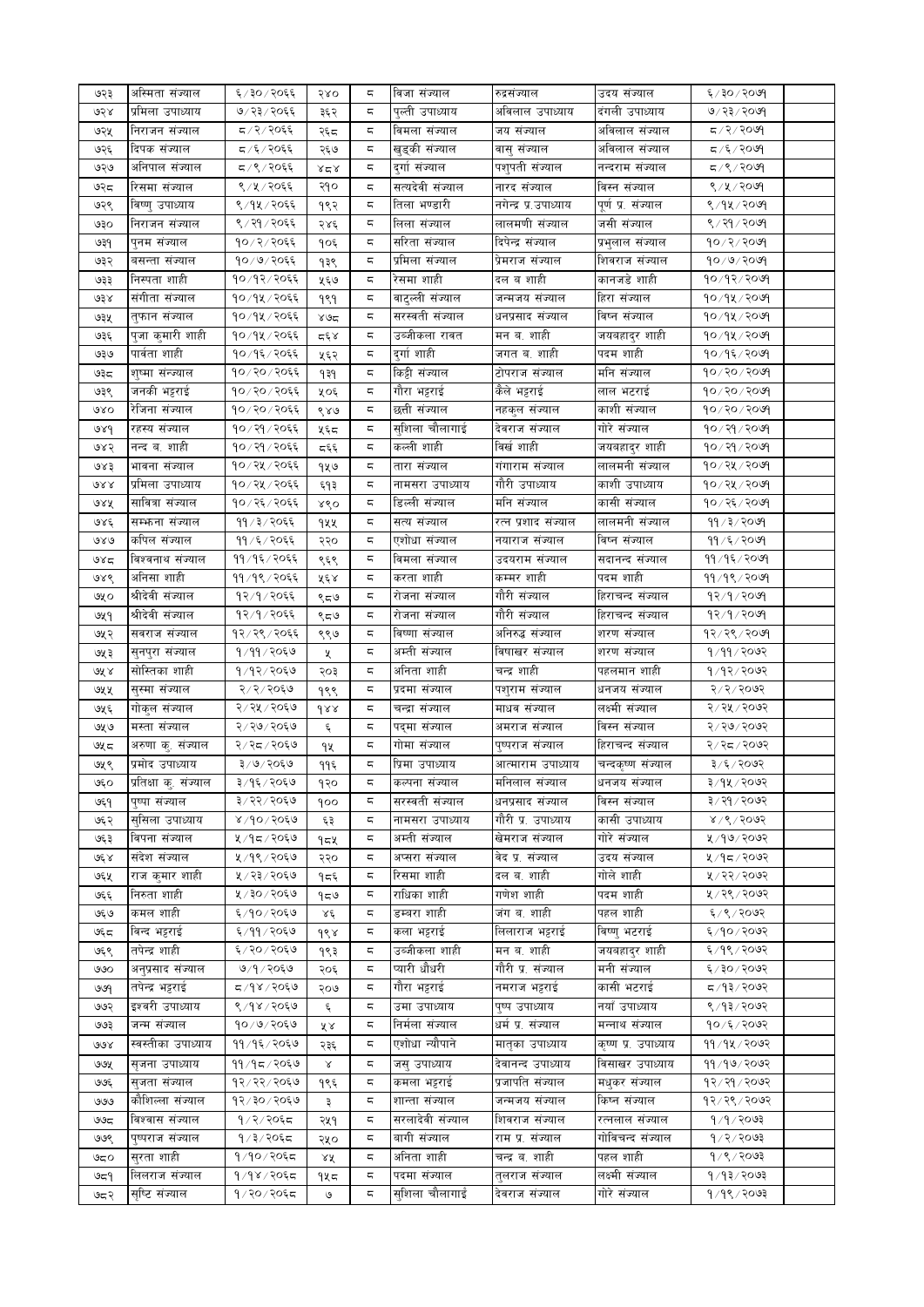| ಅದ ३   | कमार सज्याल           | १/२५/२०६८      | २५९   | ς  | विमला सिंखडा        | कुलराज संज्याल      | प्रभुलाल संज्याल   | 9/28/3003                               |  |
|--------|-----------------------|----------------|-------|----|---------------------|---------------------|--------------------|-----------------------------------------|--|
| 95 کا  | किशोर संज्याल         | २/११/२०६८      | ५६    | ς  | अपसरा सज्याल        | बेद प्र. संज्याल    | उदयराम संज्याल     | २/१०/२०७३                               |  |
|        |                       |                |       |    |                     |                     |                    |                                         |  |
| ওন্ন খ | किरण सज्याल           | ३/१०/२०६८      | ۹≂≂   | ς  | असला सज्याल         | अशोक संज्याल        | प्रभु सज्याल       | ३/१०/२०७३                               |  |
| ಅದ್    | उमेश संज्याल          | ४/१/२०६८       | ६८४   | ς  | हस्तर सज्याल        | रगराज सज्याल        | नन्दाराम सज्याल    | 8005/6/x                                |  |
| ಅವರಿ   | भगवती सज्याल          | ४/१४/२०६८      | ५९    | ς  | वृखा सज्याल         | टोपराज सज्याल       | प्रजापती संज्याल   | ४ /१४ / २०७३                            |  |
| ಅದದ    | पुस्तिका उपाध्याय     | ५ / २९ / २०६८  | ७९    | ς  | मगला उपाध्याय       | नारायण उपाध्याय     | अविलाल उपाध्याय    | ५ / २९ / २०७३                           |  |
| ಅದ९    | अमिर उपाध्याय         | ६/२७/२०६८      | ও६    | ς  | सान्तादेवी उपाध्याय | धुबराज उपाध्याय     | पशुपती उपाध्याय    | ६/२७/२०७३                               |  |
| ७९०    | महंश्वर उपाध्याय      | द /३/२०६द      | ११६   | ς  | कासबिरा उपाध्याय    | विश्व प्र. उपाध्याय | नया उपाध्याय       | $500$ २/३/२०७३                          |  |
| ७९१    | भारना सज्याल          | ९/११/२०६८      | २२    | ς  | सुनिता सज्याल       | अनन्तराज सज्याल     | जसी संज्याल        | ९/११/२०७३                               |  |
| ७९२    | मनराज सज्याल          | ९ / २७ / २०६८  | १६१   | ς  | मनसरा सज्याल        | निराजन सज्याल       | रत्न सज्याल        | ९ / २७ / २०७३                           |  |
| ७९३    | प्रतिक्षा संज्याल     | ११/१/२०६८      | १८५   | ς  | सगीता सज्याल        | गौरी प्र. संज्याल   | नयाराम संज्याल     | 99/9/8093                               |  |
|        |                       |                |       |    |                     |                     |                    |                                         |  |
| ७९ ४   | दिपेस संज्याल         | ११ / ७ / २०६८  | ३४    | ς  | कमला सज्याल         | प्रजापती संज्याल    | मधुकर सज्याल       | ११ / ७ / २०७३                           |  |
| ७९५    | निर्मा संज्याल        | ११/१६/२०६८     | १८६   | ς  | तोविना संज्याल      | राम प्र. संज्याल    | कासिचन्द संज्याल   | ११ ⁄ १६ ⁄ २०७३                          |  |
| ७९६    | जगदिश्वर उपाध्याय     | १२/४/२०६८      | ৭≂७   | ς  | विमला उपाध्याय      | नमराज चौलागाई       | कमल चौलागाई        | १२/४/२०७३                               |  |
| ७९७    | खगेन्द्र प्र. संज्याल | १२/६/२०६८      | ζ,    | ς  | विमला संज्याल       | जय प्रं संज्याल     | अविलाल संज्याल     | १२⁄६⁄२०७३                               |  |
| ७९८    | विवेक सज्याल          | १२/१३/२०६८     | १९    | ς  | सुनिता सज्याल       | धन प्र. सज्याल      | हिरा सज्याल        | १२ / १३ / २०७३                          |  |
| ७९९    | कुमार संज्याल         | १२/२०/२०६८     | dx    | ς  | तारा सज्याल         | गगाराम सज्याल       | लालमणी संज्याल     | १२/२०/२०७३                              |  |
| ಧ೦೦    | कामना सज्याल          | १२/२४/२०६८     | X     | ς  | अमला सज्याल         | दमनराज सज्याल       | सुन्दर संज्याल     | १२⁄२४⁄२०७३                              |  |
| ८०१    | निराजन सज्याल         | १ / २६ / २०६९  | २८    | ς  | पार्वती संज्याल     | हेमराज सज्याल       | नयाराम सज्याल      | १ / २६ / २०७४                           |  |
|        |                       |                |       |    |                     |                     |                    |                                         |  |
| द्र0२  | पस्तीका संज्याल       | ३/१२/२०६९      | १२०   | ς  | सरस्वती संज्याल     | धन प्र. संज्याल     | विस्न संज्याल      | ३/१२/२०७४                               |  |
| द्र0३  | पुष्प शाही            | ४ / ५ / २०६९   | १०१   | ς  | रिसमा शाही          | दल व. शाही          | पदम शाही           | $8\lambda$ ४ $\lambda$ ४ $\lambda$ २०७४ |  |
| ದ೦४    | योगेसराज संज्याल      | ४/१४/२०६९      | ५३    | ς  | अम्ति संज्याल       | खेमराज संज्याल      | गोरे संज्याल       | $8\lambda d$ $8\lambda$ SORR            |  |
| द०५    | सुवास संज्याल         | ४ / २५ / २०६९  | ५८    | ς  | किट्टीदेवी संज्याल  | टोपराज संज्याल      | मनि संज्याल        | ४ / २५ / २०७४                           |  |
| द्र0६  | अन्जु सज्याल          | ५/१६/२०६९      | २५६   | ς  | कृष्णा संज्याल      | धिरेन्द्र संज्याल   | गोरे संज्याल       | ५/१६/२०७४                               |  |
| ಧ೦ಅ    | भगवती संज्याल         | ५ ⁄ १७ ⁄ २०६९  | १९९   | ς  | पदमा संज्याल        | पशुराम सज्याल       | धनजय सज्याल        | ५ ⁄ १७ ⁄ २०७४                           |  |
| ದ೦ದ    | पुजा सज्याल           | ५ / २७ / २०६९  | २४०   | ς  | प्रोमला सज्याल      | प्रेमराज सज्याल     | शिवराज सज्याल      | ५/२७/२०७४                               |  |
| ८०९    | कौशिल्ला संज्याल      | द / २५ / २०६९  | २५७   | ς  | शान्ता सज्याल       | जन्मजय सज्याल       | हिरा सज्याल        | द ∕ २५ ⁄ २०७४                           |  |
|        |                       |                |       | ς  |                     |                     |                    |                                         |  |
| ⊂۹ο    | सम्भन्ना सज्याल       | ९/१४/२०६९      | २५८   |    | धिरिन्दा संज्याल    | धनप्रसाद सज्याल     | जयरुप सज्याल       | ९/१४/२०७४                               |  |
| 599    | सपना सज्याल           | १०/१३/२०६९     | ३११   | ς  | निर्मला संज्याल     | धर्मराज सज्याल      | मन्नाथ सज्याल      | १०/१३/२०७४                              |  |
| द१२    | विरिन्दा संज्याल      | १०/१५/२०६९     | २२    | ς  | बाटुली संज्याल      | जन्मजय संज्याल      | हिरा सज्याल        | १०/१५/२०७४                              |  |
| द१३    | प्रेम सज्याल          | १०/२०/२०६९     | ३८१   | ς  | मन्ना सज्याल        | उदयनन्द सज्याल      | गोहोडे संज्याल     | १०/२०/२०७४                              |  |
| م ہے   | समिता शाही            | ११ /६ / २०६९   | ९७    | ς  | राधीका शाही         | गणेश व. शाही        | पदम शाही           | ११ ⁄ ६ ⁄ २०७४                           |  |
| द१५    | सामसरा सज्याल         | ११ / २८ / २०६९ | २६८   | ς  | पार्वता संज्याल     | भक्त सज्याल         | लक्ष्मी संज्याल    | ११ ⁄ २द ⁄ २०७४                          |  |
| द१६    | अर्जुन संज्याल        | १/१०/२०७०      | ३०३   | ς  | तारा संज्याल        | धवेराज संज्याल      | लक्ष्मी संज्याल    | १/१०/२०७५                               |  |
| द१७    | कविता उपाध्याय        | $9/9$ ९/२०७०   | ३३५   | ς  | प्रिमादेवी उपाध्याय | आत्माराम उपाध्याय   | कृष्णचन्द उपाध्याय | १/१९/२०७५                               |  |
|        | उमेश उपाध्याय         | १/२४/२०७०      |       | ς  | मगला उपाध्याय       | नारायण उपाध्याय     | अविलाल उपाध्याय    | १/२४/२०७५                               |  |
| ≂۹     |                       |                | ६९६   |    |                     |                     |                    |                                         |  |
| द१९    | पुजा कु. संज्याल      | २/१०/२०७०      | ५३२   | ς  | छत्ति सज्याल        | नहकुल सज्याल        | कासिचन्द सज्याल    | २/१०/२०७५                               |  |
| द२०    | विनिता सज्याल         | ४ / ३ / २०७०   | ३७५   | ς  | सरिता सज्याल        | खेमराज सज्याल       | जोस सज्याल         | ४ / ३ / २०७५                            |  |
| द २१   | कमला सज्याल           | ४/१०/२०७०      | ६४    | ζ  | अम्ती संज्याल       | विशाखर संज्याल      | शरण सज्याल         | 8/90/300                                |  |
| द२२    | सविता शाही            | ५ / २ / २०७०   | ९६    | ς  | र्नावेता शाही       | मिम ब. शाही         | पदम शाही           | ५/२/२०७५                                |  |
| द२३    | प्रतिभा न्यौपाने      | ६/१/२०७०       | १६३   | ζ  | मिना चौलागाई        | मन प्र. न्यौपाने    | कमल न्यौपाने       | ६/१/२०७५                                |  |
| द२४    | अस्सला संज्याल        | ७/९/२०७०       | १८३   | ς  | बागदेवी संज्याल     | राम प्र. संज्याल    | गोविचन्द संज्याल   | ७/९/२०७५                                |  |
| द२५    | निरुता संज्याल        | ७/१९/२०७०      | १३३   | ς. | विमला संज्याल       | उदे संज्याल         | हरिकृष्ण संज्याल   | ७/१९/२०७५                               |  |
| द२६    | राजेन्द्र संज्याल     | द ⁄ १६ ⁄ २०७०  | २४    | ζ  | मनसरा संज्याल       | निराजन संज्याल      | रत्न संज्याल       | द ⁄ १६ ⁄ २०७५                           |  |
|        | आरती संज्याल          | ९ / २० / २०७०  | ३००   | ζ  |                     | राजेन्द्र संज्याल   | लक्ष्मी संज्याल    | ९ / २० / २०७५                           |  |
| द२७    |                       |                |       |    | जवारा संज्याल       |                     |                    |                                         |  |
| द२द    | अनिता संज्याल         | ९ / २५ / २०७०  | ३०१   | ζ  | अम्मसरा संज्याल     | पूर्ण प्र. संज्याल  | कासी संज्याल       | ९ / २५ / २०७५                           |  |
| द२९    | प्रमेश्वरी उपाध्याय   | १०७२०/२०७०     | ३३३   | ς  | उमा उपाध्याय        | पुष्पराज उपाध्याय   | नया उपाध्याय       | १०/२०/२०७५                              |  |
| ಧ३೦    | कौशिला संज्याल        | ११ / ३ / २०७०  | २४९   | ζ  | आस्ता संज्याल       | विश्वमित्र संज्याल  | धनप्रसाद सज्याल    | ११ / ३ / २०७५                           |  |
| ≂३৭    |                       |                |       |    |                     |                     |                    |                                         |  |
| द३२    | सजना उपाध्याय         | ११ ⁄ ६ ⁄ २०७०  | ३३२   | ς  | कासविरा उपाध्याय    | विश्व प्र. उपाध्याय | नया उपाध्याय       | ११ ⁄ ६ ⁄ २०७५                           |  |
| द३३    | खिलाराज संज्याल       | 99/98/2090     | ३७७   | ς  | रोजना संज्याल       | गौरी संज्याल        | हिराचन्द संज्याल   | 99/98/2002                              |  |
|        | सरस्वती संज्याल       | ११/१५/२०७०     | ३४३   | ς  | विखो संज्याल        | टोपराज संज्याल      | प्रजापती संज्याल   | ११/१५/२०७५                              |  |
|        |                       |                |       |    |                     |                     |                    |                                         |  |
| ⊄ ج ج  | समित्रा संज्याल       | १२/१/२०७०      | ३८२   | ς  | बेलसरा संज्याल      | दिपराज संज्याल      | धनप्रसाद संज्याल   | १२/१/२०७१                               |  |
| ⊂३५    | रेखा संज्याल          | 9२/४/२०७०      | ३७४   | ς  | विरिन्दा संज्याल    | नमराज संज्याल       | नन्दाराम संज्याल   | १२/४/२०७५                               |  |
| द३६    | उमेश संज्याल          | १२/१९/२०७०     | २७    | ς  | पल्ती संज्याल       | गोविन्द संज्याल     | आइते संज्याल       | १२⁄१९⁄२०७५                              |  |
| ಧ३७    | विरिन्दा उपाध्याय     | १२/२०/२०७०     | १९६   | ς  | रंगिता उपाध्याय     | कल प्र. उपाध्याय    | जसिराम संज्याल     | १२/२०/२०७५                              |  |
| ಧ३ಧ    | स्मीका संज्याल        | १२/२५/२०७०     | ५६    | ς  | गौरी संज्याल        | अनन्तराज संज्याल    | जसि संज्याल        | १२⁄२५⁄२०७५                              |  |
| द३९    | अमन संज्याल           | १/२१/२०७१      | १९९   | ζ, | प्यारी चौधरी        | गौरी प्र. संज्याल   | मनि संज्याल        | १ / २१ / २०७६                           |  |
| 5,80   | कौशल संज्याल          | २/२०/२०७९      | १४६   | ζ, | कल्पना संज्याल      | र्मानलाल संज्याल    | धनजय संज्याल       | २/२०/२०७६                               |  |
| 584    | हेरीना संज्याल        | २/२३/२०७१      | २००   | ζ, | दिपा संज्याल        | धर्मराज संज्याल     | हिरा संज्याल       | २/२३/२०७६                               |  |
| द४२    | विष्णु प्र. उपाध्याय  | २/२५/२०७१      | 9 X 3 | ζ, | मंगला उपाध्याय      | नारायण उपाध्याय     | अविलाल संज्याल     | २/२५/२०७६                               |  |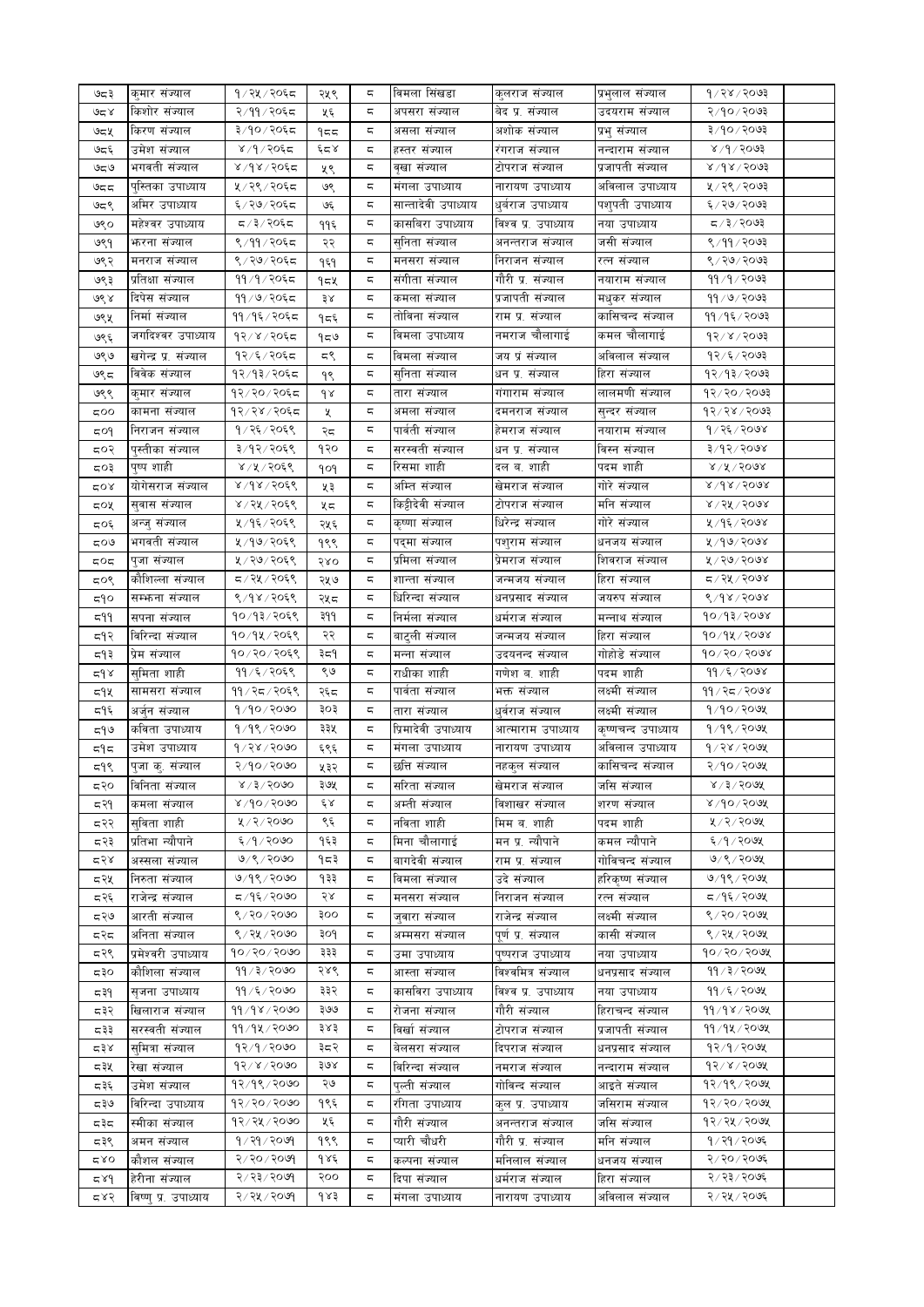| ⊄ 8 ج   | मनिसा संज्याल               | ३/१९/२०७१      | १८९  | ς | मेनका संज्याल     | परेक संज्याल         | सदानन्द संज्याल         | ३/१८/२०७६                 |  |
|---------|-----------------------------|----------------|------|---|-------------------|----------------------|-------------------------|---------------------------|--|
| 287 م   | सरु सावद                    | ४ / २८ / २०६६  | ३५६  | ९ | बदि सांवद         | गोखं सांवद           | तन्त सावद               | ४/२८/२०७१                 |  |
| ८४५     | दिव्यागी वि.सी.             | ५/८/२०६६       | ಅಧ   | ९ | अमृता वि.सी.      | गोरक वि.सी.          | मनरुप बुढा              | ५/८/२०७१                  |  |
| द४६     | निराजन सांवद                | ५/१४/२०६६      | ३५५  | ९ | उति सांवद         | गगने सांवद           | तन्त सावद               | ४/१४/२०७१                 |  |
| ८४७     | र्नावन सावद                 | ५/१८/२०६६      | १२८  | ९ | गोरीकला सावद      | चरित्र सावद          | धनविर सावद              | ५/१८/२०७१                 |  |
| ಧ४ಧ     | भुवन बुढा                   | ५/२०/२०६६      | ४१९  | ९ | ठोसी बुढा         | पदम बुढा             | वल बुढा                 | ५ / २० / २०७९             |  |
|         | दर्शना बुढा                 | ६/१२/२०६६      |      | ९ | कालि बुढा         |                      |                         | ६/१२/२०७१                 |  |
| ⊄ 8ک    |                             |                | 80d  |   |                   | गौरा बुढा            | कल बुढा                 |                           |  |
| द५०     | उपेन्द्र कठायत              | ६/१५/२०६६      | ४२४  | ९ | कपुरा कठायत       | कर्ण कठायत           | जहले कठायत              | ६/१५/२०७१                 |  |
| द्रप्र१ | आईस्मा शाही                 | ७/२१/२०६६      | ३५   | ९ | लाला शाही         | धन ब. शाही           | जक्तु शाही              | ७/२१/२०७१                 |  |
| द्रप्र२ | कल्पना संज्याल              | ८/३/२०६६       | λO   | ९ | अम्तिसरा संन्जयाल | खेमराज संन्ज्याल     | शरण संज्याल             | द /३/२०७१                 |  |
| द५३     | उमेश धामी                   | द्र/१०/२०६६    | 588  | ९ | दर्गा धामी        | अनिपाल धामी          | नया धामी                | $g \circ g \circ g$ ्य    |  |
| द्र ४   | हिक्म सावद                  | ९ / ६ / २०६६   | ७०१  | ९ | अमनी सावद         | विर सावद             | सतले सावद               | ९/६/२०७१                  |  |
| દપ્ર⊻   | सुरता सांवद                 | ९/१०/२०६६      | ३५३  | ९ | बेनदरा सांवद      | काली सांवद           | रंगे सावद               | ९/१०/२०७१                 |  |
| द्रप्रद | असिना धामी                  | ९/१४/२०६६      | ९६६  | ९ | द्धा धामी         | रंगविर धामी          | देउराम धामी             | 8/98/2009                 |  |
| द्रप्र७ | केशव सावद                   | ९ ⁄ १८ / २०६६  | ५२७  | ९ | रुपकला सावद       | रत्न सावद            | लालविरे सावद            | ९/१८/२०७१                 |  |
| ದ೪ದ     | कमला सांवद                  | ९ / २० / २०६६  | ९१   | ९ | इंसरा सांवद       | बुद्धि सावंद         | विर सावद                | ९ / २० / २०७१             |  |
| द५९     | भाविका सावद                 | ९ / २१ / २०६६  | ५०१  | ९ | तुलसा सावद        | डब्बले सावद          | जयसुर सावद              | ९ / २१ / २०७१             |  |
| द६०     | सपना धामी                   | ९ / २१ / २०६६  | 500  | ९ | मिना धामी         | कर धामी              | नौले धामी               | ९/२१/२०७१                 |  |
| द६१     | भक्त धामी                   | ९ / २२ / २०६६  | ও३   | ९ | प्याउरा धामी      | नमराज धामी           | तिर धामी                | ९ / २२ / २०७१             |  |
| द६२     | असिना धामी                  | ९/२४/२०६६      | १२   | ९ | दुधा धामी         | रंगविर धामी          | देउराम धामी             | ९/२४/२०७१                 |  |
| द६३     | हिक्मत सावद                 | १०/५/२०६६      | ५७७  | ९ | गंगा सावद         | बल सावद              | राम सावद                | १०/५/२०७१                 |  |
| द६४     | आंगीता धामी                 | १०/१०/२०६६     | २१८  | ९ | मनि धामी          | कले धामी             | विरभद्र धामी            | १०/१०/२०७१                |  |
| द६५     | चरित्र धामी                 | १०/१५/२०६६     | ३३७  | ९ | प्याउंरा धामी     | धर्मराज धामी         | लैमा धामी               | १०/१५/२०७१                |  |
| द६६     | राधिका धामी                 | १०/१५/२०६६     | ३५८  | ९ | किशु धामी         | ब्यासी धामी          | बल धामी                 | $90/9$ k/२०७१             |  |
| ಧ್ಳತ    | मनिसा धामी                  | १०/२०/२०६६     | ودیع | ९ | बाचु धामी         | पहलमान धामी          | कपुरे धामी              | १०/२०/२०७१                |  |
|         |                             | १०/२३/२०६६     | ७५ ४ | ९ | मिठु बुढा         |                      | धन बुढा                 | १०/२३/२०७१                |  |
| ದ್ಳದ    | अन्जु बुढा                  | १०/२४/२०६६     | २२४  | ९ | माङली बुढा        | जगत बुढा             |                         | $90 \times 8 \times 2009$ |  |
| द६९     | निराजन बुढा<br>करिस्मा धामी | १०/२५/२०६६     |      | ९ | अमना धामी         | उद बुढा<br>जिवन धामी | सुनाम बुढा<br>लैमा धामी | १०/२५/२०७१                |  |
| ಧಅಂ     |                             | ११ / ७ / २०६६  | ३३८  | ९ | आफती सावद         |                      |                         | 99/9/909                  |  |
| द७१     | श्निता सावद                 |                | ४९५  |   |                   | मन सावद              | जयसुर सावद              |                           |  |
| द७२     | कमला सावद                   | ११/१०/२०६६     | १२७  | ९ | सिता सावद         | चन्द सावद            | लाल सावद                | 99/90/20                  |  |
| ದ ಅ३    | कृमिला सावद                 | १२/१/२०६६      | δO   | ९ | माङली सावद        | पदम सावद             | रत्न सावद               | 92/9/2099                 |  |
| ಧ७४     | सागर सावद                   | १२/१०/२०६६     | ९९   | ९ | सिदुरा सावद       | विर सावद             | दल सावद                 | १२/१०/२०७१                |  |
| द७५     | पुष्पा भट्टराइ              | १/२/२०६७       | द२   | ९ | कोइला भट्टराई     | दिपेन्द्र भट्टराई    | मनिलाल भटराई            | 9/2/2092                  |  |
| ದ ಅ೯    | रेखा धामी                   | १/२२/२०६७      | द३   | ९ | सरस्वती धामी      | गोर्ख धामी           | रत्न धामी               | १/२२/२०७२                 |  |
| ದಅಲ     | पुष्पा धामी                 | २/४/२०६७       | ۹۹≂  | ९ | लक्ष्मी धामी      | नौले धामी            | जयमान धामी              | २/४/२०७२                  |  |
| ದರಿದ    | भिम धामी                    | २/१७/२०६७      | ९१   | ९ | गोरिकला धामी      | खड्क धामी            | जैमल धामी               | २/१७/२०७२                 |  |
| ಧಅ९     | रिया कु. धामी               | २/१८/२०६७      | 5Ο   | ९ | जर्मा धामी        | जस धामी              | नया धामी                | २/१८/२०७२                 |  |
| ಧಧ೦     | शिखर सावद                   | ३/५/२०६७       | ۹۹   |   | .<br>अनिता सावद   | प्रेम सावद           | विर सावद                | ३/४/२०७२                  |  |
| 559     | किट्टी धामी                 | ३/१०/२०६७      | ७९   | ९ | इसरा धामी         | गजेन्द्र धामी        | नया धामी                | ३/९/२०७२                  |  |
| दद२     | सपना धामी                   | ३/११/२०६७      |      | ९ | मिना धामी         | कर धामी              | नौले धामी               | 800700                    |  |
| ದದತಿ    | पुष्पा सावद                 | ३/१९/२०६७      | १२९  | ९ | हरिकला सावद       | दुर्ग सावद           | धनविर सावद              | $500$ २/३१                |  |
| 558     | दुर्ग बुढा                  | ३/२४/२०६७      | ५०   | ९ | पाना बुढा         | कुल बुढा             | बल बुढा                 | ३/२३/२०७२                 |  |
| ದದ⊻     | उमेस वि.सी.                 | ३/२६/२०६७      | ३९   | ९ | गौरा वि.सी.       | लाल ब. वि.सी.        | मन्नाम बुढा             | ३/२५/२०७२                 |  |
| दद६     | अनिता सावद                  | ३/२७/२०६७      | ११३  | ९ | भैपुरा सावद       | सदन सावद             | सिंगे सावद              | ३/२६/२०७२                 |  |
| ಧಧ9     | यज्ञराज सावद                | ४/६/२०६७       | ११२  | ९ | उति सावद          | पुर सावद             | सिंगे सावद              | 8/4/3009                  |  |
| πππ     | सुदर्शन धामी                | ५ ⁄ १५ ⁄ २०६७  | १९७  | ९ | सारा धामी         | प्रभु धामी           | कपुरे धामी              | ५/१४/२०७२                 |  |
| ದದ९     | सपना सावद                   | ६/५/२०६७       | ५०   | ९ | सरिता सावद        | जनक सावद             | जयसुर सावद              | 6/8/5005                  |  |
| द९०     | एकता सावद                   | ७/९/२०६७       | २०३  | ९ | चना सावद          | धर्म सावद            | दाने सावद               | 9/5/209                   |  |
| द९१     | सत्य ब. सावद                | 505/8/4        | २५५  | ९ | गंगा क्षेत्री     | बल सावद              | जैमल सावद               | $500$ २९ $\sqrt{5}$       |  |
| द९२     | राजेश कु. बुढा              | ९/१८/२०६७      |      | ९ | माङली बुढा        |                      | धन बुढा                 | 8/99/2092                 |  |
|         |                             | १०/२४/२०६७     | ६    | ९ |                   | प्रभु बुढा           |                         | १०/२३/२०७२                |  |
| द९३     | देवेन्द्र धामी              | १०/२८/२०६७     | ३२   | ९ | हजुरा धामी        | जगत धामी             | जित धामी                | १०/२७/२०७२                |  |
| द९४     | शुष्मा सावद                 |                | २५२  | ९ | पशुविना सावद      | जंग सावद             | बेसी सावद               |                           |  |
| द९५     | आयुस धामी                   | ११ / २० / २०६७ | २४३  |   | ऐना धामी          | डब्बले धामी          | नया धामी                | ११/१९/२०७२                |  |
| द९६     | श्वास सावद                  | १२/४/२०६७      | १८९  | ९ | इसरा सावद         | बुद्धि सावद          | विर सावद                | १२/३/२०७२                 |  |
| द९७     | महिन्द्र धामी               | १/२/२०६८       | ३९   | ९ | कोकिला धामी       | उद धामी              | रत्न धामी               | १/१/२०७३                  |  |
| द९द     | छाया धामी                   | १/१३/२०६८      | ९८   | ९ | मनसरा धामी        | मोहन धामी            | जैमल धामी               | १/१२/२०७३                 |  |
| द९९     | मनपुरा धामी                 | २/१६/२०६८      | २०   | ९ | मुना धामी         | मनिराम धामी          | रत्न धामी               | २/१५/२०७३                 |  |
| ९००     | भवनसिं धामी                 | ३/२/२०६८       | ۹९   | ९ | माता धामी         | विरजित धामी          | नौले धामी               | ३/२/२०७३                  |  |
| ९०१     | हरेन्द्र धामी               | ३/१४/२०६द      | १५०  | ९ | दुर्गा धामी       | अनिपाल धामी          | नया धामी                | $3\sqrt{9} \times 2003$   |  |
| ९०२     | अरुणा धामी                  | ३/२२/२०६८      | ३३   | ९ | सारा धामी         | शिवराज धामी          | गगने धामी               | $5009 \times 79$          |  |
| ९०३     | धब्र धामी                   | ३/२९/२०६८      | ३०   | ९ | लालजिरा धामी      | लालबिर धामी          | चन्द धामी               | ३/२९/२०७३                 |  |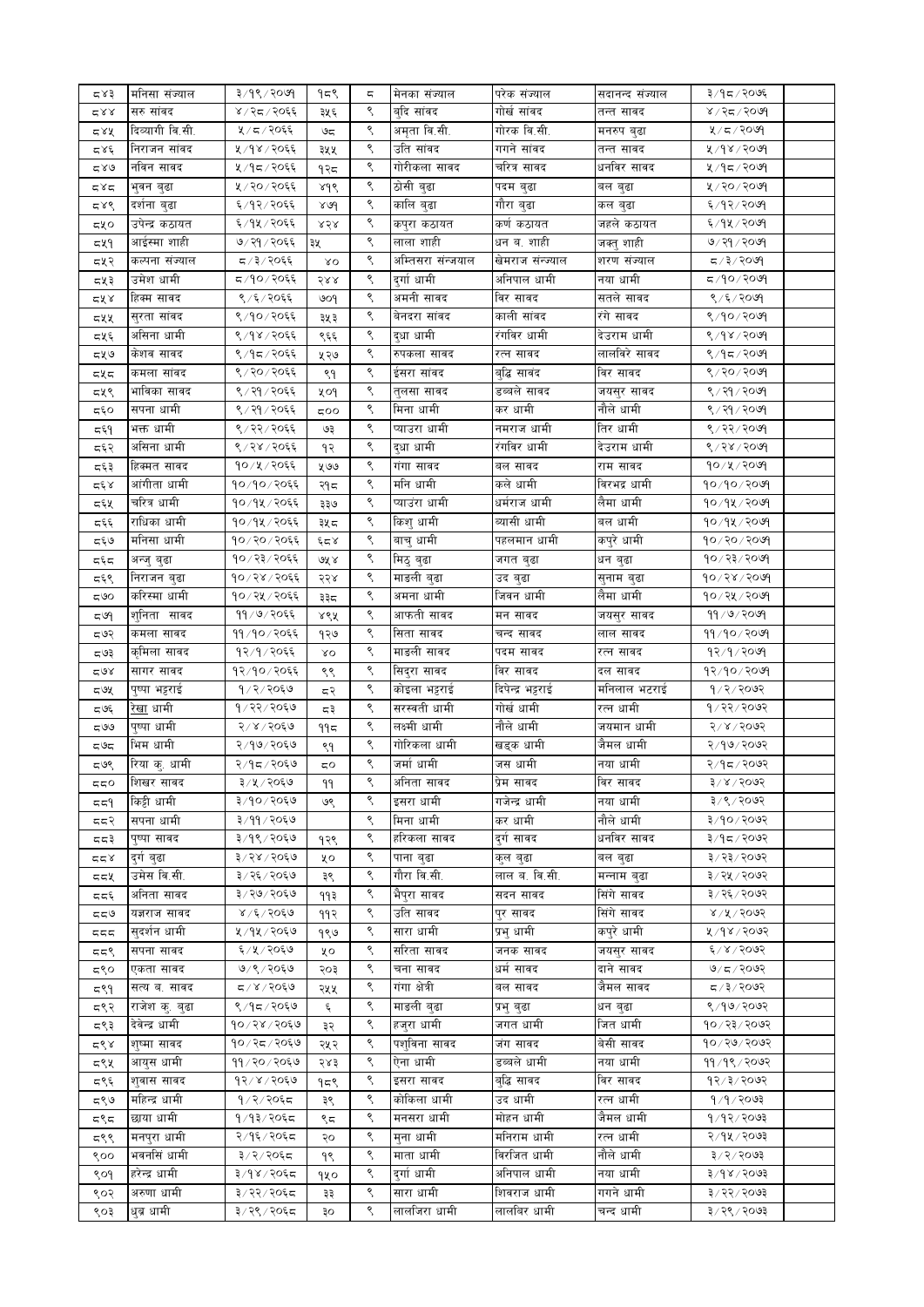| ९०४ | सुरता धामी        | ३/३१/२०६८                | dox           | ९ | मन्ना धामी       | दुर्ग धामी       | रत्न धामी    | ३ ∕ ३१ ⁄ २०७३                 |  |
|-----|-------------------|--------------------------|---------------|---|------------------|------------------|--------------|-------------------------------|--|
| ९०५ | सुरेस सावद        | ४ / २ / २०६८             | ११०           | ९ | दुरपता सावद      | पुन्न सावद       | कन्न सावद    | ४ / २ / २०७३                  |  |
| ९०६ | बिपना धामी        | ४ / ३ / २०६८             | ३१            | ९ | प्याउरा धामी     | नमराज धामी       | तिल धामी     | 8/3/5003                      |  |
| ९०७ | जगत सावद          | ५ / ३ / २०६८             | १०९           | ९ | सारदा सावद       | प्रेम सावद       | रंगे सावद    | $\frac{1}{2}$ । $\frac{1}{2}$ |  |
| ९०द | रखा बुढा          | ५ ⁄ १५ ⁄ २०६८            | १३३           | ९ | कल्पना बुढा      | दर्याबर बुढा     | सुनाम बुढा   | ५ / १५ / २०७३                 |  |
| ९०९ | लबिका भट्टराई     | ५ ⁄ १६ ⁄ २०६८            | १५            | ९ | कमला कु. भट्टराई | लक्ष्मी भट्टराई  | हिरा भटराई   | ५ ⁄ १६ ⁄ २०७३                 |  |
| ९१० | विष्नु सावद       | ६/२/२०६८                 | १०८           | ९ | बेल्धरा सावद     | कालिबहादुर सावद  | रंगे सावद    | ६/२/२०७३                      |  |
| ९११ | पुष्प सावद        | ६/९/२०६८                 | १०७           | ९ | धनसरा सावद       | गगने सावद        | तन्त सावद    | ६/९/२०७३                      |  |
|     | प्रविन्द्र बुढा   | ६/१०/२०६८                |               | ९ | नेना बुढा        | खाम्मा बुढा      |              | \$00,000                      |  |
| ९१२ |                   |                          | १३४           | ९ |                  |                  | सुनाम बुढा   |                               |  |
| ९१३ | महंश सावद         | ६/१६/२०६द                | १२२           |   | गोरिकला सावद     | चरित्र सावद      | धनोवर सावद   | ६/१६/२०७३                     |  |
| ९१४ | सागर सावद         | ६/१८/२०६८                | 999           | ९ | पदमपुरा सावद     | गणेश सावद        | विर सावद     | $\S$ ९०९ $\times$ १/३         |  |
| ९१५ | भक्त धामी         | ७/१५/२०६८                | १३९           | ९ | अमना धामी        | जिवन ब. धामी     | लैमा धामी    | ७/१५/२०७३                     |  |
| ९१६ | मजु बुढा          | ७/२०/२०६८                | १०३           | ९ | काली बुढा        | गोखे बुढा        | कल बुढा      | 9/20/2003                     |  |
| ९१७ | संचिता धामी       | ७/२८/२०६८                | १३१           | ९ | विमला धामी       | नर ब. धामी       | तिल धामी     | 9/25/2093                     |  |
| ९१८ | पंचदेव भट्टराई    | द /५/२०६द                | १५७           | ९ | मिठु भट्टराई     | राम प्र. भट्टराई | जसि भटराई    | द⁄५/२०७३                      |  |
| ९१९ | कलशा सावद         | द ⁄ १६ ⁄ २०६द            | १२३           | ९ | माङली सावद       | पदम सावद         | रत्न सावद    | द्र ⁄ १६ ⁄ २०७३               |  |
| ९२० | पृथी सावद         | द / २६ / २०६द            | १५३           | ९ | अविसरा सावद      | तुलराज सावद      | सिंगे सावद   | द / २६ / २०७३                 |  |
| ९२१ | सुनिता सावद       | ९ /१ / २०६८              | १५४           | ९ | तुलक्षा सावद     | बसन्त सावद       | सिंगे सावद   | 8/9/2003                      |  |
| ९२२ | गोर्ख धामी        | ९/१२/२०६८                | 949           | ९ | इशरा धामी        | गजेन्द्र धमी     | नया धामी     | ९/१२/२०७३                     |  |
| ९२३ | श्रृखण्डा भट्टराई | १०/७/२०६८                | १६२           | ९ | पशु भट्टराई      | जयलाल भट्टराई    | मादा भटराई   | 90/9/2093                     |  |
| ९२४ | जनक धामी          | १०/९/२०६८                | १७१           | ९ | लालपुरा धामी     | विर ब. धामी      | रत्न धामी    | १०/९/२०७३                     |  |
| ९२५ | भगवती बुढा        | १०/२१/२०६८               | १७५           | ९ | बाचु बुढा        | काली ब. बुढा     | दलविर बुढा   | १०/२१/२०७३                    |  |
|     | रोजना सावद        | ११ / १ / २०६८            |               | ९ | सरिता सावद       | जनक सावद         | जयसुर सावद   | 99/9/8093                     |  |
| ९२६ |                   | १२/१५/२०६८               | ४९            | ९ |                  |                  | धनविर सावद   | १२/१५/२०७३                    |  |
| ९२७ | सुजा सावद         |                          | ٩             |   | दहकला सावद       | दुर्ग सावद       |              |                               |  |
| ९२८ | सम्भाना धामी      | १२/२५/२०६८               | ३             | ९ | आरती धामी        | पदम ब. धामी      | मन्दिरे धामी | 92/28/2003                    |  |
| ९२९ | श्सिल सावद        | $9/4/205$ ९              | ۹≂            | ९ | अग्रा सावद       | गोर्ख सावद       | कालो सावद    | 9/4/2008                      |  |
| ९३० | सुनिता सावद       | १/५/२०६९                 | १६२           | ९ | मिमसरा सावद      | धर्व सावद        | विर सावद     | 9/4/2008                      |  |
| ९३१ | सोफिया वि.सी.     | १/२९/२०६९                | ११०           | ९ | सिता वि.सी.      | राजेन्द्र वि.सी. | बल बुढा      | १/२९/२०७४                     |  |
| ९३२ | धनसरा धामी        | २/२३/२०६९                | $\lambda \xi$ | ९ | सरस्वती रोकाया   | गार्ख धामी       | रत्न धामी    | 5/55/5000                     |  |
| ९३३ | अमना धामी         | ३/१०/२०६९                | ५६            | ९ | छितादेवी धामी    | कली धामी         | विरभद्र धामी | 3/90/2008                     |  |
| ९३४ | कमला धामी         | ३/२५/२०६९                | २४९           | ९ | दसपुरा धामी      | राम धामी         | जित धामी     | ३/२५/२०७४                     |  |
| ९३५ | सुनिता सावद       | ४/१०/२०६९                | $80^{\circ}$  | ९ | चना सावद         | धर्मराज सावद     | दाने सावद    | $8\sqrt{90}$ / $500$          |  |
| ९३६ | मिलता वि.सी.      | ४/१५/२०६९                | 999           | ९ | पाना वि.सी.      | कुल वि.सी.       | बल बुढा      | 8/98/5008                     |  |
| ९३७ | रस्मी धामी        | 5,99/99                  | १०८           | ९ | भौका धामी        | बल धामी          | नौले धामी    | 6/99/2008                     |  |
| ९३८ | तुलराज सावद       | ६/२९/२०६९                | ७०            | ९ | दुर्पता सावद     | पुन्न सावद       | लाल सावद     | ६/२९/२०७४                     |  |
| ९३९ | दुरा धामी         | ६/२९/२०६९                | २०७           | ९ | मनसरा धामी       | मोहन धामी        | जैमल धामी    | ६/२९/२०७४                     |  |
| ९४० | जिवन सावद         | ७/७/२०६९                 | ७१            | ९ | छिता सावद        | चन्द्र सावद      | लाल सावद     | 0/9/2008                      |  |
|     |                   |                          |               |   |                  | मिन धामी         |              |                               |  |
| ९४१ | छिता धामी         | द ⁄ ९६ ⁄ २०६९            | १०३           |   | मिठ् धामी        |                  | जोस धामी     | द ⁄ १६ ⁄ २०७४<br>९/२६/२०७४    |  |
| ९४२ | रेखा सावद         | ९ / २६ / २०६९            | ११८           | ९ | भैपरा सावद       | सद्दन सावद       | सिंगे सावद   |                               |  |
| ९४३ | संगीता धामी       | १०/२०/२०६९               | १०१           | ९ | मन्ना धामी       | दुर्ग धामी       | रत्न धामी    | 90/90/9098                    |  |
| ९४४ | राधिका क्. सावद   | ११ / ३ / २०६९            | ५१४           | ९ | त्लक्षा सावद     | डब्बले सावद      | दल सावद      | 99/3/2008                     |  |
| ९४५ | लक बुढा           | १२/३/२०६९                | २५५           | ९ | वृहस्पती बुढा    | अमर बुढा         | जय बुढा      | 93/3/2008                     |  |
| ९४६ | एलना सावद         | १२/२०/२०६९               | 8d            | ९ | जनपुरा सावद      | पणे सावद         | कम्म सावद    | 93/30/500                     |  |
| ९४७ | सितल वि.सी.       | 9/4/3000                 | ও६            | ९ | जुना वि.सी.      | नन्द ब. वि.सी.   | धन बढा       | 9/8/2098                      |  |
| ९४८ | खेमराज धामी       | १/१८/२०७०                | १०२           | ९ | गोरीकला धामी     | खड्क ब. धामी     | जैमल धामी    | 9/95/209                      |  |
| ९४९ | आयुस धामी         | २/५/२०७०                 | १५७           | ९ | टिका वली         | जयमनी धामी       | देउराम धामी  | २/५/२०७५                      |  |
| ९५० | कोपिला सावद       | २/९/२०७०                 | ५२२           | ९ | बदी सावद         | कुल सावद         | दल सावद      | २/९/२०७५                      |  |
| ९५१ | जवानसिंह धामी     | ३/११/२०७०                | ३७८           | ९ | ऐना धामी         | डब्बले धामी      | नया धामी     | ३/११/२०७५                     |  |
| ९५२ | दिपक धामी         | ३/१६/२०७०                | تة ثو         | ९ | कोकिला धामी      | उद धामी          | राम धामी     | ३/१६/२०७५                     |  |
| ९५३ | कृष्णा वि.सी.     | ५/१२/२०७०                | ११७           | ९ | विन्दरा सहकारी   | रत्न वि.सी.      | जय बढा       | ५ ⁄ १२ ⁄ २०७५                 |  |
| ९५४ | रति सावद          | ७/११/२०७०                | ३६७           | ९ | कौशिला सावद      | ददि सावद         | सिंगे सावद   | 9/99/209x                     |  |
| ९५५ | प्रविन्द्र सावद   | $\sigma$ /१/२०७०         | १३३           | ९ |                  | गणेश सावद        | देउराम धामी  | ८/१/२०७५                      |  |
|     |                   | ८८/२२/२०७०               | ११३           | ९ | पदमपुरा सावद     |                  |              | $Z > 2$ २२/२०७५               |  |
| ९५६ | सान्ती सावद       |                          |               |   | तल्सी सावद       | बसन्त सावद       | सिंगे सावद   |                               |  |
| ९५७ | विवेक धामी        | 8/2/3000                 | ३०९           | ९ | पदमा धामी        | पंख धामी         | लैमा धामी    | ९/२/२०७५                      |  |
| ९५८ | पस्तिका बढा       | 90/2/2090                | ५७            | ९ | कल्पना बढा       | दया बढा          | सुनाम बढा    | १०/२/२०७५                     |  |
| ९५९ | कविता वि.सी.      | १०/५/२०७०                |               | ९ | विष्णु वि.सी.    | रमेश वि.सी.      | कासी बढा     | $90 / 4 / 200$ ५              |  |
| ९६० | र्शानल धामी       | १०/१०/२०७०               | ३३८           | ९ | मिठ् धामी        | मिन धामी         | जसि धामी     | १०/१०/२०७५                    |  |
| ९६१ | दिर्वाका बोगटी    | १०/१६/२०७०               | १७५           | ९ | पश भटराई         | जयलाल भटराई      | मादा भटराई   | १०/१६/२०७५                    |  |
| ९६२ | विवेक सावद        | ११/११/२०७०               | ಅದ            | ९ | शितला सावद       | पैल सावद         | लाल सावद     | ११/११/२०७५                    |  |
| ९६३ | दिपेन्द्र सावद    | ११/२२/२०७०               | २०९           | ९ | सरिता सावद       | हित ब. सावद      | जयस्र सावद   | 99/22/209                     |  |
| ९६४ | निरुता सावद       | $99 \times 90 \times 90$ | λd            | ९ | पशुसावद          | जंग ब. सावद      | बेसी सावद    | $99/30/30$ ७५                 |  |
|     |                   |                          |               |   |                  |                  |              |                               |  |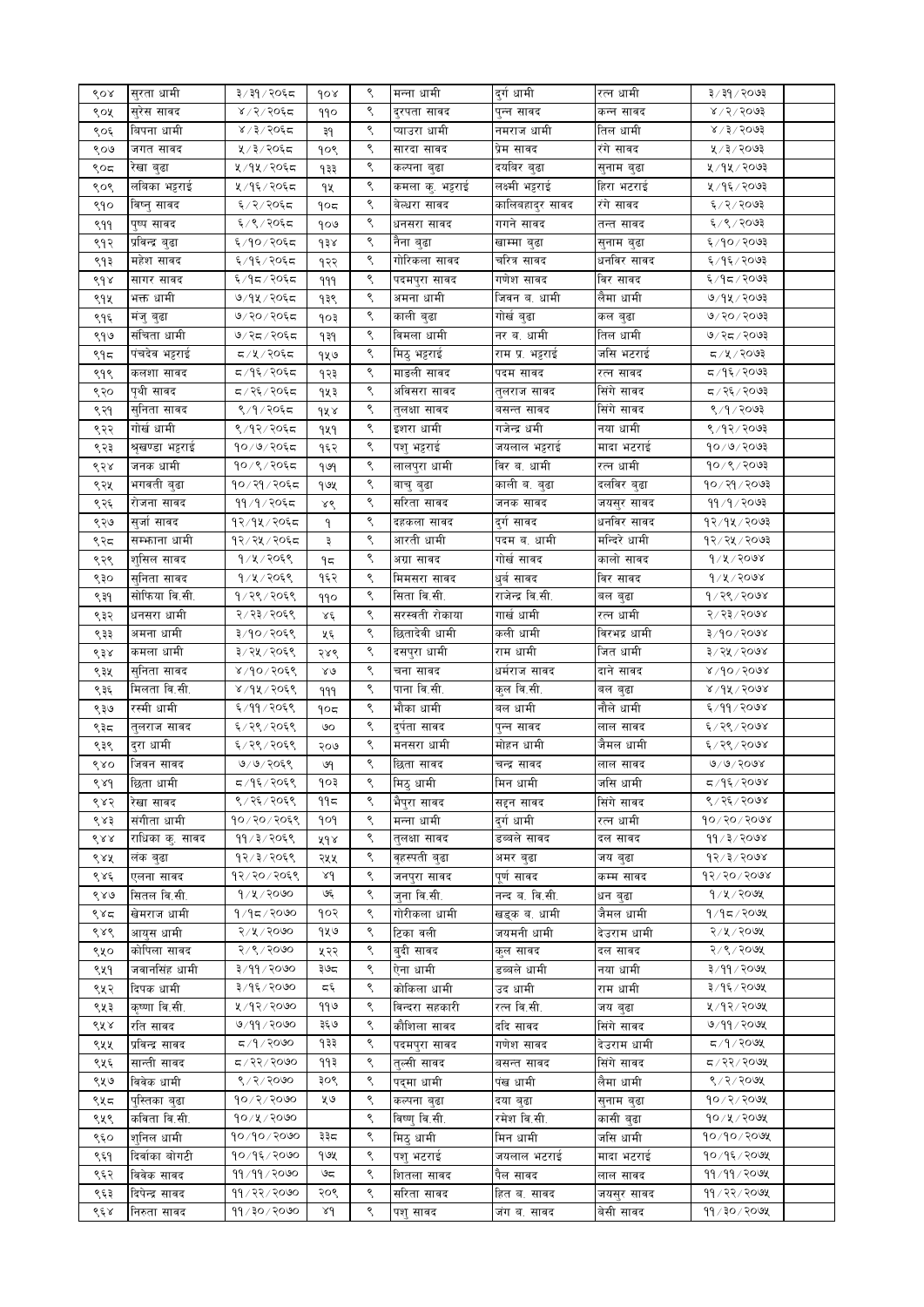| ९६५ | तपेन्द्र बढा   | १२∕ ७∕ २०७०               | ۹६  | अउसरा बढा   | जस ब. बुढा  | कल बुढा    | 93/9/309        |
|-----|----------------|---------------------------|-----|-------------|-------------|------------|-----------------|
| ९६६ | कपिल सावद      | 93/30/3090                | १६१ | मिमसरा सावद | धुबं सावद   | विर सावद   | $93/30/50$ अप्र |
| ९६७ | ।मन्जु धामी    | १⁄२८∕२०७९                 | ६७  | बाच् धामी   | पहलमान धामी | कपुरे धामी | १/२८/२०७६       |
| ९६८ | रमा धामी       | २/२०/२०७१                 | १५८ | टिका वली    | जयमनी धामी  | दल सावद    | २/२०/२०७६       |
| ९६९ | छाया सावद      | २/२०/२०७१                 | १९० | सारदा सावद  | प्रेम सावद  | रंगे सावद  | २/२०/२०७६       |
| ९७० | सञ्ज् सावद     | ३/२०/२०७१                 | १५९ | बद्धिसावद   | कुल सावद    | विर सावद   | ३/१९/२०७६       |
| ९७१ | परेक धामी      | ३/२१/२०७१                 | २०३ | मनसरा धामी  | महन धामी    | ।जैमल धामी | ३/२०/२०७६       |
| ९७२ | अपसरा सावद     | $3 \times 30 \times 6000$ | १८२ | इशरा सावद   | बोद्ध सावद  | विर सावद   | ३/२९/२०७६       |
| ९७३ | तपेन्द्र कठायत | ३/३०/२०७१                 | १८३ | कपुरा कठायत | कन्न कठायत  | जहले कठायत | ३/२९/२०७६       |
|     |                |                           |     |             |             |            |                 |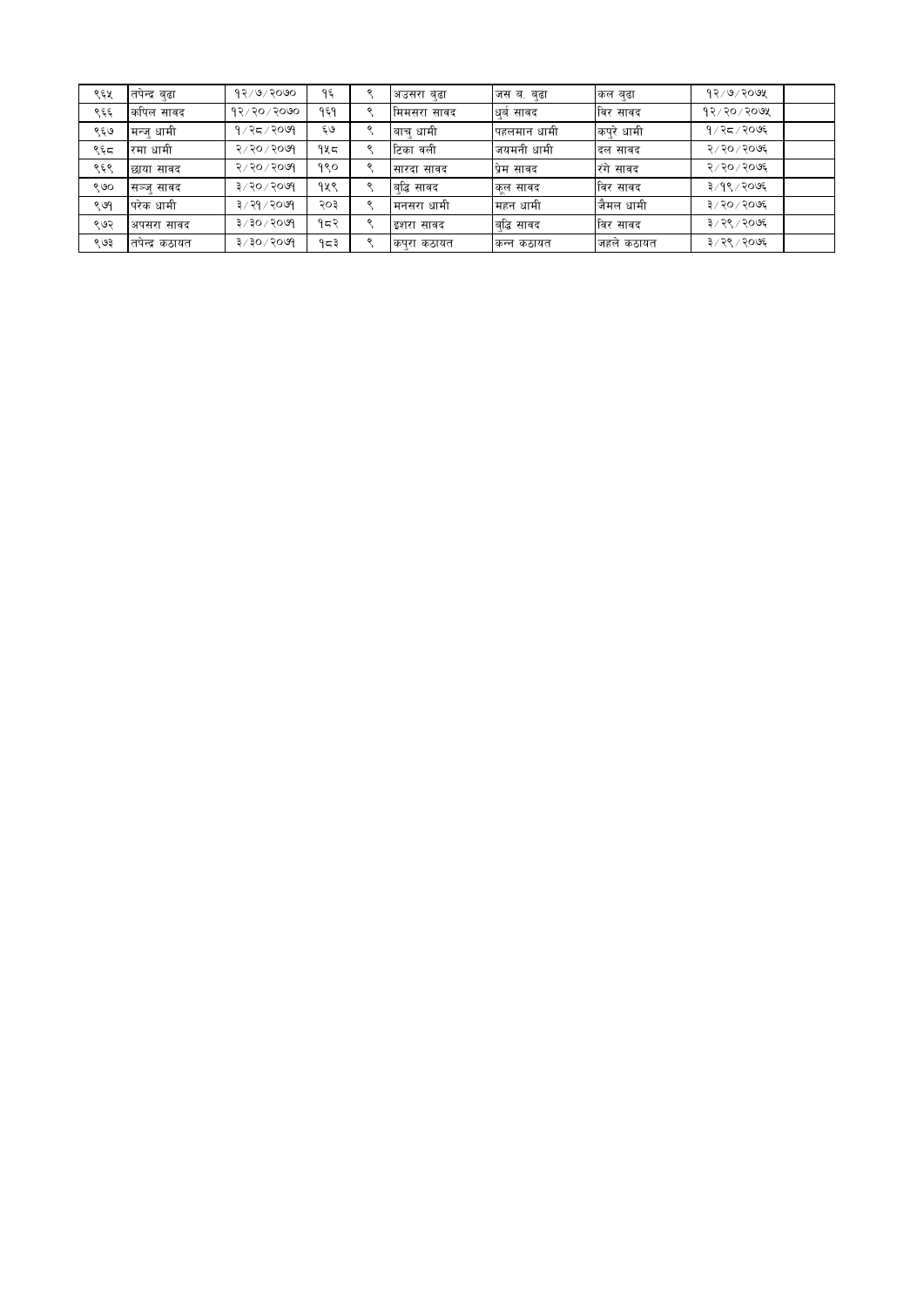|                  |                  |                 |                                                | अनुसूची १०  |                         |                      |                                   |       |  |
|------------------|------------------|-----------------|------------------------------------------------|-------------|-------------------------|----------------------|-----------------------------------|-------|--|
|                  |                  | क,              | जेष्ठ नागरिक भत्ता पाउने व्यक्तिहरु मुल अभिलेख |             |                         |                      |                                   |       |  |
|                  |                  |                 | गाउं विकास समितिको कार्यालय मेहलमुडी           |             |                         |                      |                                   |       |  |
|                  | जिल्ला : कालिकोट |                 | २०७१।०७२<br>आ.ब.                               |             |                         | गा.वि.स. : मेहेलमुडी |                                   |       |  |
|                  |                  |                 |                                                |             |                         |                      |                                   |       |  |
| क.स.             | प.प.न.           | ना. प.नं.       | नामथर                                          | लिंग        | वडा                     | जन्ममिति             | पति ∕ पिताको   नाम किसिम   कैफियत |       |  |
| ۹                | 999              | २४०७            | कृष्णकला भट्टराई                               | म.          | ९                       | २६४६०                | जसि भट्टराइं                      | जेष्ठ |  |
| २                | ११०              | २२४८१९८         | ददिमले नेपाली                                  | पु.         | ৩                       | २७६६९                | पठाने नेपाली                      | जेष्ठ |  |
| ३                | २९९              | २५२८।२१७४       | गोरे संज्याल                                   | Ţ.          | ς                       | २८३४८                | जयरुप संज्याल                     | जेष्ठ |  |
| $\propto$        | ६३               | 99919339        | अमलाल भट्टराई                                  | <u>प</u> ू. | ς                       | ३००७१                | धर्मे भट्टराई                     | जेष्ठ |  |
| X                | gor              | २८५७१९३५        | गोर्खे ब.<br>बम                                | पु.         | ३                       | ३०२४७                | चन्द्र बहा्दर बम                  | जेष्ठ |  |
| Ę                | २२               | २१२०१७४३        | हांसुकला शाही                                  | म.          | २                       | oogog                | महाविर शाही                       | जेष्ठ |  |
| ٯ                | ३८               | १०२४।२९४४       | कालि दमाई                                      | म.          | ٩                       | ३०द६५                | नरविरे दमाई                       | जेष्ठ |  |
| ζ                | $d\delta$        | ६१३०२४।२४३      | तुलक्षा दमाई                                   | म.          | $\mathsf{G}$            | ३०९१३                | हिरे दमाई                         | जेष्ठ |  |
| ९                | 99९              | २४१५।११९७       | स्यामा सावद                                    | म.          | ९                       | ३११११                | करे सावद                          | जेष्ठ |  |
| 90               | ९३               | २८६५।२३७१       | रतिमान ऐैडी                                    | पु.         | X                       | ३११८२                | भद्धे ऐडी                         | जेष्ठ |  |
| 99               | ६२               | २३७३।११५५       | अविलाल शाही                                    | <u>प</u> ू. | ς                       | ३१७९७                | धौली शाही                         | जेष्ठ |  |
| १२               | ५०               | २५१५।११८८       | भद्धकला शाही                                   | म.          | ٤                       | ३१८७६                | कालु शाही                         | जेष्ठ |  |
| ۹₹               | ७१               | २५८१।२११८       | प्रदिप बम                                      | <u>प</u> ू. | Ę                       | ३१९०७                | लंक बहादुर बम                     | जेष्ठ |  |
| $\delta$         | १७९              | २१६८।१६२५       | मनसरा शाही                                     | म.          | २                       | ३१९१२                | नरेन्द्रवहादुर शाही जेष्ठ         |       |  |
| ٩X               | २३               | ६१३०२४।४२२      | आइती ऐडी                                       | म.          | X                       | ३२१५२                | नरविरे ऐडी                        | जेष्ठ |  |
| ۹६               | $\lambda\lambda$ | २७११।२०४६       | मिमा बम                                        | म.          | $\propto$               | ३२१७६                | सकस बम                            | जेष्ठ |  |
| ۹७               | १७७              | ६१३०२४८२२       | थ्याउची धामी                                   | म.          | ९                       | ३२२२४                | कर्ण धामी                         | जेष्ठ |  |
| ۹ς               | pop              | दश9९७२          | बाग बहादुर बम                                  | <u>प</u> ू. | Χ                       | ३२२३५                | जोरा सिंह बम                      | जेष्ठ |  |
| 98               | १०३              | ६१३०२४।६४४      | कौरादेवी बम                                    | म.          | Χ                       | ३२३१४                | बाग बहा्दर बम                     | जेष्ठ |  |
| २०               | १३९              | ६१३०२४।४१५      | वोहोरा<br>हरिकला                               | म.          | X                       | ३२५०४                | अम्मरे वोहोरा                     | जेष्ठ |  |
| २१               | २८६              | २३८४।९४४        | रामनाथ संज्याल                                 | पु.         | $\overline{\mathbf{c}}$ | ३२६२१                | सन्दर संज्याल                     | जेष्ठ |  |
| २२               | १५३              | २७६७१२१४१       | पैल ब.<br>बम                                   | <u>प</u> ू. | $\propto$               | ३२८७५                | गोर्ख बम                          | जेष्ठ |  |
| २३               | ९९               | ६२७२।२१८१       | लुती बम                                        | म.          | Χ                       | ३२८८३                | रत्न वहा्दर बम                    | जेष्ठ |  |
| २४               | $d$ s ć          | ६१३०२४।३३२      | चाङली बोहोरा                                   | म.          | X                       | ३२ददद                | भुवाने बोहोरा                     | जेष्ठ |  |
| २५               | ≂५               | १२७२४४८         | शिवनाथ योगी                                    | पु.         | २                       | ३२९४२                | विक्रम नाथ योगी जेष्ठ             |       |  |
| २६               | ३०९              | ६४११८३५         | तिलवहादुर बम                                   | Ţ.          | Χ                       | ३२९४४                | दल वहादुर बम                      | जेष्ठ |  |
| ২७               | ३२५              | २४३५।१३२९       | रत्न भट्टराई                                   | पु.         | ς                       | ३२९६९                | धर्म<br>भट्टराई                   | जेष्ठ |  |
| ২ন               | ३७२              | २९०२।२१०७       | ऐमान बम                                        | प.          | ३                       | ३३१२१                | धनजित बम                          | जेष्ठ |  |
| २९               | ξ٩               | ६१३०२४।७६       | जलनधरा नाथ योगि                                | म.          | २                       | ३३१५०                | रंगनाथ योगि                       | जेष्ठ |  |
| ३०               | १३७              | २९८९19८१६       | विरवहादुर शाही                                 | पु.         | ۹                       | ३३३६७                | किर्थ वहादुर शाहीजेष्ठ            |       |  |
| ३१               | १५६              | २७३३।२००४       | भदादेवी बम                                     | म.          | ३                       | ३३४२१                | भद्ध बम                           | जेष्ठ |  |
| ३२               | १९८              | २८३६।१३३        | धनसरा भट्टराई                                  | म.          | ζ                       | ३३६०४                | रत्न महतरा                        | जेष्ठ |  |
| ३३               | ३९               | २०३७१७२६        | लालशोभा शाही                                   | म.          | ۹                       | ३३६१८                | हंस बहादुर शाही जेष्ठ             |       |  |
| ३४               | २४५              | २९९७१५०५        | विष्णुहरि संज्याल                              | पु.         | ς                       | ३३६२४                | जयप्रसाद संज्याल                  | जेष्ठ |  |
| ३५               | ३४२              | ६१३०२४।३३३      | चैती दमाई                                      | म.          | ৩                       | ३३६३७                | नर दमाई                           | जेष्ठ |  |
| ३६               | ३४१              | २३६९।७६         | कासिराम भट्टराइ                                | पु.         | ς                       | ३३६३७                | धर्म भट्टराइ                      | जेष्ठ |  |
| ३७               | ३८०              | २६७३।२१९७       | लालजिरा बम                                     | म.          | ३                       | ३३६५२                | गजेन्द्र वहादुर बमजेष्ठ           |       |  |
| ३८               | ३९०              | २९३६।१५७३       | थुमकला सार्की                                  | म.          | ৩                       | ३३६६७                | नरे सार्की                        | जेष्ठ |  |
| ३९               | ९१               | १६५६            | अमृता नाथ योगी                                 | म.          | २                       | ३३७२९                | पोवन नाथ योगी                     | जेष्ठ |  |
| XΟ               | २७८              | ६१३०२४।६१६      | भद्धादेवी संज्याल                              | म.          | ζ                       | ३३७३५                | नैने संज्याल                      | जेष्ठ |  |
| $\lambda d$      | $\delta$         | १७५६            | भक्ति वहादुर शाही                              | प.          | ۹                       | ३३८८२                | नरजित शाही                        | जेष्ठ |  |
| ४२               | ح\               | २४३३।१६२१       | मनिमान शाही                                    | पु.         | २                       | ३३९१९                | धनरुप शाही                        | जेष्ठ |  |
| ४३               | २३४              | २०७३।१६०९       | गोर्ख ब.शाही                                   | पु.         | ۹                       | ३३९७९                | विर व.शाही                        | जेष्ठ |  |
| $\lambda\lambda$ | ५०               | १द०द            | लंख बम                                         | म.          | ४                       | ३४००३                | पुर्व बम                          | जेष्ठ |  |
| ΧX               | بع ح             |                 | राजिन्दा शाही                                  | म.          | २                       | ३४१८५                | विर्खबहादुर शाही                  | जेष्ठ |  |
| Χέ               | १०२              | ६१३०२४।७१७      | मानपुरा तिरुवा                                 | म.          | Χ                       | 38806                | परे तिरुवा                        | जेष्ठ |  |
| ४७               | १५२              | ६१३०२४।२१७८।७९८ | रत्ना बम                                       | म.          | $\propto$               | 38080                |                                   | जेष्ठ |  |
| ४द               | १५२              |                 | रत्न बम                                        | पु.         | ३                       | १४८८४                | धर्म बम                           | जेष्ठ |  |
| ४९               | $\log$           | २३७४।१२३२       | सतलसिंह सावद                                   | पु.         | ९                       | ३५०९८                | इनद्रमल सावद                      | जेष्ठ |  |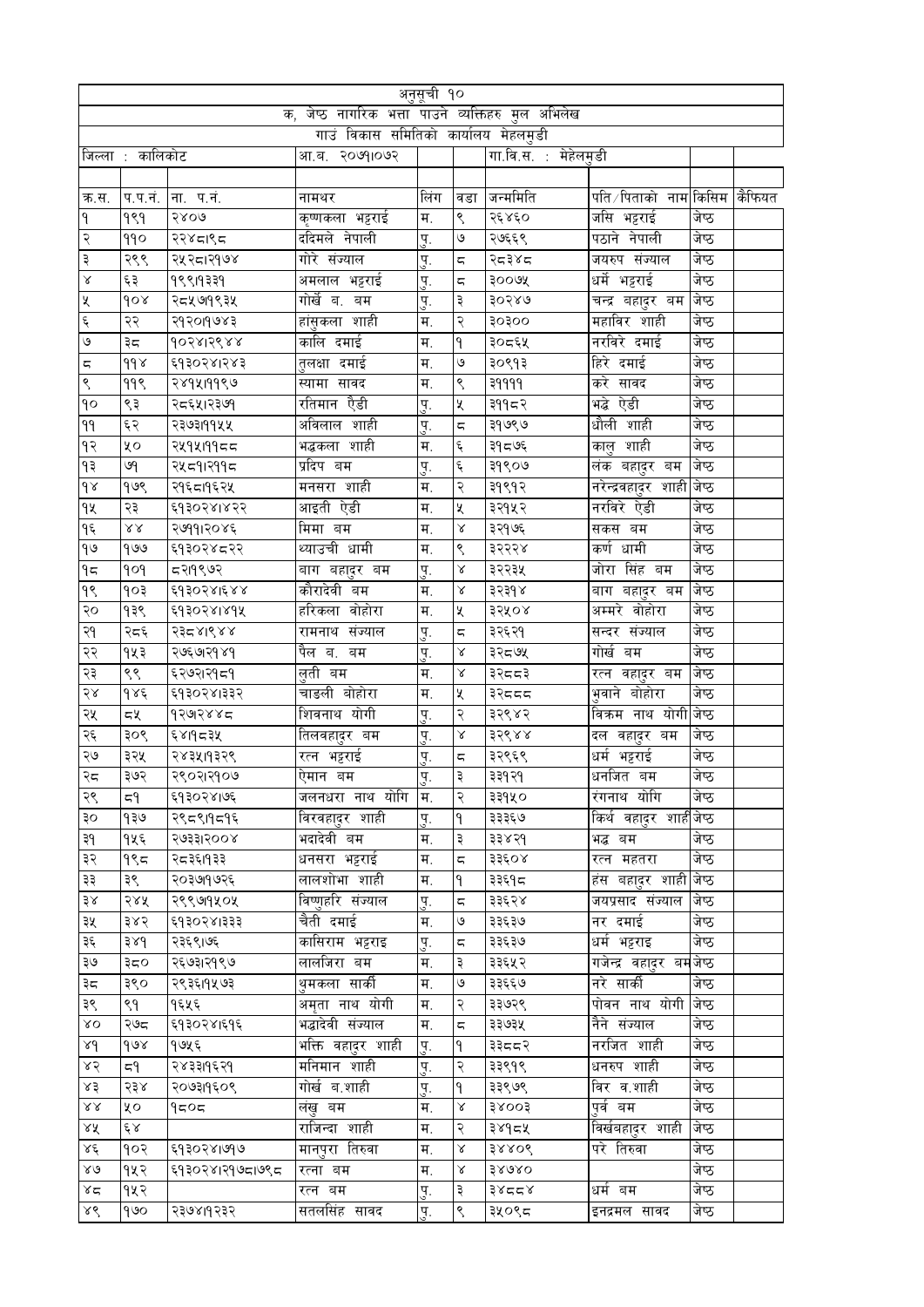| ५०               | 2d x | १२४२                          | दलवहादुर सावद      | पु.         | ९                         | ३५०९९ | इन्द्रमल सावद                        | जष्ठ  |  |
|------------------|------|-------------------------------|--------------------|-------------|---------------------------|-------|--------------------------------------|-------|--|
| ५१               | २२९  | २५३८19३२३                     | मणिराम भट्टराई     | <u>प</u> ू. | ९                         | ३५१०७ | मनसा भट्टराई                         | जेष्ठ |  |
| ५२               | २१३  | २३२२११५०६                     | विष्णुशोभा संज्याल | म.          | $\overline{\mathbf{c}}$   | ३५१२६ | विष्णुहरि संज्याल                    | जेष्ठ |  |
| ५३               | ćΟ   | ६१३०२४।७                      | हस्ता संज्याल      | म.          | $\overline{\mathsf{c}},$  | ३५१२८ | विस्तृशरण संज्याल जेष्ठ              |       |  |
| ४४               | ३७७  | ६१३०२४।३१९०३।२६६८ गोहोडे दमाई |                    | पु.         | $\mathsf{P}$              | ३५१३९ | मन्नामे दमाई                         | जेष्ठ |  |
| ५५               | २९१  | २९५७                          | जय वहादुर शाही     | पु.         | ۹                         | ३५३६३ | पंख वहादुर शाही <mark> </mark> जेष्ठ |       |  |
| ५६               | 980  | २६८७२३६९                      | चल्ली बोहोरा       | म.          | $\pmb{\times}$            | ३५४५० | ऐमाने बोहोरा                         | जेष्ठ |  |
| ५७               | २०१  | २७८३।२२८१                     | वुदे ऐडी           | पु.         | $\pmb{\mathsf{x}}$        | ३५४५० |                                      | जेष्ठ |  |
| ५८               | ७९   | २४८६।१७६३                     | धर्मा शाही         | म.          | ٩                         | ३५४५० | अनिपाल शाही                          | जेष्ठ |  |
| ५९               | १६८  | १२१९                          | अर्जन सावद         | पु.         | ९                         | ३५४६४ | बिरभद्र सावद                         | जेष्ठ |  |
| ćΟ               | १९३  |                               | राइकला वोहोरा      | म.          | $\pmb{\mathsf{X}}$        | ३५४६५ | तिउसे वोहोरा                         | जेष्ठ |  |
| ξ٩               | २५५  | २६८९।२२७९                     | राइकला वोहोरा      | म.          | $\chi$                    | ३५४६५ | विजय वोहोरा                          | जेष्ठ |  |
| ६२               | १०६  | २३१८।१७५५                     | शारदादेवि शाही     | म.          | २                         | ३५४६६ | भक्त वहादुर शाहीजेष्ठ                |       |  |
| ६३               | ٯٯ   | २४९०११६१                      | विष्णा सार्कि      | म.          | ও                         | ३५४९१ | ऐमाने सार्कि                         | जेष्ठ |  |
| $\xi \, \lambda$ | ३८६  | २८४४।२१८२                     | रत्न वहा्दर बम     | पु.         | Χ                         | ३५४९५ | मोहनविर बम                           | जेष्ठ |  |
| ६५               | ३१४  | २८४४।२१८२                     | रत्नवहादुर बम      | पु.         | $\propto$                 | ३५४९८ | मानविर बम                            | जेष्ठ |  |
| $\xi\,$          | २द५  | ६११०२४।५३१८।९४५               | धनशोभा संज्याल     | म.          | $\overline{\mathbb{C}_1}$ | ३५५२५ | रामनाथ संज्याल                       | जेष्ठ |  |
| وره              | १४२  | २६६०१३९                       | उदयराम संज्याल     | पु.         | $\overline{\mathbb{C}}$   | ३५५२७ | जय प्र.संज्याल                       | जेष्ठ |  |
| ξς               | ११०  | ६१३०२४।६४५                    | मया देवि बुढा      | म.          | ९                         | ३५५३० | करवहा्दर बुढा                        | जेष्ठ |  |
| ६९               | ६७   | २५८४।१४६५                     | हजारी शाही         | म.          | $\xi$                     | ३५५३० | बतु शाही                             | जेष्ठ |  |
| ७०               | ३०द  | ६१३०२४।१४०३।८४०               | अमृता संज्याल      | म.          | $\overline{\mathbf{c}}$   | ३५५६६ | नन्दराम संज्याल                      | जेष्ठ |  |
| ७१               | 680  |                               | रण वोहोरा          | पु.         | $\pmb{\mathsf{x}}$        | ३५५६८ | पहले वोहोरा                          | जेष्ठ |  |
| ও२               | ३१४  | २७१७२००७                      | रंगिता शाही        | म.          | २                         | ३५५६८ | बिर्ख शाही                           | जेष्ठ |  |
| ६९               | २९०  | ३९९                           | नयाराम संज्याल     | <u>प</u> ू. | $\overline{\mathbb{C}}$   | ३५५७६ | उदयराम संज्याल                       | जेष्ठ |  |
| १९               | १२९  | २४९१।१३७६                     | कृष्णकला संज्याल   | म.          | $\overline{\mathbb{C}}_i$ | ३५५९० | नन्दाराम संज्याल                     | जेष्ठ |  |
| ७५               | २०९  | २८५८।२२१२                     | भुवाने वोहोरा      | पु.         | Κ                         | ३५६७० | मिउरो वोहारा                         | जेष्ठ |  |
| بگا              | २१५  | २३४८19019५                    | कपुरे लुवार        | पु.         | $\mathsf{G}$              | ३५७१८ | दोमाने लुवार                         | जेष्ठ |  |
| ٯٯ               | २२२  | २२०२११६६५                     | मोहननाथ योगी       | पु.         | २                         | ३५७१८ | भक्तनाथ योगी                         | जेष्ठ |  |
| ಅದ               | २८२  | ৭३८७                          | हरिकृष्ण संज्याल   | पु.         | $\overline{\mathsf{C}_i}$ | ३५७२५ | देविराम संज्याल                      | जेष्ठ |  |
| ७९               | १९२  | ६१३०२४।४२                     | रिसमा वोहोरा       | म.          | X                         | ३५७३२ | भवाने वोहोरा                         | जेष्ठ |  |
| 5Ο               | २२०  | १४०४।१४४२                     | देवरुप संज्याल     | पु.         | $\overline{\mathsf{c}},$  | ३५७४८ | विष्णु संज्याल                       | जेष्ठ |  |
| ξ۹               | dxo  | २७६९।२३१२                     | रत्न बोहोरा        | <u>प</u> .  | $\pmb{\times}$            | ३५७७९ |                                      | जेष्ठ |  |
| द२               | १९१  | २७८१।२२८५                     | परिमल ऐडी          | पु.         | X                         | ३५८१५ | दधि ऐडी                              | जेष्ठ |  |
| ಧ३               | १०७  |                               | केलु संज्याल       | म.          | $\overline{\mathbb{C}}$   | ३५८५१ | बिष्णुहरि संज्याल                    | जेष्ठ |  |
| ⊄ کا             | ३४८  | ६१३०२४।४९४                    | होइजालि दमाई       | म.          | ۹                         | ३५८९० | रगे दमाई                             | जेष्ठ |  |
| 5빗               | 985  | २८६४।२३४                      | ऐभन्ने बोहोरा      | पु.         | ৼ                         | ३६०४१ | धनरुप बोहोरा                         | जेष्ठ |  |
| $\varsigma$      | ४३०  | ६११०२४।१८७८।१९३५              | गोरक ब. शाही       | पु.         | $\boldsymbol{\xi}$        | ३६१७० | रुपकन्न शाही                         | जेष्ठ |  |
| ದ೪               | Σξ   | २२५१११२९८                     | पंचकला धामि        | म.          | ९                         | ३६१९० | नया धामी                             | जेष्ठ |  |
| 55               | १९०  | २७१५।२२८४                     | क्युरेलि ऐडि       | म.          | $\pmb{\mathsf{X}}$        | ३६२०३ | परिमल ऐडी                            | जेष्ठ |  |
| ξ۹               | १७२  | २०६६।१९०५                     | भैर पुरी           | पु.         | २                         | ३६२०५ | जय पुरी                              | जेष्ठ |  |
| ९०               | ds   | २६६७।२२५३                     | दुधा ऐडी           | म.          | ৼ                         | ३६२०५ | अग्रे ऐडी                            | जेष्ठ |  |
| ९१               | 988  | २द१४।१९द                      | पदमवहादुर बम       | पु.         | ३                         | ३६२०५ | दानवहादुर बम                         | जेष्ठ |  |
| ९२               | 55   | २२८११५४१                      | धनकला संज्याल      | म.          | $\overline{\mathbb{C}_1}$ | ३६२०६ | मधुकर संज्याल                        | जेष्ठ |  |
| ९३               | २१२  | १९६।२५१५                      | वैसागी लुवार       | म.          | ৩                         | ३६२५५ | प्रवले लुवार                         | जेष्ठ |  |
| $\delta \lambda$ | ५२३  | २४२१।९७२                      | नैना लुवार         | म.          | ও                         | ३६२९७ | धौले लुवार                           | जेष्ठ |  |
| ९५               | १६७  |                               | धना उपाध्याय       | म.          | $\overline{\mathbf{c}}$   | ३६५२६ | पसुपति उपाध्याय                      | जेष्ठ |  |
| ९६               | gor  | ६१३९२४।४६                     | दरपता बम           | म.          | $\boldsymbol{\xi}$        | ३६५२७ | जस वहादुर बम                         | जेष्ठ |  |
| ९७               | १६५  | २६६४।२१४२                     | अविसरा बम          | म.          | Χ                         | ३६५३२ | पैल व. बम                            | जेष्ठ |  |
| ९८               | १०३  | ६१३०२४।७१८                    | पंचकला नेपाली      | म.          | ٯا                        | ३६५६४ | पौरे नेपाली                          | जेष्ठ |  |
| ९९               | १६३  | २७६०।२१४६                     | लाला बम            | पु.         | $\propto$                 | ३६५८६ | टेकवहादुर बम                         | जेष्ठ |  |
| 900              | २०७  | २५५९।९३२                      | गोविचन्द्र संज्याल | <u>प</u> ू. | $\overline{\mathbb{C}_1}$ | ३६६०९ | तिल संज्याल                          | जेष्ठ |  |
| pop              | २३५  | २१०६।९२१                      | वचि संज्याल        | म.          | $\overline{\mathbb{C}_1}$ | ३६६२१ | धनप्रसाद संज्याल                     | जेष्ठ |  |
| १०२              | २३२  | ६१३०२४।६१४                    | वृचि लुवार         | म.          | ৩                         | ३६७२७ | अज्जने लुवार                         | जेष्ठ |  |
| १०३              | ३६१  | २५७६।१६११                     | धनविर शाही         | पु.         | २                         | ३६८२८ | कृष्णवहादुर शाही                     | जेष्ठ |  |
| $\delta$         | ८५   | २१३६                          | लुति बम            | म.          | $\propto$                 | ३६८९२ | मानवहा्दर बम                         | जेष्ठ |  |
|                  |      |                               |                    |             |                           |       |                                      |       |  |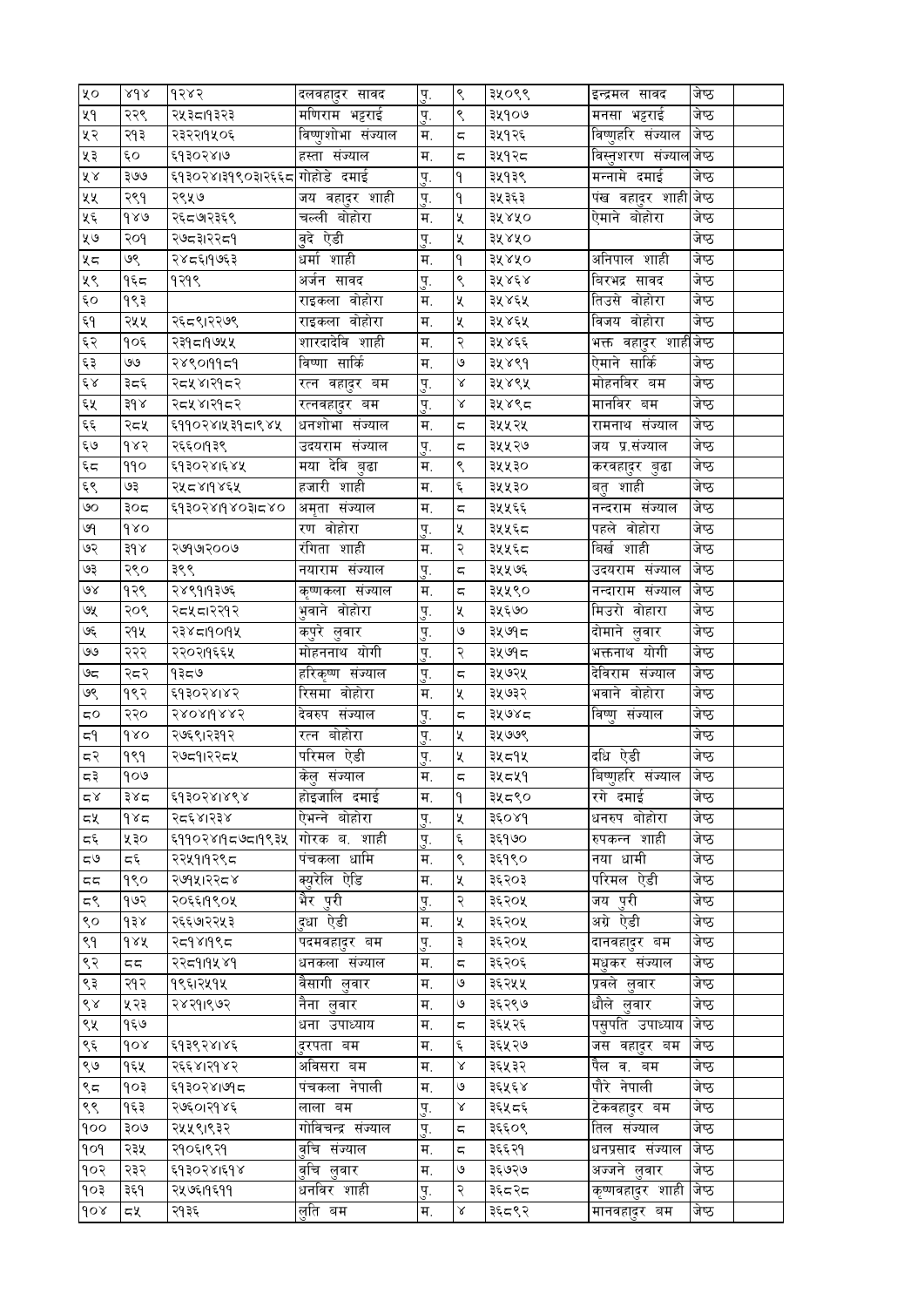| १०५                    | ३५२           | २८६७२११३         | हकं वहा्दर बम       | पु.         | ३                       | ३६८९६          | मनवहा्दर बम                          | जष्ठ  |  |
|------------------------|---------------|------------------|---------------------|-------------|-------------------------|----------------|--------------------------------------|-------|--|
| १०६                    | २४१           | २६२६।१०२१        | नन्दे सार्की        | पू.         | ৩                       | ३६९०२          | लालि सार्की                          | जेष्ठ |  |
| 909                    | १८२           | ६१३०२४।१३२४      | हिरालाल भट्टराई     | पु.         | ९                       | ३६९१६          | मनसा भट्टराई                         | जेष्ठ |  |
| $\delta$               | २६२           | २८९९१५०७         | अविलाल संज्याल      | <u>प</u> ू. | $\overline{\mathbb{C}}$ | ३६९२६          | जयप्रसाद संज्याल                     | जेष्ठ |  |
| १०९                    | ६५            | द।१३४            | गोहोडी बम           | म.          | Χ                       | ३६९३१          | गोखे वहादुर बम                       | जेष्ठ |  |
| 990                    | २२३           | २२६४।१३५१        | धामी<br>विरभद्र     | पु.         | ९                       | ३६९६५          | धनविर धामी                           | जेष्ठ |  |
| 999                    | ۹६            | ६१३०२४।१३        | कमला शाही           | म.          | ۹                       | ३६९७०          | दिप वहादुर शाही <mark> जे</mark> ष्ठ |       |  |
| ११२                    | २०६           | २७०५।२०१४        | तिब्रनदेवी बम       | म.          | ३                       | ३६९८३          | गंग वहादुर बम                        | जेष्ठ |  |
| ११३                    | २९४           | १६९०             | प्रमले तिरुवा       | <u>प</u> ू. | २                       | ३६९९३          | नरिमाने तिरुवा                       | जेष्ठ |  |
| $d d \lambda$          | ३६४           | २२७४।१६७६        | ऐमाने लुवार         | पु.         | २                       | ३६९९३          | देउमले लुवार                         | जेष्ठ |  |
| 99k                    | २५९           | २२५५।२०४९        | लालवहादुर बम        | <u>प</u> ू. | ३                       | ३७००६          | मान ब. बम                            | जेष्ठ |  |
| ११६                    | ४३६           | २८४५।२०४९        | लालवहादुर बम        | पु.         | $\xi$                   | ३७००६          | लक बम                                | जेष्ठ |  |
| ११७                    | dxx           | २७७२।१९८८        | लोकेन्द्र वहादुर बम | <u>प्</u> . | ३                       | 30058          | जोरा सिंह बम                         | जेष्ठ |  |
| ۹۹≂                    | १०८           | ६१३०२४।५२९       | बलकौरा बम           | म.          | ३                       | ३७०२५          | पदम बहादुर बम जेष्ठ                  |       |  |
| 99९                    | ३द9           | ६१३०२४।१३८       | कोइली तिरुवा        | म.          | २                       | ३७०८१          | प्रमले तिरुवा                        | जेष्ठ |  |
| १२०                    | ३४७           | ६१३०२४।३२        | नर दमाई             | पु.         | ৩                       | ३७०९२          | कालो दमाई                            | जेष्ठ |  |
| १२१                    | $d d \lambda$ | ६१३०२४।११        | जसु शाही            | म.          | ۹                       | ३७१७५          | हरी शाही                             | जेष्ठ |  |
| १२२                    | २१९           | २२९१।१२२७        | रंगे सावद           | पु.         | ९                       | ३७२००          | जाड सावद                             | जेष्ठ |  |
| १२३                    | $d \epsilon$  | ३२२              | जय वहादुर शाही      | <u>प</u> ू. | ۹                       | ३७२५७          | मानवहादुर शाही                       | जेष्ठ |  |
| $\partial \mathcal{S}$ | ३८७           | २१२६।११६१        | भाउरी शाही          | म.          | $\propto$               | ३७२५७          | तक्कत वहा्दर बग                      | जेष्ठ |  |
| १२५                    | dsx           | २२१६             | करे वोहोरा          | पु.         | $\pmb{\mathsf{x}}$      | ३७२५७          | विजय वोहोरा                          | जेष्ठ |  |
| १२६                    | १९६           |                  | वृचि संज्याल        | म.          | ς                       | ३७२५ द         | कालुराम संज्याल                      | जेष्ठ |  |
| १२७                    | २०८           | २९८५।२१८९        | विरवहादुर बम        | <u>प</u> .  | Χ                       | ३७२५ द         | भैरव बम                              | जेष्ठ |  |
| १२८                    | ३६९           | २८००१२१२६        | पुने धामी           | पु.         | ३                       | ३७२५९          | आउसे धामी                            | जेष्ठ |  |
| १२९                    | १९७           |                  | कालुराम संज्याल     | पु.         | $\overline{\mathbb{C}}$ | ३७२६६          | देव शर्मा                            | जेष्ठ |  |
| १३०                    | ९             | २७४६।२२६५        | राजकला शाही         | म.          | X                       | ३७२७०          | मोहनविर शाही                         | जेष्ठ |  |
| 939                    | ६द            | २२६७९१५          | विष्णूमता संज्याल   | म.          | $\overline{\mathbb{C}}$ | ३७२७५          | सरत संज्याल                          | जेष्ठ |  |
| १३२                    | २०७           | २९८६।२१९२        | कालि बम             | <u>प</u> ू. | Χ                       | ३७२९०          | विर बम                               | जेष्ठ |  |
| १३३                    | २६३           | २५३६।१२५५        | कृष्णलाल संज्याल    | पु.         | ς                       | ३७२९७          | जयप्रसाद संज्याल                     | जेष्ठ |  |
| d3x                    | २७७           | २४२६।१२४८        | मणिनाथ संज्याल      | पु.         | ζ,                      | ३७३००          | कृपाराम संज्याल                      | जेष्ठ |  |
| १३५                    | २६            | २२१७१५९          | भिन्म शाही          | म.          | ۹                       | २७३०१          | कालि बहादुर शाह                      | जेष्ठ |  |
| १३६                    | २९६           | २७८८।२२९७        | चन्द्र वोहोरा       | पु.         | Κ                       | ३७३०२          | प्रदिपे वोहोरा                       | जेष्ठ |  |
| १३७                    | १८५           | २०४६।१५९७        | नन्दवहादुर शाही     | पु.         | ۹                       | ३७३२०          | परेक वहादुर शाह <b>ी</b> जेष्ठ       |       |  |
| १३८                    | १८३           | २२३९।१७११        | नामा शाही           | म.          | ۹                       | ३७३२०          | मिम वहादुर शाहीजे <b>ष्ठ</b>         |       |  |
| १३९                    | २६            | २१२६।११६१        | भाउरी शाही          | म.          | ς                       | ३७३२५          | जय वहादुर शाही जेष्ठ                 |       |  |
| 980                    | १७३           | २१२३।१९०६        | <u>भ</u> ृसि पुरी   | म.          | २                       | ३७३३०          | थरे पुरी                             | जेष्ठ |  |
| $d\lambda d$           | १३८           | २१११।१८१७        | जर्मकला शाही        | म.          | ۹                       | ३७३३१          | विरवहादुर शाही                       | जेष्ठ |  |
| 985                    | १८८           | ६१३०२४।८२१       | गंगा देवि भट्टराई   | म.          | ९                       | ३७३३१          | हिरा भट्टराई                         | जेष्ठ |  |
| $\delta$               | 908           | २०३४।१७५८        | लिला शाही           | म.          | ۹                       | ३७३३३          | भक्त वहादुर शाहीजेष्ठ                |       |  |
| dxx                    | dxs           | २६६१।१३९१        | सनकला संज्याल       | म.          | 5                       | ३७३४७          | उदयराम संज्याल                       | जेष्ठ |  |
| dax                    | έχ            | २४६१।१६६३        | राजकला शाही         | म.          | २                       | ३७३७७          | विर्ख बहादुर शाहीजेष्ठ               |       |  |
| dxe                    | 958           | २२४१।१७१         | मिम वहादुर शाही     | पु.         | ۹                       | ३७३८७          | कर्ण वहादुर शाह <mark>ी</mark> जेष्ठ |       |  |
| 989                    | १८०           | २१६५।१६२२        | हज़रा शाही          | म.          | २                       | ३७४१७          | मनिराज शाही                          | जेष्ठ |  |
| 985                    | ३७३           |                  | मोतिपुरा संज्याल    | म.          |                         | ३७४१७          | गोरे संज्याल                         | जेष्ठ |  |
| $d\lambda d$           |               | २५०५।२१७५        | औरता बम             |             | ς                       |                | विष्णवहादुर बम                       | जेष्ठ |  |
|                        | ४०३           | २६८२११८९१        |                     | म.          | ३<br>३                  | ३७४४६<br>३७४५१ | कालो बम                              | जेष्ठ |  |
| १५०                    | २०५           | २७९४।२०१३        | गंग वहादुर बम       | पु.         |                         |                |                                      |       |  |
| 929                    | २५३           | २७५२।२२६         | चल्लि धामी          | म.          | X                       | ३७४५२          | करे धामी                             | जेष्ठ |  |
| १५२                    | २४२           | ६१३०२४।४६९       | पदमा बम             | म.          | ٤                       | 30820          | नौलासिंह बम                          | जेष्ठ |  |
| १५३                    | २७९           | ६१३०२४।५२४६।१३३२ | लालसरा भट्टराई      | म.          | ζ,                      | 30820          | अमनाथ भट्टराई                        | जेष्ठ |  |
| dx                     | ४९९           | ६२७२।२१८१        | लती बम              | म.          | ३                       | ३७५०२          | रत्न ब. बम                           | जेष्ठ |  |
| १५५                    | २२७           | २४०५११७४३        | थेवादेवी संज्याल    | म.          | ζ,                      | ३७५१०          | देवरुप संज्याल                       | जेष्ठ |  |
| १५६                    | १९९           | २७८७१२३६         | गोपा धामि           | ्प.         | X                       | ३७५१४          | सिहमल धामि                           | जेष्ठ |  |
| १५७                    | २२४           | ९२०              | धन प्रसाद संज्याल   | <u>प</u> ू. | ς                       | ३७५६१          | नारद संज्याल                         | जेष्ठ |  |
| १५८                    | ३७१           | २७१३।२१०८        | देउली बम            | म.          | ३                       | ३७५६३          | ऐमान बम                              | जेष्ठ |  |
| १५९                    | २०३           | २०७१।१७७८        | राजवहादुर शाही      | पु.         | ۹                       | ३७५७२          | विरमन्जन शाही                        | जेष्ठ |  |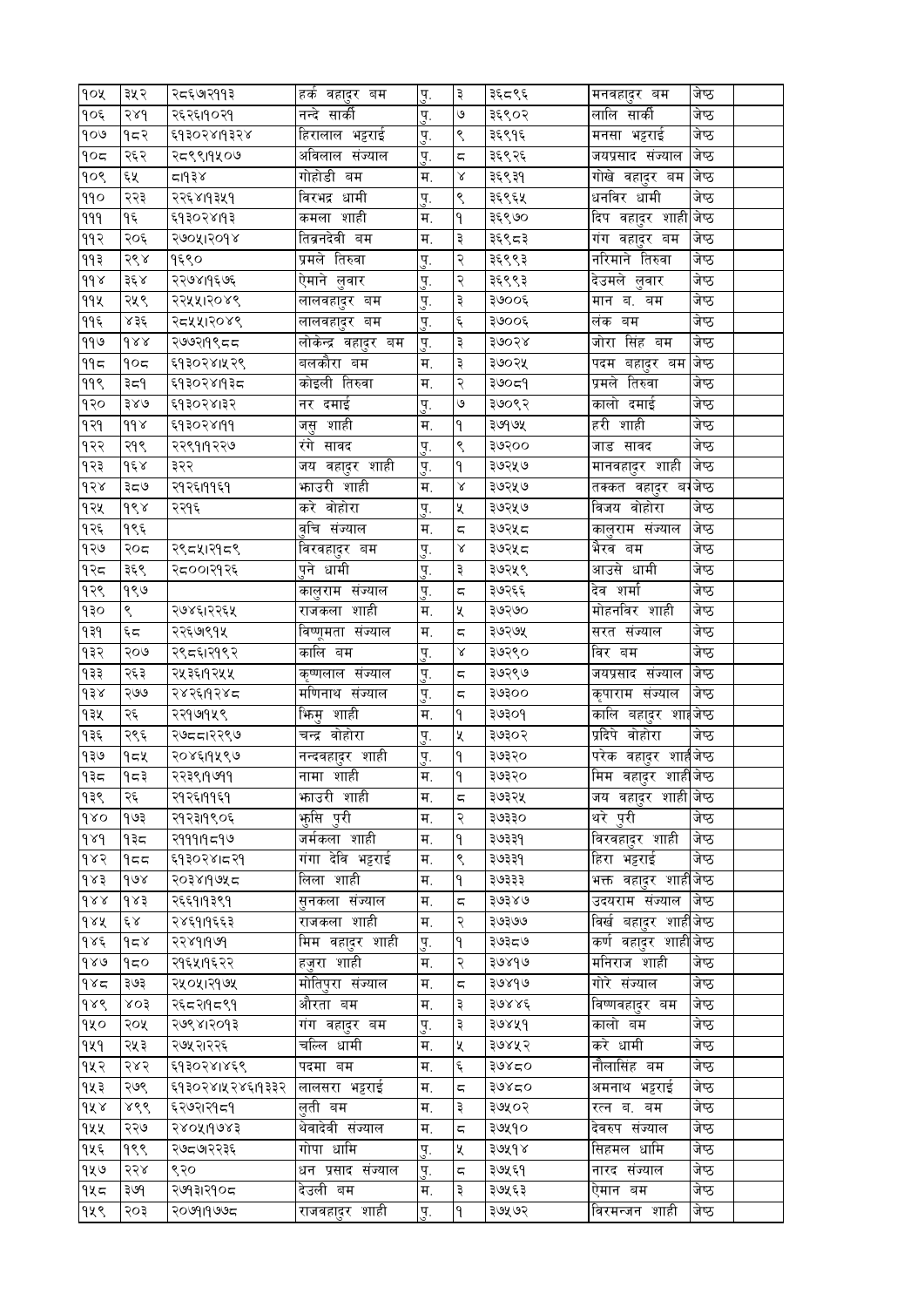| १६०          | १२७                     | २११८१६९५         | अम्बानाथ योगी     | म.          | २                         | ३७५९३ | अमृत योगी                            | जष्ठ  |  |
|--------------|-------------------------|------------------|-------------------|-------------|---------------------------|-------|--------------------------------------|-------|--|
| १६१          | 388                     | ६१३०२४।१५६१।७८०  | हस्तादेवी भट्टराइ | म.          | $\overline{\mathbb{C}}$   | ३७६२५ | कासिराम भट्टराइ                      | जेष्ठ |  |
| १६२          | १५७                     | ६१३०२४।८४५       | फुलथुगा बम        | म.          | $\propto$                 | ३७६२६ | धनवहा्दर बम                          | जेष्ठ |  |
| १६३          | २१८                     | २८१९।२०४६        | नौला सिंह बम      | पु.         | $\xi$                     | ३७६३५ | विरामान बम                           | जेष्ठ |  |
| $d \epsilon$ | २७२                     | २६४८19४४६        | नन्दवहा्दर बम     | पु.         | $\xi$                     | ३७६३९ | लालवहा्दर बम                         | जेष्ठ |  |
| १६५          | २८४                     | २६०५             | वृर्ख वहा्दर बम   | पु.         | $\xi$                     | ३७६६२ | सदन बम                               | जेष्ठ |  |
| १६६          | १३१                     |                  | रंगिता शाही       | म.          | X                         | ३७६७० | बिर वहादुर शाही <mark> जे</mark> ष्ठ |       |  |
| १६७          | 99X                     | ६१३०२४।४५३       | मनकला ऐडी         | म.          | $\chi$                    | ३७९३७ | रंगरुप ऐडी                           | जेष्ठ |  |
| १६८          | २१२                     | २९१८११५६         | राइमदेवि धामी     | म.          | ९                         | ३७९८७ | विकम धामी                            | जेष्ठ |  |
| १६९          | ४४०                     | २३३६।९६४         | रत्नलाल संज्याल   | पु.         | $\overline{\mathbb{C}}$   | ३७९८७ | शिवराज संज्याल                       | जेष्ठ |  |
| १७०          | ३७४                     | ६१३०२४।२४१       | वेलकोसा बम        | म.          | ३                         | ३७९८७ | परेग बम                              | जेष्ठ |  |
| 999          | ३८३                     | ६१३०२४।५०९       | धना ऐडी           | म.          | X                         | ३८०२९ | रत्न वहादुर ऐडी                      | जेष्ठ |  |
| १७२          | २४३                     | २१०८११३६८        | नानकला धामी       | म.          | $\zeta$                   | ३द०४द | जसि धामी                             | जेष्ठ |  |
| १७३          | ३०५                     | २२९६।११७४        | पदम व. शाही       | पु.         | $\overline{\mathbb{C}}_i$ | ३द०६० | सेर व.शाही                           | जेष्ठ |  |
| १७४          | ५५४                     | १९२।२५१७         | भद्दा संज्याल     | म.          | 5                         | ३द०द२ | कृष्ण प्र. संज्याल                   | जेष्ठ |  |
| guy          | 5                       |                  | विष्णुकला बम      | म.          | ३                         | ३८०९३ | धन वहा्दर बम                         | जेष्ठ |  |
| १७६          | ४८०                     | ६१३०२४।४२६       | रुपसरा ऐडी        | म.          | $\pmb{\mathsf{x}}$        | ३द१४द | आउसे ऐडी                             | जेष्ठ |  |
| १७७          | $d\lambda d$            | २१४२।१३९८        | कृष्ण प्र.संज्याल | पु.         | $\overline{\mathbb{C}_1}$ | ३८२७४ | महारुप संज्याल                       | जेष्ठ |  |
| १७द          | ९२                      | २३२३।१४३         | मनसरा संज्याल     | म.          | ς                         | ३८३४६ | धनजय संज्याल                         | जेष्ठ |  |
| १७९          | २७६                     | २४२४।१२४७        | वेला संज्याल      | म.          | $\overline{\mathsf{C}_i}$ | ३८३५४ | मणिनाथ संज्याल                       | जेष्ठ |  |
| १८०          | २३९                     | ४१।२४            | रत्नपुरा बम       | म.          | $\xi$                     | ३८३५५ | जस वहादुर बम                         | जेष्ठ |  |
| 959          | ३४३                     | ६११०२४।७१४५।१६९६ | जालकी शाही        | म.          | ۹                         | ३८३६५ | दुर्ग वहादुर शाही जेष्ठ              |       |  |
| १८२          | $\simeq$ $\times$       | २९१४।२१४         | काली बम           | म.          | γ                         | ३द३दद | कटक बम                               | जेष्ठ |  |
| १८३          | 380                     | १६९२             | कल वहा्दर शाही    | <u>प</u> ू. | ۹                         | ३८३९३ | जगतबहादुर शाही जेष्ठ                 |       |  |
| १८४          | २०२                     | १४०६१९९          | रत्न वहादुर शाही  | पु.         | ۹                         | ३८३९५ | विरभद्ध शाही                         | जेष्ठ |  |
| १८५          | ४३२                     | २२२४।२०६१        | अम्वा बुढा        | म.          | $\varsigma$               | ३८३९५ | सुनाम वुढा                           | जेष्ठ |  |
| १८६          | २७१                     | २४७६।१४४७        | नैनादेवि बम       | म.          | $\boldsymbol{\xi}$        | ३८४२१ | नन्दवहा्दर बम                        | जेष्ठ |  |
| ৭≂७          | ३६६                     | २०७६19४४७        | नौरा बम           | म.          | Ę                         | ३८४२१ | नन्द बम                              | जेष्ठ |  |
| 455          | ३९१                     | २४७६।१४४७        | तौरा बम           | म.          | $\boldsymbol{\xi}$        | ३८४२१ | नन्दवहा्दर बम                        | जेष्ठ |  |
| 959          | २८७                     | २५९३।२०९         | लंक वहा्दर बम     | <u>प</u> ू. | $\xi$                     | ३८४२३ | प्रदिप बम                            | जेष्ठ |  |
| १९०          | ४६३                     | २०९५११६१९        | मनसरा शाही        | म.          | ۹                         | ३८४२६ | तपेन्द्र ब. शाही                     | जेष्ठ |  |
| १९१          | १८२                     | २३८०१४९          | हिराचन्द संज्याल  | पु.         | $\overline{\mathbb{C}}_i$ | ३८४२९ | देविसिंह संज्याल                     | जेष्ठ |  |
| १९२          | २३द                     | १४७७             | दानवहादुर शाही    | पु.         | ٤                         | ३८४८२ | विरमन्जन शाही                        | जेष्ठ |  |
| १९३          | १७६                     | २४५८1900९        | हिरा संज्याल      | Ţ.          | $\overline{\mathsf{c}},$  | ३द५द४ | विष्णु संज्याल                       | जेष्ठ |  |
| १९४          | ३७०                     | २७५१।२२३२        | पुना धामी         | म.          | ३                         | ३द६६द | रणे धामी                             | जेष्ठ |  |
| १९५          | ३९६                     | २६४५११५०३        | जयरुप संज्याल     | पु.         | ς                         | ३द७२७ | जयप्रसाद संज्याल                     | जेष्ठ |  |
| १९६          | ४०४                     | २९२८19७९५        | मना बम            | म.          | Χ                         | ३८७९७ | दिप ब. बम                            | जेष्ठ |  |
| 980          | ४९५                     | २०९७१६२३         | जग्गे ब. शाही     | <u>प</u> ू. | ۹                         | ३८८१८ | अम्मर शाही                           | जेष्ठ |  |
| १९८          | ५२६                     | ६१३०२४।७१२       | मयादेवी बुढा      | म.          | ९                         | ३८८२७ | रती बढा                              | जेष्ठ |  |
| १९९          | ५०२                     | २१२९।२०२४        | दलविर बुढा        | पु.         | ९                         | ३दद२७ | रुदे बढा                             | जेष्ठ |  |
| २००          | ५२६                     | ६१३०२४।७१२       | मयादेवी बुढा      | म.          | ९                         | ३८८२७ | रती बढा                              | जेष्ठ |  |
| २०१          | لاوو                    | २५९४११४७५        | छिता क्. बम       | म.          | ٤                         | ३८८४७ | दयालसिंग बम                          | जेष्ठ |  |
| २०२          | १५९                     | ३६               | मानवहा्दर बम      | <u>प</u> ू. | $\propto$                 | ३८९५८ | बुद्धिमान बम                         | जेष्ठ |  |
| २०३          | ४४२                     | १५२।०३२।३३       | प्रमवहादुर शाही   | पु.         | ۹                         | ३९०८३ | कालु शाही                            | जेष्ठ |  |
| २०४          | ४५५                     | २४८०१६१२         | मथुरा शाही        | म.          | ۹                         | ३९०८४ | धनविरे शाही                          | जेष्ठ |  |
| २०५          | ४५६                     | २७४२।२०२         | लालकौरा बम        | म.          | ३                         | ३९०८५ | सेर वहादुर बम                        | जेष्ठ |  |
| २०६          | ४२५                     | २८६९।२१४३        | टेकवहादुर बम      | <u>प</u> ू. | $\propto$                 | ३९०८५ | गोर्ख बम                             | जेष्ठ |  |
| २०७          | ४०२                     | २०६५।१६६३        | गंगा पुरी         | म.          | २                         | ३९०९२ | जग्गे पुरी                           | जेष्ठ |  |
| २०द          | ४३३                     | २०७२।१७७९        | टिउकि शाही        | म.          | ۹                         | ३९०९२ | राजवहादुर शाही                       | जेष्ठ |  |
| २०९          | ४१५                     | २१७६।१३९९        | बेलसरा उपाध्याय   | म.          | $\overline{\mathbb{C}}_i$ | ३९१०१ | कृष्णप्रसाद संज्याल जेष्ठ            |       |  |
| २१०          | ३४५                     | २६७१।२३०७        | धनसरा ऐडी         | म.          | X                         | ३९१०२ | विरे ऐडी                             | जेष्ठ |  |
| २११          | ४३५                     | २६७१।२३०७        | धनसरा ऐडी         | म.          | ५                         | ३९१०२ | करे ऐडी                              | जेष्ठ |  |
|              | $\lambda\lambda\lambda$ | २८६१।२३३६        | आउसे ऐडी          |             | X                         |       | सर्पे ऐडी                            | जेष्ठ |  |
| २१२          |                         |                  | कृष्णकला योगी     | पु.         | २                         | ३९१०६ | मोतिनाथ योगी                         |       |  |
| २१३          | ३९९                     | २०५६।१६४२        |                   | म.          |                           | ३९१२० |                                      | जेष्ठ |  |
| 5d           | ४९४                     | २५३५।२०८९        | लालधरा बम         | म.          | $\xi$                     | ३९१२३ | लंक बम                               | जेष्ठ |  |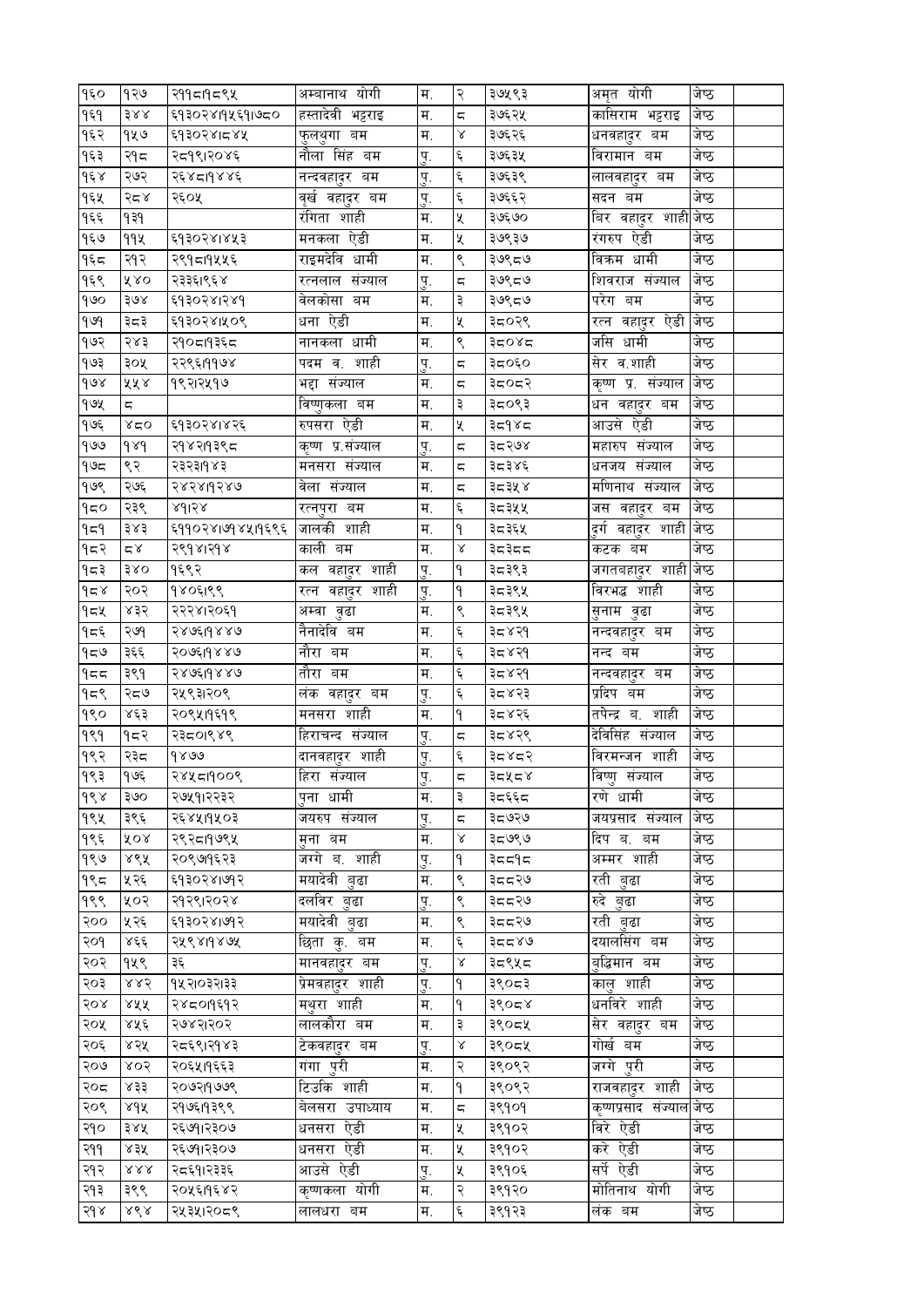| २१५  | ४२२                     | २९४८1५७८९                   | ामनवहा्दर बम        | पु.         | γ                         | ३९१२४ | भगमान बम                 | जष्ठ  |  |
|------|-------------------------|-----------------------------|---------------------|-------------|---------------------------|-------|--------------------------|-------|--|
| २१६  | 88d                     |                             | हजारी शाही          | म.          | $\mathsf{P}$              | ३९१२५ | प्रेमवहादुर शाही         | जेष्ठ |  |
| २१७  | ३९२                     | २१८०१६४४                    | लक्षी शाही          | म.          | ۹                         | ३९१२७ | रामवहादुर शाही           | जष्ठ  |  |
| २१८  | ४३९                     | २०६८।१६१                    | सुकिली शाही         | म.          | ۹                         | ३९१३३ | गोख शाही                 | जेष्ठ |  |
| २१९  | ४०६                     | २२०८१२८६                    | नया सावद            | पु.         | ९                         | ३९१३४ | वहादुरे सावद             | जेष्ठ |  |
| २२०  | ४१२                     | २१७८।१६५२                   | असाडी योगी          | म.          | २                         | ३९१४३ | हरिनाथ योगी              | जेष्ठ |  |
| २२१  | ३५७                     | २०५३११६२९                   | सुनकेसा शाही        | म.          | २                         | ३९१५१ | परिमल शाही               | जेष्ठ |  |
| २२२  | ४७३                     | २०८४।१८।४८                  | नरेन्द्र ब. शाही    | पु.         | ۹                         | ३९१५२ | चक्र ब. शाही             | जेष्ठ |  |
| २२३  | ४२०                     | ४५२।२४                      | लक्ष्मी संज्याल     | पु.         | $\overline{\mathsf{C}_i}$ | ३९१५४ | सिउप्रसाद संज्याल        | जेष्ठ |  |
| २२४  | ४द६                     | २४६०१९३३                    | रामकला शाही         | म.          | २                         | ३९१५५ | रत्न ब. शाही             | जेष्ठ |  |
| २२५  | 80d                     | २०५५१९६४१                   | नयानाथ योगी         | पु.         | २                         | ३९१७६ | विक्रम योगी              | जेष्ठ |  |
| २२६  | ४९०                     | २४३७१२५                     | बुचा सावद           | म.          | ९                         | ३९१७७ | अर्जुन सावद              | जेष्ठ |  |
| २२७  | 858                     | २०३२।१५७७                   | जसवहादुर शाही       | पु.         | ۹                         | ३९१८५ | रवि शाही                 | जेष्ठ |  |
| २२द  | ३९७                     | २६४१।१५०।०४                 | छितादेवि संज्याल    | म.          | $\overline{\mathbb{C}_1}$ | ३९१८७ | जयरुप संज्याल            | जेष्ठ |  |
| २२९  | ३९८                     | २४७३।१२५४                   | छत्तिदेवि संज्याल   | म.          | $\overline{\mathbb{C}}$   | ३९१८७ | कृणलाल संज्याल           | जेष्ठ |  |
| २३०  | $X\mathcal{O} \chi$     | ४द६                         | विष्ण वहादुर बम     | <u>प</u> ू. | ३                         | ३९२०७ | हस्तलाल बम               | जेष्ठ |  |
| २३१  | ४३४                     | २५४८19४९                    | रत्न वहादुर शाही    | पु.         | $\xi$                     | ३९२१२ | पुरु शाही                | जेष्ठ |  |
| २३२  | ४३७                     | २६७७१२०५                    | पाचादेवि बम         | म.          | $\xi$                     | ३९२१२ | मिनवहा्दर बम             | जेष्ठ |  |
| २३३  | ५८                      | २४९७१४८                     | जनपुरा शाही         | म.          | Χ                         | ३९२१२ | गोखे वहादुर शार्ह        | जेष्ठ |  |
| २३४  | ४९१                     | २७१६।२१२                    | लोकेन्द्र वहा्दर बम | पु.         | $\propto$                 | ३९२१२ | भैरव बम                  | जेष्ठ |  |
| २३५  | ४३०                     | ६१३०२४।दा३।४                | रत्नकला संज्याल     | म.          | $\overline{\mathbb{C}_1}$ | ३९२१४ | गोपिचन्द्र संज्याल       | जेष्ठ |  |
| २३६  | ४४४                     | २७००।२२९८                   | हरिशोभा बोहोरा      | म.          | X                         | ३९२२७ | चन्दे बोहोरा             | जेष्ठ |  |
| २३७  | ३१३                     | १८४२                        | जगतवहा्दर बम        | पु.         | $\propto$                 | ३९२४५ | बम<br>दल्                | जेष्ठ |  |
| २३८  | ४४३                     | २१३७१६८१                    | निलानाथ योगी        | पु.         | २                         | ३९२६० | रादलनाथ योगी             | जेष्ठ |  |
| २३९  | sxd                     | २०४८१५९६                    | नयाराम शाही         | <u>प</u> ू. | ۹                         | ३९२७० | परेक वहादुर शार्हजेष्ठ   |       |  |
| २४०  | ४३१                     | २७६३।२२३७                   | आइति धामी           | म.          | X                         | ३९२७५ | धनसिंगे ऐडी              | जेष्ठ |  |
| २४१  | 800                     | २१६३।१६४६                   | मोतिनाथ योगी        | पु.         | २                         | ३९२७५ | हिरानाथ योगी             | जेष्ठ |  |
| २४२  | ४द्रप्                  | २०४७१५९९                    | रत्ना शाही          | म.          | ۹                         | ३९२७८ | शाही<br>नन्द ब.          | जेष्ठ |  |
| २४३  | ४६द                     | २२२दा9२द७                   | मेनुदेवी बुढा       | म.          | ९                         | ३९३०२ | बल ब. बुढा               | जेष्ठ |  |
| २४४  | ४४३                     | १६२४                        | कपुरे धामी          | <u>प</u> ू. | ९                         | ३९३०३ | करने धामी                | जेष्ठ |  |
| २४५  | ४०द                     | २२००११२७५                   | जय वहादुर बुढा      | पु.         | ९                         | ३९३०७ | दुदे वुढा                | जेष्ठ |  |
| २४६  | ४९२                     | २४९२।१३२२                   | किट्टी भट्टराई      | म.          | ९                         | ३९३११ | मणिराम भटराइ             | जेष्ठ |  |
| २४७  | ४२१                     | 68851806                    | कर्णवहादुर शाही     | पु.         | ۹                         | ३९३३५ | मानवहादुर शाही           | जेष्ठ |  |
| २४८  | 868                     | २८०७२१०१                    | बिर्ख वहादुर बम     | पु.         | ३                         | ३९३४० | रणवहादुर बम              | जेष्ठ |  |
| २४९  | ४६५                     | २५९९।२३२८                   | जयकला सावद          | म.          | ९                         | ३९३७० | रंगे सावद                | जेष्ठ |  |
| २५०  | ४३८                     | २११०।१३०७                   | मेघादेवि सावद       | म.          | ९                         | ३९४०१ | कालो सावद                | जेष्ठ |  |
| २५१  | ४१६                     | ३१९                         | दिपवहादुर बम        | पु.         | Χ                         | ३९४१२ | देवि बम                  | जेष्ठ |  |
| २५२  | ४५२                     | २१७०।१६७१                   | विन्द्रानाथ योगी    | म.          | २                         | ३९४२६ | रंगनाथ योगि              | जेष्ठ |  |
| २५३  | ५०८                     | ६०३०२४।४६६                  | भिन्मा बम           | म.          | ३                         | ३९४५१ | गार्ख ब.<br>बम           | जेष्ठ |  |
| २५ ४ | $X \not\in \mathcal{R}$ | २३०७९५१                     | काशीविरा संज्याल    | म.          | ς                         | ३९४६० | चन्द्र प्र. संज्याल      | जेष्ठ |  |
| २५५  | ५२९                     | दश०३दा३९                    | शाही<br>बसन्त ब.    | <u>प</u> ू. | ۹                         | ३९४६७ | कित्थ ब. शाही            | जष्ठ  |  |
| २५६  | ४५९                     | १२२२                        | बालासिंह सावद       | पू.         | ९                         | ३९४९२ | विरभद्ध सावद             | जेष्ठ |  |
| २५७  | ५११                     | २३३१।१५३१                   | नयांराम उपाध्याय    | पु.         | ς                         | ३९५१८ | कासिचन्द्र उपाध्या जेष्ठ |       |  |
| २५८  | ५१०                     | २५१६।१५३२                   | धनशोभा उपाध्याय     | म.          | $\overline{\mathsf{c}},$  | ३९६९० | नयाराम उपाध्याय जेष्ठ    |       |  |
| २५९  | ५२७                     | ६१३०२४।७३७                  | जमना बढा            | म.          | ९                         | ३९७८५ | _<br>दलविर <u>ब</u> ृढा  | जेष्ठ |  |
| २६०  | ४द२                     | ९३                          | पदम ब. शाही         | पु.         | $\boldsymbol{\xi}$        | ३९८१४ | जय ब.<br>शाही            | जेष्ठ |  |
| २६१  | ५२३                     | ६११०२४।२०५३०।१९८३नैनशोभा बम |                     | म.          | ٤                         | ३९८१४ | नर बम                    | जेष्ठ |  |
| २६२  | ४७६                     | ३०३८।११८७४                  | छक्का नाथ योगी      | म.          | २                         | ३९८१६ | जाडनाथ योगी              | जेष्ठ |  |
| २६३  | ५०५                     | २९९३३११८०२                  | लालसरा बम           | म.          | Χ                         | ३९८३४ | प्रधुम्न बम              | जेष्ठ |  |
| २६४  | ५४३                     | २५०६।१७८१                   | लक्ष्मी शाही        | म.          | ۹                         | ३९८३६ | रत्न ब. शाही             | जेष्ठ |  |
| २६५  | ४६९                     | २१५७१९५४                    | दर्ग ब. शाही        | पु.         | ۹                         | ३९८४६ | धन ब. शाही               | जेष्ठ |  |
| २६६  | ५१३                     | 959                         | ज्यातिसरा उपाध्याय  | म.          | $\overline{\mathsf{c}},$  | ३९८४७ | जसिराम उपाध्याय          | जेष्ठ |  |
| २६७  | ५१२                     | २३५१।१३५८                   | लैमा धामी           | म.          | ९                         | ३९८५७ | जयरुप धामी               | जेष्ठ |  |
| २६८  | ४६१                     | २२९९।११४९                   | लड़ शाही            | पु.         | $\overline{\mathbb{C}_1}$ | ३९८५८ | पदम बहादुर शाहीजेष्ठ     |       |  |
| २६९  | ४९६                     | २७४०।२३२३                   | सुकीली ऐडी          | म.          | $\pmb{\mathsf{X}}$        | ३९८७६ | मनविरे ऐडी               | जेष्ठ |  |
|      |                         |                             |                     |             |                           |       |                          |       |  |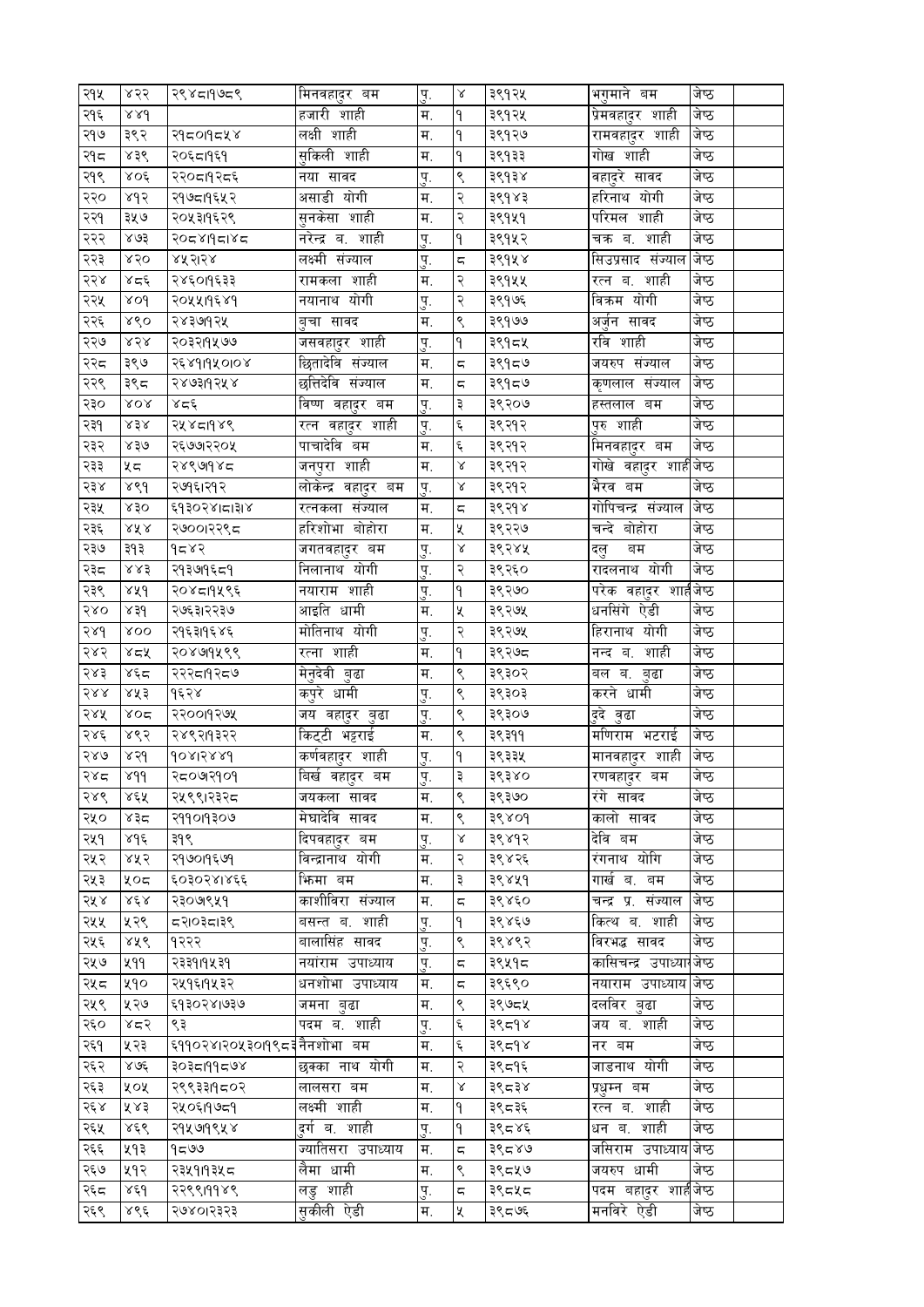| २७०          | ४९७                 | २६८११९८७                             | बेलकौरा बम         | म.          | ३                       | ३९८८२        | लोकेन्द्र ब. बम           | जष्ठ  |  |
|--------------|---------------------|--------------------------------------|--------------------|-------------|-------------------------|--------------|---------------------------|-------|--|
| २७१          | $x \in \mathcal{A}$ | २०३३।१५८                             | खिमा शाही          | म.          | ۹                       | ३९८८६        | शाही<br>जस ब.             | जेष्ठ |  |
| २७२          | 808                 | १४२३                                 | प्रधुम्न बम        | पु.         | γ                       | ३९८९०        | नर ब.<br>बम               | जेष्ठ |  |
| २७३          | ४२३                 | १७९०                                 | वासुदेवी बम        | <u>प</u> ू. | Χ                       | ३९८९४        | मिनवहा्दर बम              | जेष्ठ |  |
| २७४          | ३८४                 | १४७२                                 | चाउरो शाही         | पु.         | $\xi$                   | ३९९३९        | पुरमल शाही                | जेष्ठ |  |
| २७५          | ४२७                 | २०४२।९१२२                            | कासिचन्द्र संज्याल | पु.         | ς                       | ३९९४१        | नारद संज्याल              | जेष्ठ |  |
| २७६          | ४७४                 | २५५११९४७                             | पदमनाथ योगी        | पु.         | २                       | ३९९४५        | हिरानाथ योगी              | जेष्ठ |  |
| ২৩৩          | 802                 | ३३६९।१६१६                            | तपेन्द्र ब शाही    | पु.         | २                       | ३९९७३        | पहलमान शाही               | जेष्ठ |  |
| २७८          | ७४                  | ६१३०२४।२०५३०।१९८३नैनास्वभा बम        |                    | म.          | ද                       | 800Zg        | नर बम                     | जेष्ठ |  |
| २७९          | ४८४                 | २०६९।१५५१                            | हरिनाथ योगी        | पु.         | २                       | ४०१२७        | सद्धननाथ योगी             | जेष्ठ |  |
| २८०          | ५४८                 | १९५९                                 | लोकेन्द्र ब. शाही  | पु.         | $\mathsf{P}$            | 9508         | पख वहादुर शाही जेष्ठ      |       |  |
| २द्द9        | ४९८                 | २८२१।२३३५                            | पृथ्वी ब. ऐडी      | पु.         | Κ                       | ४०१३९        | सर्पे ऐडी                 | जेष्ठ |  |
| २८२          | 200                 | २४४१।१४०४                            | विष्णु भटराई       | <u>प</u> ू. | ς                       | ४०१५१        | मधु भटराई                 | जेष्ठ |  |
| २८३          | ४४१                 | ६१३०२४।७१६                           | छिता बोहोरा        | म.          | Κ                       | ४०१८३        | धनविरे बोहोरा             | जेष्ठ |  |
| २८४          | ५२५                 | २२१८१९०५                             | नामसरा शाही        | म.          | ۹                       | ४०१८६        | पदम ब. शाही               | जेष्ठ |  |
| २८५          | ५२४                 | १३२५                                 | मनिलाल भटराई       | पु.         | ९                       | 80d26        | मनसा भट्टराई              | जेष्ठ |  |
| २८६          | ५४६                 | ६११०२४।३२०८५।२७५९धनशोभा संज्याल      |                    | म.          | $\overline{\mathbb{C}}$ | 8006         | पशुराम संज्याल            | जेष्ठ |  |
| २द७          | ५२१                 | २०६७१८४९                             | शाही<br>कल ब.      | पु.         | ۹                       | <b>ROSSR</b> | शाही<br>चक्र ब.           | जष्ठ  |  |
| २दद          | ५३३                 | २५४७१३४७                             | मनसिहं सावद        | <u>प</u> ू. | ९                       | 80586        | लालविरे सावद              | जेष्ठ |  |
| २८९          | ५५०                 | ६१३०२४।२८६                           | गौरा शाही          | म.          | ۹                       | <b>ROSRG</b> | शाही<br>जय ब.             | जेष्ठ |  |
| २९०          | ४१४                 | ६१३०२४।१०६                           | मुक्ती शाही        | म.          | ۹                       | ४०२७३        | शाही<br>भक्त ब.           | जेष्ठ |  |
| २९१          | ५२०                 | ६१३०२४।२६१                           | शाही<br>हस्ता      | म.          | ۹                       | ४०२७३        | शाही<br>कल ब.             | जेष्ठ |  |
| २९२          | ५३२                 | २५२९।१६८७                            | जय ब. शाही         | ्प.         | ۹                       | ४०२७३        | कर्णजित<br>शाही           | जेष्ठ |  |
| २९३          | ४०१                 | ६१३०२४।६६१                           | सावद<br>जस्        | म.          | ९                       | ४०३०द        | मानविर<br>सावद            | जेष्ठ |  |
| २९४          | ५५१                 | १२७                                  | युद्ध ब. बम        | पु.         | ३                       | ४०३३९        | भद्ध ब.<br>बम             | जेष्ठ |  |
| २९५          | ५५३                 | ५१३१७                                | मनकला बम           | म.          | $\propto$               | ४०४२६        | मान ब.<br>बम              | जेष्ठ |  |
| २९६          | ५०९                 | २२७८१९१६                             | जय प्र. संज्याल    | ्प.         | $\overline{\mathbb{C}}$ | 80836        | सरण संज्याल               | जेष्ठ |  |
| २९७          | ५३९                 | ६१३०२४।४९३                           | नया शाही           | <u>प</u> ू. | ٤                       | ४०५७६        | ऐवान शाही                 | जेष्ठ |  |
| २९८          | ४४४                 | २३८१।९५                              | पुल्तीसरा संज्याल  | म.          | $\overline{\mathbb{C}}$ | ४०५८५        | हिराचन्द्र संज्याल        | जेष्ठ |  |
| २९९          | ४४४                 | २०९९।१३७१                            | मनी संज्याल        | पु.         | $\overline{\mathbb{C}}$ | ४०५८६        | जक्तिराम संज्याल          | जेष्ठ |  |
| ३००          | ५३५                 | ६१३०२४।११९९६।१८६० कृष्ण प्र. संज्याल |                    | <u>प</u> ू. | ς                       | ४०५९३        | नन्दाराम संज्याल          | जेष्ठ |  |
| ३०१          | ४२८                 | २११५।९२३                             | कासिविरा संज्याल   | म.          | ς,                      | <b>ROÉOR</b> | कासिचन्द्र संज्याल        | जेष्ठ |  |
| ३०२          | ४३४                 | २१७९।१७६५                            | शाही<br>तस्        | म.          | ۹                       | ४०६२२        | कालि ब. शाही              | जेष्ठ |  |
| ३०३          | ५४२                 | ११८२                                 | प्रभलाल संज्याल    | प.          | $\overline{\mathbf{c}}$ | ४०६२४        | उदयराम संज्याल            | जेष्ठ |  |
| 30x          | ५५५                 | २५११।१५३                             | दुर्पता उपाध्याय   | म.          | ς                       | ४०७४२        | चन्द्र प्र. उपाध्यायजेष्ठ |       |  |
| ३०५          | ५३६                 | १९९४                                 | नमराज शाही         | पु.         | ۹                       | 20000        | जग्य ब. शाही              | जेष्ठ |  |
| ३०६          | ५४९                 | २९२०११३५१२२११                        | धनसरा बम           | म.          | ३                       | 8055         | युद्ध ब. बम               | जेष्ठ |  |
| ३०७          | २३३                 | २१९१११११                             | विरे नेपाली        | <u>प</u> ू. | ৩                       | ३७२५९        | सन्दरे नेपाली             | जेष्ठ |  |
| ३०द          | २२६                 | २००२                                 | रगे दमाई           | पु.         | ۹                       | ३७२७०        | अम्मरे दमाई               | जेष्ठ |  |
| ३०९          | २९७                 | २२०७१७२४                             | कर्ण तिरुवा        | <u>प</u> ू. | २                       | ३७२७५        | पंचे तिरुवा               | जेष्ठ |  |
| ३१०          | ३३७                 | २६२३।१७६२                            | सक्ते कामी         | पु.         | २                       | ३७२८१        | चुचे कामी                 | जेष्ठ |  |
| ३११          | २९३                 | २८७४।११२                             | निलो दमाई          | <u>प</u> ू. | ٯا                      | ३७२८९        | निलो दमाई                 | जेष्ठ |  |
| ३१२          | 880                 | 808                                  | कर्ण दमाई          | पु.         | ও                       | ३७२९१        | फागुने दमाई               | जेष्ठ |  |
| ३१३          | ३४६                 | २३४१।१८९८                            | लाले दमाई          | पु.         | $\mathsf{P}$            | ३७२९९        | हिरे दमाई                 | जेष्ठ |  |
| $3d \lambda$ | ३६०                 | २१०११५६२                             | भिर्गर्क नेपाली    | म.          | ও                       | ३७३१४        | धम्या नेपाली              | जेष्ठ |  |
| ३१५          | २३१                 | ६१३०२४।३७६                           | जर्मकला लुवार      | म.          | ৩                       | ३७३१५        | आउसे लुवार                | जेष्ठ |  |
| ३१६          | १८६                 | २३६६1909२                            | हरिमले लुवार       | पु.         | ও                       | ३७३२०        | सगने लुवार                | जेष्ठ |  |
| ३१७          | ३७५                 | २७७२।१०३८                            | रुपा नेपाली        | म.          | ও                       | ३७३४८        | विरमाने नेपाली            | जेष्ठ |  |
| ३१८          | ३०३                 | १२९।१०९२                             | साउनि सार्की       | म.          | ও                       | ३७३५१        | लाल सार्की                | जेष्ठ |  |
| ३१९          | ४०९                 | २३२४।९९९                             | गौरी नेपाली        | म.          | ৩                       | ३७३५३        | नन्दे सार्की              | जेष्ठ |  |
| ३२०          | ३४९                 | ६१३०२४।३०९                           | राज दमाई           | पु.         | ও                       | ३७३५६        | जिते दमाई                 | जेष्ठ |  |
| ३२१          | २२५                 | २३५९19५७9                            | नरे नेपाली         | पु.         | ও                       | ३७३८०        | दाने नेपाली               | जेष्ठ |  |
| ३२२          | ५१६                 | ६११०२४।३११३९३।२७५ सकी दर्जी          |                    | म.          | $\mathsf{P}$            | ३७३९४        | गोहोडे दर्जी              | जेष्ठ |  |
| ३२३          | ३०६                 | २५६१।१०५५                            | मानविरे सार्की     | <u>प</u> ू. | ৩                       | ३७४७२        | नरिमाने सार्की            | जेष्ठ |  |
| ३२४          | ३०१                 | २५३३११०४५                            | मानविरे सार्की     | पु.         | ৩                       | ३७५०३        | प्रवले सार्की             | जेष्ठ |  |
|              |                     |                                      |                    |             |                         |              |                           |       |  |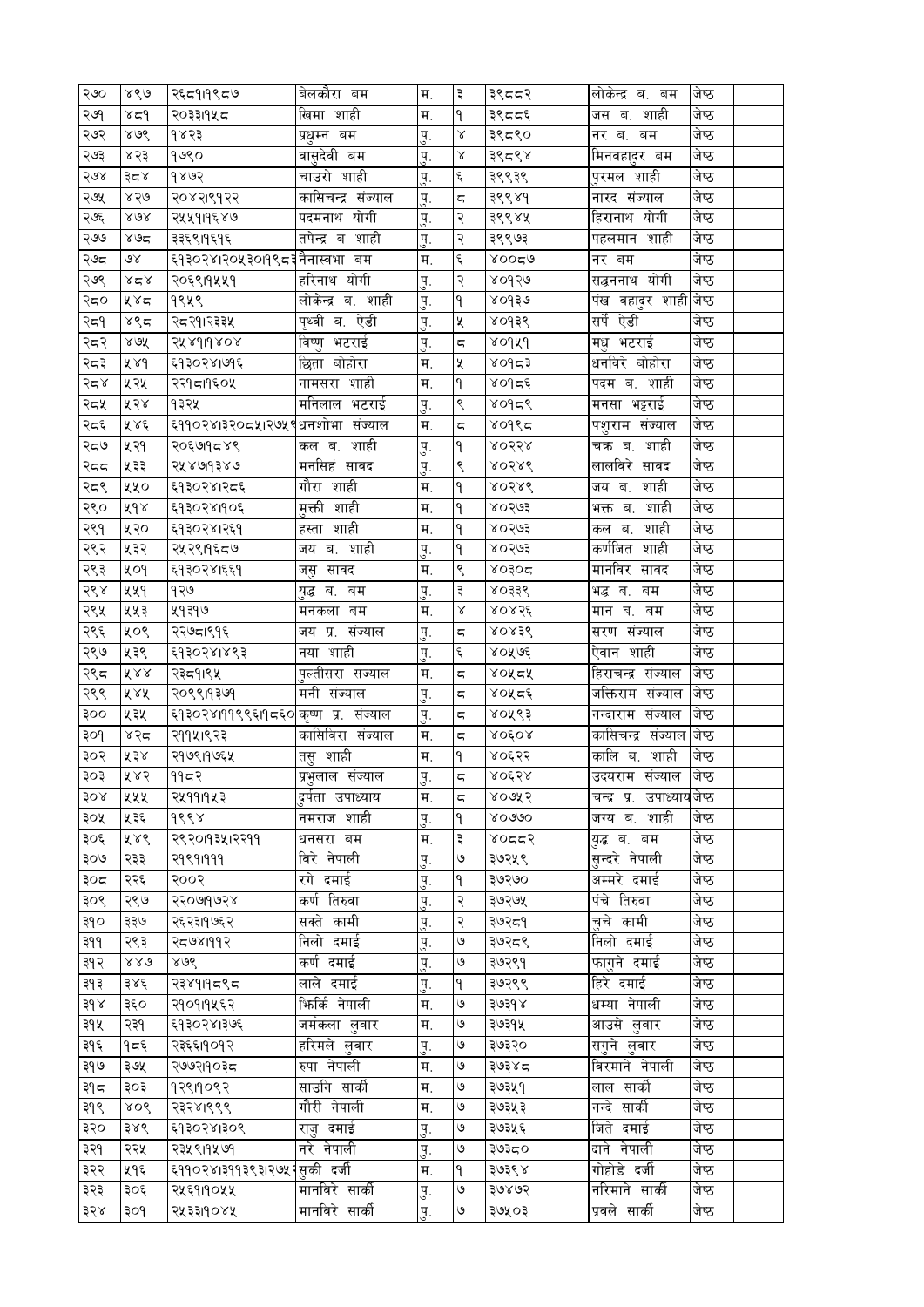| ३२५        | २४६         | २८४६199७७                                 | मनावर सनार                   | पु.         | ৼ                  | ३७५०४                 | वहादुर सुनार    | जष्ठ  |
|------------|-------------|-------------------------------------------|------------------------------|-------------|--------------------|-----------------------|-----------------|-------|
| ३२६        | ३६५         | २४२२११००२                                 | करविरे नेपाली                | पु.         | $\mathsf{G}$       | ३७५११                 | नरिमाने नेपाली  | जेष्ठ |
| ३२७        | २३६         | २६५२११                                    | सउरी लुवार                   | म.          | ও                  | ३७५६४                 | नौले लुवार      | जेष्ठ |
| ३२८        | १६०         | १८८।२५२२                                  | चन्दे तिरुवा                 | पु.         | $\propto$          | ३७६०८                 | औसे तिरुवा      | जेष्ठ |
| ३२९        | ३०५         |                                           | रुपा सार्की                  | पु.         | ও                  | ३७६२२                 | नन्दे सार्की    | जेष्ठ |
| ३३०        | १४६         | ६१३०२४।४८७                                | बुचि दमाई                    | म.          | ও                  | ३७६२२                 | कच्ते दमाई      | जेष्ठ |
| ३३१        | ३९४         | २५१८१०४८                                  | रुपकला सार्की                | म.          | ও                  | ३७६५४                 | कामी<br>गुइया   | जेष्ठ |
| ३३२        | ३९७         | २९८८१९४।५२                                | मनसुरे सुनार                 | पु.         | $\xi$              | ३७६५५                 | बहादुरे सुनार   | जेष्ठ |
| ३३३        | २६९         | ६१३०२४।४९                                 | घुतमा दमाई                   | म.          | $\mathsf{P}$       | ३७६६२                 | सर्जने दमाई     | जेष्ठ |
| ३३४        | २४०         | ६१३०२४।१४६                                | गौरा सुनार                   | म.          | ৩                  | ३७८३८                 | देउसिंगे सुनार  | जेष्ठ |
| ३३५        | 949         | २९२९।२०२६                                 | लालधरा तिरुवा                | म.          | $\propto$          | ३द०१द                 | पउरे तिरुवा     | जेष्ठ |
| ३३६        | ३६७         | ६१३०२४।३७२                                | भरु दमाई                     | म.          | $\mathsf{P}$       | ३द१२२                 | लाले दमाई       | जेष्ठ |
| ३३७        | ३०२         | २४७९।१०४६                                 | जना सार्की                   | म.          | $\mathsf{G}$       | ३८२९७                 | मानविरे सार्की  | जेष्ठ |
| ३३८        | २३०         | २३५०११०७६                                 | आउसे लुवार                   | पु.         | ও                  | ३८३५७                 | सग़ने लुवार     | जेष्ठ |
| ३३९        | ४४द         | ६१३०२४।२०५                                | पानकला तिरुवा                | म.          | γ                  | ३८३६२                 | नरिमाने तिरुवा  | जेष्ठ |
| 380        | ३७६         | २२७१।१०३७                                 | विरमाने नेपाली               | प.          | ও                  | ३८३९४                 | धने नेपाली      | जेष्ठ |
| ३४१        | १३६         | दद४।२५१३                                  | चिमसि सार्की                 | म.          | ও                  | ३८४४३                 | सार्की<br>कन्ने | जेष्ठ |
| ३४२        | 959         | २१९८१९७२२                                 | धनविरे तिरुवा                | पु.         | २                  | ३८४५५                 | जुके तिरुवा     | जेष्ठ |
| ३४३        | २१४         | २६०३।११८२                                 | चिने नेपाली                  | <u>प</u> .  | ٤                  | ३८६९१                 | नेपाली<br>जग    | जेष्ठ |
| ३४४        | ४८३         | १७५।२५१                                   | इन्द्रा लुवार                | म.          | $\mathsf{G}$       | ३८७१९                 | नरे लुवार       | जेष्ठ |
| ३४५        | ३९३         | ६११०२४।३५३१।२०७६                          | हंसे कामी                    | पु.         | $\propto$          | ३९०८३                 | कामी<br>मृने    | जेष्ठ |
| ३४६        | ४१७         | २३९५।१०९१                                 | लाल नेपाली                   | पु.         | ও                  | ३९०८९                 | माने नेपाली     | जेष्ठ |
| ३४७        | ४४१         | २१७२।१७२१                                 | रुपकला तिरुवा                | म.          | २                  | ३९०९५                 | दानविरे तिरुवा  | जेष्ठ |
| ३४८        | ४१८         | २३३९।९८४                                  | धनि नेपाली                   | म.          | ७                  | ३९११५                 | दाने नेपाली     | जेष्ठ |
| ३४९        | ४दद         | २१६९।१११२                                 | जौमा लुवार                   | म.          | ٯ                  | ३९११६                 | विरे<br>लवार    | जेष्ठ |
| ३५०        | ४४१         | २४६२।१७३६                                 | थुमकला कामी                  | म.          | $\mathbf{R}$       | ३९१२३                 | कामी<br>जया     | जेष्ठ |
| ३५१        | ४५७         | ६१३०२४।२२२                                | औला लुवार                    | म.          | ٯ                  | ३९१२८                 | माने<br>लुवार   | जेष्ठ |
| ३५२        | ३५३         |                                           | औला लुवार                    | म.          | ৩                  | ३९१२८                 | सर्जने लुवार    | जेष्ठ |
| ३५३        | ५२२         | ६१३०२४।२२४<br>१९६७                        | धनसुरे दमाई                  |             | ۹                  | ३९१४३                 | कालो दमाई       | जेष्ठ |
| ३५४        | ४५२         | १५६९                                      | देउसी नेपाली                 | पु.         | ও                  | ३९१५१                 | दाने नेपाली     | जेष्ठ |
|            | sdo         |                                           | नन्दे नेपाली                 | <u>प</u> ू. | ৩                  |                       | हरिमले साकी     | जेष्ठ |
| ३५५        |             | २३४७९९६                                   | किथ्थी नेपाली                | पु.<br>म.   | ও                  | ३९१९२<br>३९२४०        | मन्दिरे नेपाली  | जेष्ठ |
| ३५६<br>३५७ | ३५८<br>३५ ४ | २४८२।१०।९७                                | असौजी लुवार                  |             | ৩                  | ३९२४२                 | कपुरे लुवार     | जेष्ठ |
|            | ५१७         | ४३०९११०१४<br>६१३०२४।३१८।२८२६८२ गगने दर्जी |                              | म.          | $\mathsf{P}$       | ३९३५७                 | हिरे दर्जी      | जेष्ठ |
| ३५८<br>३५९ | XOX         |                                           |                              | पु.         |                    |                       | मनविरे सनार     | जेष्ठ |
|            |             | २६९२।११७८                                 | थुरकला सुनार<br>जैधने नेपाली | म.          | $\epsilon$<br>৩    | ३९३६४                 | नन्दे नेपाली    | जेष्ठ |
| ३६०        | ४६२         | २६६०।१०५७                                 | हंसे सार्की                  | पु.         | ও                  | ३९३६५                 |                 |       |
| ३६१        | ४१९         | २२१०।९५६                                  |                              | पु.         |                    | ३९३६७                 | नरिमाने सार्की  | जेष्ठ |
| ३६२        | ४७२         | २४१३।२                                    | गोहोडे दमाई                  | <u>प</u> ू. | ۹                  | ३९४४९                 | अम्मरे दमाई     | जेष्ठ |
| ३६३        | ५३७         | ६११०२४।२८९१                               | सुन्तला दर्जी                | म.          | ۹                  | ३९४६५                 | गगने दर्जी      | जेष्ठ |
| ३६ ४       | ५३१         | ६३।२३९८                                   | गोरे सार्की                  | पु.         | ৩                  | ३९४८८                 | जया सार्की      | जेष्ठ |
| ३६५        | 80d         | २५७१।११८५                                 | अवि सुनार                    | पु.         | $\boldsymbol{\xi}$ | ३९५७८                 | जंगे सुनार      | जेष्ठ |
| ३६६        | ५१५         | ६११०२४।३१९७१।२७०३ नौले दर्जी              |                              | पु.         | ۹                  | ३९५८३                 | मन्नामे दर्जी   | जेष्ठ |
| ३६७        | ४००         | १३४।२२४२                                  | सर्जने दमाई                  | पु.         | ৼ                  | ३९८४७                 | हंशे दमाई       | जेष्ठ |
| ३६८        | ४७७         | २१८३।१७२३                                 | निली तिरुवा                  | म.          | २                  | ३९८६२                 | कर्ण तिरुवा     | जेष्ठ |
| ३६९        | ५०७         | २३२५।१५८६                                 | दतकला नेपाली                 | म.          | ٯ                  | ३९८७६                 | दउसिंगे नेपाली  | जेष्ठ |
| ३७०        | ५०६         | २७२८।११९७                                 | हरिशोभा सुनार                | म.          | $\boldsymbol{\xi}$ | ३९९८६                 | मनविरे सुनार    | जेष्ठ |
| ३७९        | ५०३         | ६१३०२४।६२                                 | जिते दमाई                    | पु.         | ৩                  | $X$ 095 $X$           | गोरे दमाई       | जेष्ठ |
| ३७२        | ५१८         | २२२१।९५७                                  | प्याउकला सार्की              | म.          | ও                  | ४०२१३                 | हंसे सार्की     | जेष्ठ |
| ३७३        | ५५६         | २४१४।१००१                                 | शान्ता दमाई                  | म.          | ۹                  | ४०२१३                 | गोहाडे दमाई     | जेष्ठ |
| ३७४        | ५२८         | २५०२।२००४                                 | होइजाली दमाई                 | म.          | $\mathsf{G}$       | ४०२५६                 | हिरे दमाई       | जेष्ठ |
| ३७५        | ५१९         | २३६४।९७५                                  | लालविरे सुनार                | पु.         | ও                  | ४०३६२                 | प्रबले सुनार    | जेष्ठ |
| ३७६        | ४४७         | ६१३०२४।७०२                                | विष्णा नेपाली                | म.          | ٯ                  | ४०३६९                 | विरनै सार्की    | जेष्ठ |
| ३७७        | ५५७         | २४९६।११०१                                 | बची नेपाली                   | म.          | ও                  | ४०५८८                 | जैसिगे नेपाली   | जेष्ठ |
| ३७८        | ५५८         | २२८३।९८१                                  | जौकला नेपाली                 | म.          | ٯ                  | $X$ $O$ $\xi$ $O$ $X$ | ददिमले नेपाली   | जेष्ठ |
| ३७९        | ಅದ          | २९२६।१४५४                                 | डिल्ली सुनार                 | म.          | $\epsilon$         | ४०६६६                 | गोवन सुनार      | जेष्ठ |